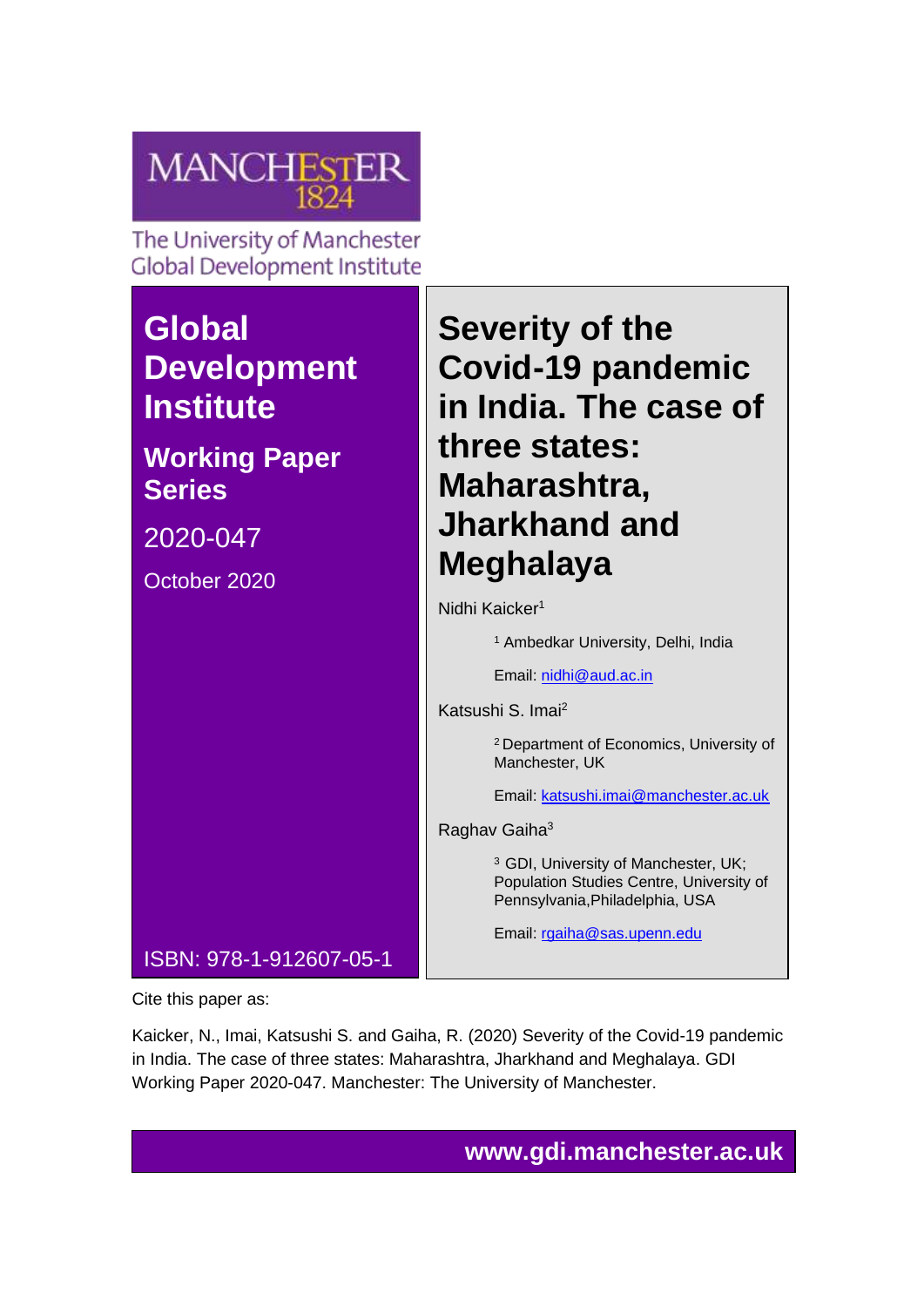## **Abstract**

This is the first econometric analysis of the severity of the Covid-19 pandemic measured using two related but distinct measures of mortality up to 21 June 2020.One is the Cumulative Severity Ratio(CSR) and the other is the Daily Severity Ratio (DSR). The CSR measures the additional pressure on India's fragile and ill-equipped healthcare system, the DSR helps monitor the progression of fatalities. Another important contribution of this analysis is the use of rigorous econometric methodology: random-effects models and Hausman–Taylor models. Although the rationales vary, they yield a large core of robust results. The specifications are rich and comprehensive, despite heavy data constraints. The factors associated with the CSR and DSR include (lagged) Covid-19 cases, income, age, gender, multi-morbidity, urban population density, lockdown phases within three states, Maharashtra, Jharkhand and Meghalaya, and weather, including temperature and rainfall and their interactions with the two state dummies. Given the paucity of rigorous econometric analyses, our study yields policy insights of considerable significance.

#### **Keywords**

Covid-19, Cumulative Severity Ratio, Daily Severity Ratio, random-effects model, Hausman–Taylor model, Jharkhand, Maharashtra, India

#### **JEL Codes**

C23, I18, N35, O10

#### **Acknowledgements**

This study was funded by the Asia & the Pacific Division, IFAD. We are grateful to the Country Director, Ms Rasha Omar, for her support and advice; we are also indebted to Radhika Aggarwal for her outstanding research support. We also appreciate the advice of two anonymous reviewers and Frances Brown's meticulous editing. The views expressed here are personal and not necessarily those of IFAD.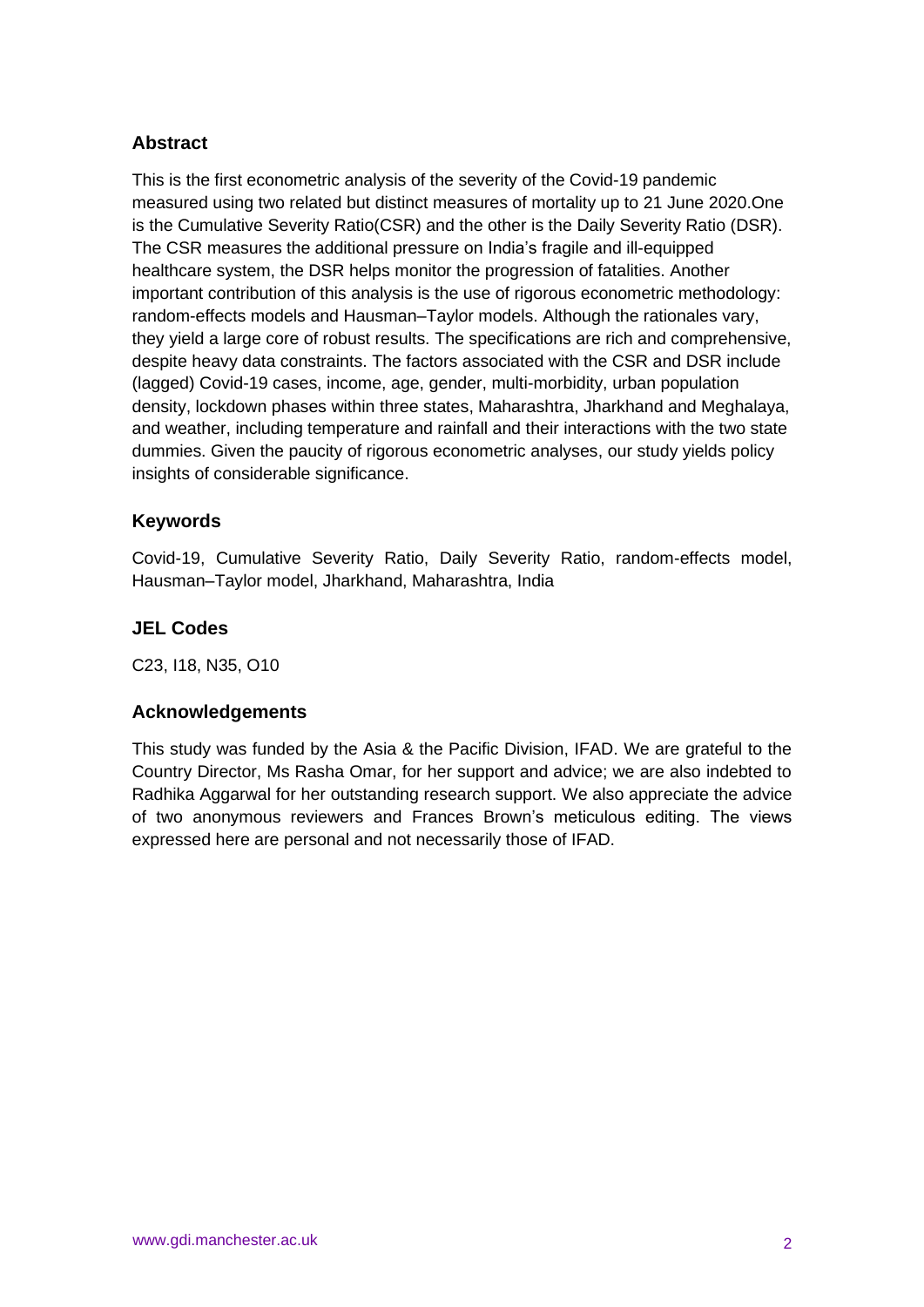## **1 Introduction**

On 21 June 2020, the cut-off date for this analysis, the total confirmed Covid-19 cases in India crossed the 400,000 mark and the total deaths stood at more than 13,000. There are significant geographical variations, however. One state alone (Maharashtra) recorded close to a third of the total cases, and 45% of the total deaths. Our focus in the present study is on the *severity* of the Covid-19 pandemic in three Indian states, namely, Maharashtra, Jharkhand and Meghalaya, to contrast the former and the latter two. In addition, we carry out regression analyses for 27 Indian states to understand the pandemic in these states in the national context, in order to identify the determinants of the Covid-19 pandemic both nationally as well as in the three states under scrutiny.<sup>1</sup>

Maharashtra, home to around 10% of India's total population, $<sup>2</sup>$  and classified as one of</sup> the richest states–based on per capita income–has recorded the highest number of cases and deaths linked to the Covid-19 virus so far. Jharkhand is home to around 2% of the country's population and is classified as one of the poorest states, based on per capita income. The number of confirmed Covid-19 cases in the state is around 2,000 and the number of linked deaths is negligible. Meghalaya is a small state in northeast India, home to only 0.2% of the total population of the country, with a moderate per capita income. This state had recorded only one death up to 21 June 2020, and fewer than 50 confirmed cases.

While these three states are far from representative of India, we will carry out statistical analyses to contrast the statistics of the severity of the Covid-19 pandemic in these states. Our focus on these states is guided primarily by data availability, but we also attempt to describe how the Covid-19 pandemic developed in Maharashtra by comparing its trend with those of Jharkhand and Meghalaya. This descriptive analysis is extended to the panel data analyses, where Maharashtra is essentially contrasted not only with Jharkhand and Meghalaya but also with 24 other states, to see how its situation has been specific, or generalised. As there have not been many studies on the determinants of Covid-19 infections in developing countries outside China, our study will provide important policy insights for policy makers not only in India but in other developing countries.

The research questions we will ask in this paper are as follows:

(1) How has the Covid-19 pandemic developed differently at state levels, namely, in Maharashtra, Jharkhand and Meghalaya? How was the development of Covid-19 in Maharashtra different from its development in Jharkhand/Meghalaya or other Indian states?

<sup>1</sup>The states we included in our regression analyses are Andhra Pradesh, Arunachal Pradesh, Assam, Bihar, Chhattisgarh, Goa, Gujarat, Haryana, Himachal Pradesh, Jammu and Kashmir, Jharkhand, Karnataka, Kerala, Madhya Pradesh, Maharashtra, Manipur, Meghalaya, Mizoram, Nagaland, Odisha, Punjab, Rajasthan, Tamil Nadu, Tripura, Uttar Pradesh, Uttarakhand and West Bengal. The selection was determined by the availability of the data. 2Based on 2011 census estimates.

www.gdi.manchester.ac.uk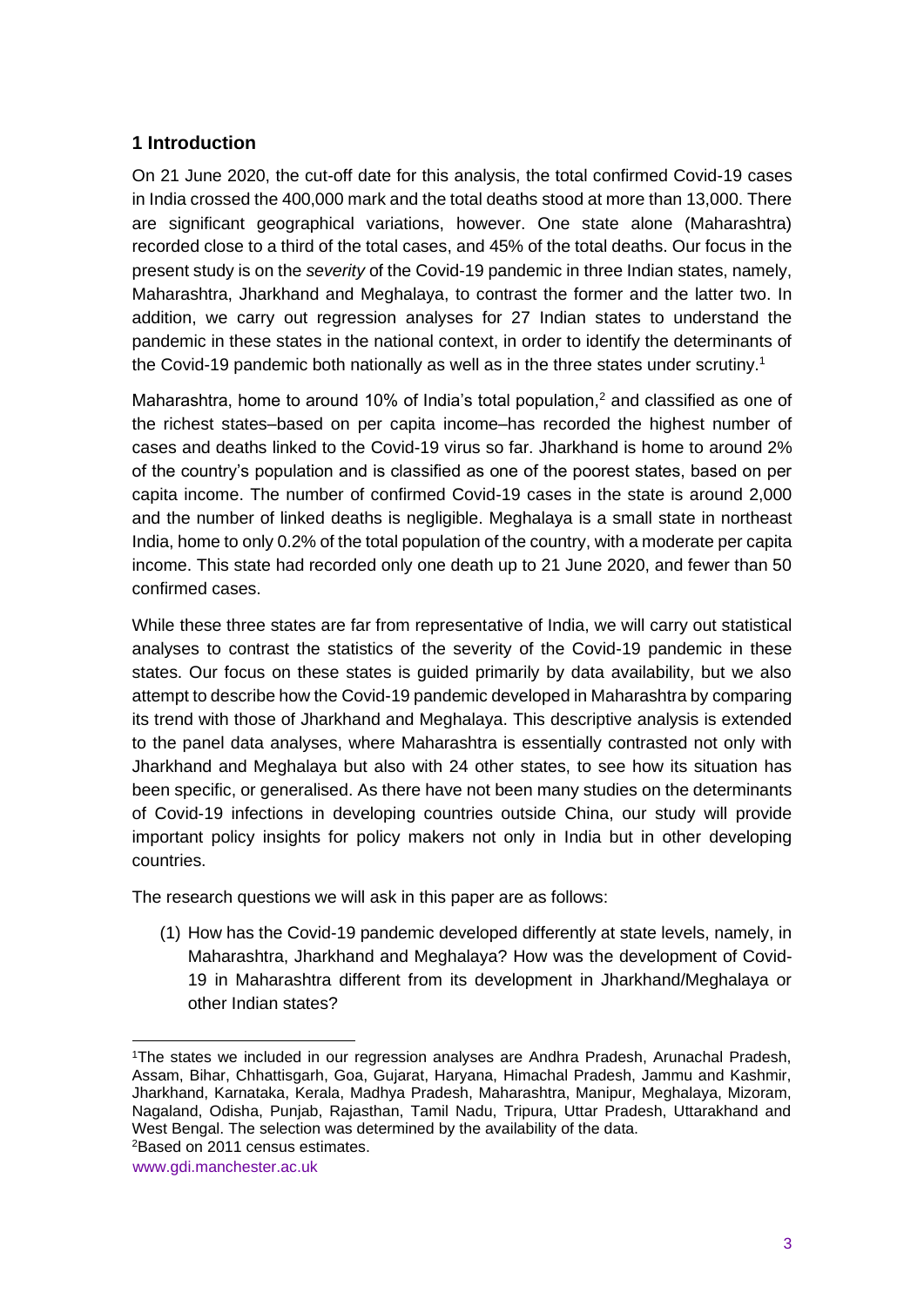(2) What are the determinants of the severity of the Covid-19 pandemic in India?

The rest of the paper is organised as follows. The next section reviews the emerging literature on the Covid-19 pandemic. Section 3 offers a detailed statistical description of the pandemic in Maharashtra, Jharkhand and Meghalaya. Section 4 defines the severity ratios we use in the present study to capture the severity of the pandemic. Section 5 specifies the econometric models we employ to assess this severity. Section 6 summarises the main econometric results. Section 7 focuses on the significance of our findings from a broader policy perspective. Finally, Section 8 delineates the policy challenges.

## **2 Literature review**

Although there has been a spate of global and multi-country studies–notably, Brown et al (2020), IMF (2020), Jorda et al (2020), Oldekop et al (2020) and Vadlamannati et al (2020) – and a few on India –notably, Ray and Subramanian (2020), Sen (2020), Banerjee et al (2020) and Joe et al (2020)-our literature review is confined to selected studies focused on India.

Of particular interest is Joe et al (2020), as it presents a detailed statistical study of factors associated with Covid-19 mortality. The authors used crowd-sourced data to provide preliminary estimates of the age- and sex-specific Covid-19 case fatality rate (CFR) for India.<sup>3</sup>The CFR was estimated as the ratio of confirmed deaths to total confirmed cases. Binomial confidence intervals were given for the CFR estimates. Also, an adjusted-CFR was estimated to capture the potential mortality among the currently active infections. The authors' main findings are as follows. As of 20 May 2020, males shared a higher burden (66%) of Covid-19 infections than females (34%). However, the infection was more or less evenly distributed between males and females in the underfive as well as elderly age groups, where the CFR among males and females was 2.9% and 3.3%, respectively. The age-specific Covid-19 CFR reflects a 'Nike-swoosh' pattern with elevated risks among the elderly. The World Health Organization world standard population structure standardised CFR for India was 3.34%. The adjusted CFR was estimated to be 4.8%. Early evidence thus indicates that males have a higher overall burden, but females have a higher relative risk of Covid-19 mortality in India. Elderly males and females both display a high mortality risk and require special care when infected. As the period which this study covers ended on 20 May, well before the huge surge in cases and, to a lesser extent, in fatalities, there is a need for coverage of a more recent period. We have thus carried out our analysis covering the more recent period (up to 21 June), which should be more rewarding from a policy perspective. Panel models with fixed or random effects that allow for the lockdown phase and unobservable state effects, as we have used, are likely to yield more robust results and policy insights.

<sup>3</sup> See https://www.covid19india.org/.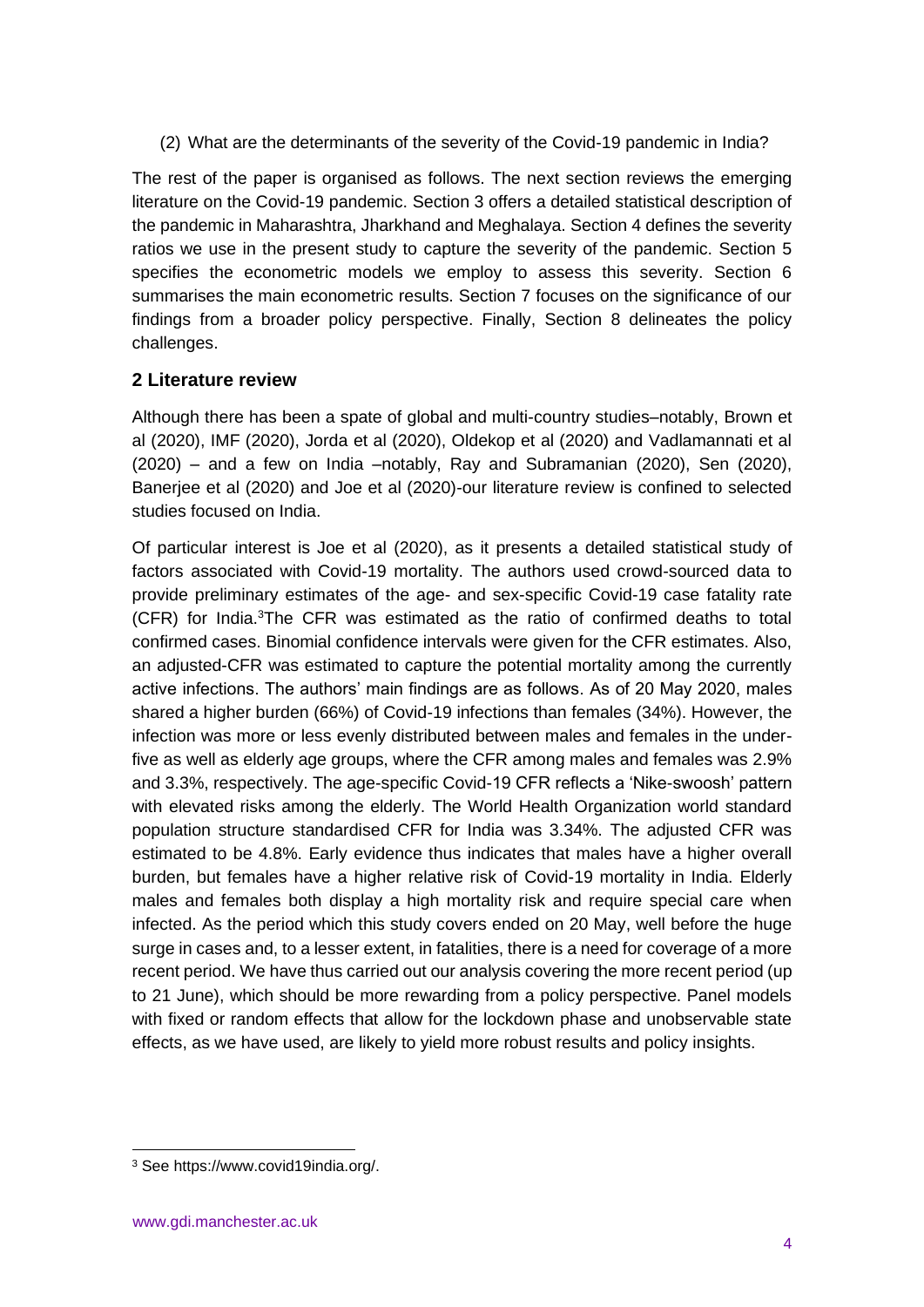Ray and Subramanian (2020) asked an important question: why is there such a forceful emphasis on a draconian lockdown? Their conjecture is that it is precisely because Covid-19 poses a visible threat that Indian elites all know about, and are vulnerable to it. In catering to these fears, the Indian government is also seeking international recognition as a leader against the pandemic. For the elites, a lockdown often implies a loss of cleaners and maids. But there is a huge price to be paid, in the horrors and privations that the poor and truly vulnerable in the country must suffer as their livelihoods fail, often leading to an 'invisible'death. According to Ray and Subramanian, this invisibility is only in part a result of poverty. In greater part, it is because non-Covid deaths are diffuse; they are classified under various headings, and so lack the capacity to attract focal attention. Our understanding of media reports differs, however, as horrific images of the dead lying next to Covid-19 patients– and abandoned at cremation grounds –following the rapid surge in infections in late May–June, are flashed relentlessly across TV channels, imparting greater visibility. So perhaps the distinction between the visible and invisible is overdrawn.

In an innovative contribution, Banerjee et al (2020) conducted a large-scale messaging campaign in West Bengal. Twenty-five million individuals were sent an SMS containing a 2.5-minute clip. All messages encouraged people to report symptoms to the local public health worker. Messages were randomised at the PIN-code level. As a control, three million individuals received a message directing them to government information. The campaign, first, doubled the reporting of health symptoms to the community health workers; second, reduced travel beyond people's home village in the previous two days and increased estimated hand-washing when returning home; third, spilled over to behaviours not mentioned in the message – for example, mask-wearing increased slightly, while distancing and hygiene increased in the sample where they were not mentioned by similar amounts to where they were mentioned; and fourth, spilled over onto non-recipients within the same community, with effects similar to those for individuals who received the messages.

Our study builds on Joe et al (2020) in some important ways. First, it extends the analysis to 21 June 2020, and thus succeeds in capturing the surge in the pandemic during late May and June. We used two distinct but related measures of Covid-19 severity, namely, the cumulative severity ratio (CSR) and the daily severity ratio (DSR).The CSR takes Covid-related deaths over a period since the occurrence of the first death relative to deaths in a pre-pandemic year over the same duration. This unravels the cumulative pressure on India's fragile and ill-equipped health system. The DSR, on the other hand, is a flow measure of the pandemic based on the new Covid-related deaths in comparison with the deaths in a pre-pandemic year. It helps us monitor the progression of the pandemic –whether it is intensifying, weakening or unchanged. We used panel models that allowed us to use random- effects and the Hausman–Taylor model that allowed the use of time-invariant fixed effects. Their results are largely similar, implying a large core of robust data. Our specifications included state-wise lockdown effects, and other interactions of states with, say, per capita income. Moreover, we took into account the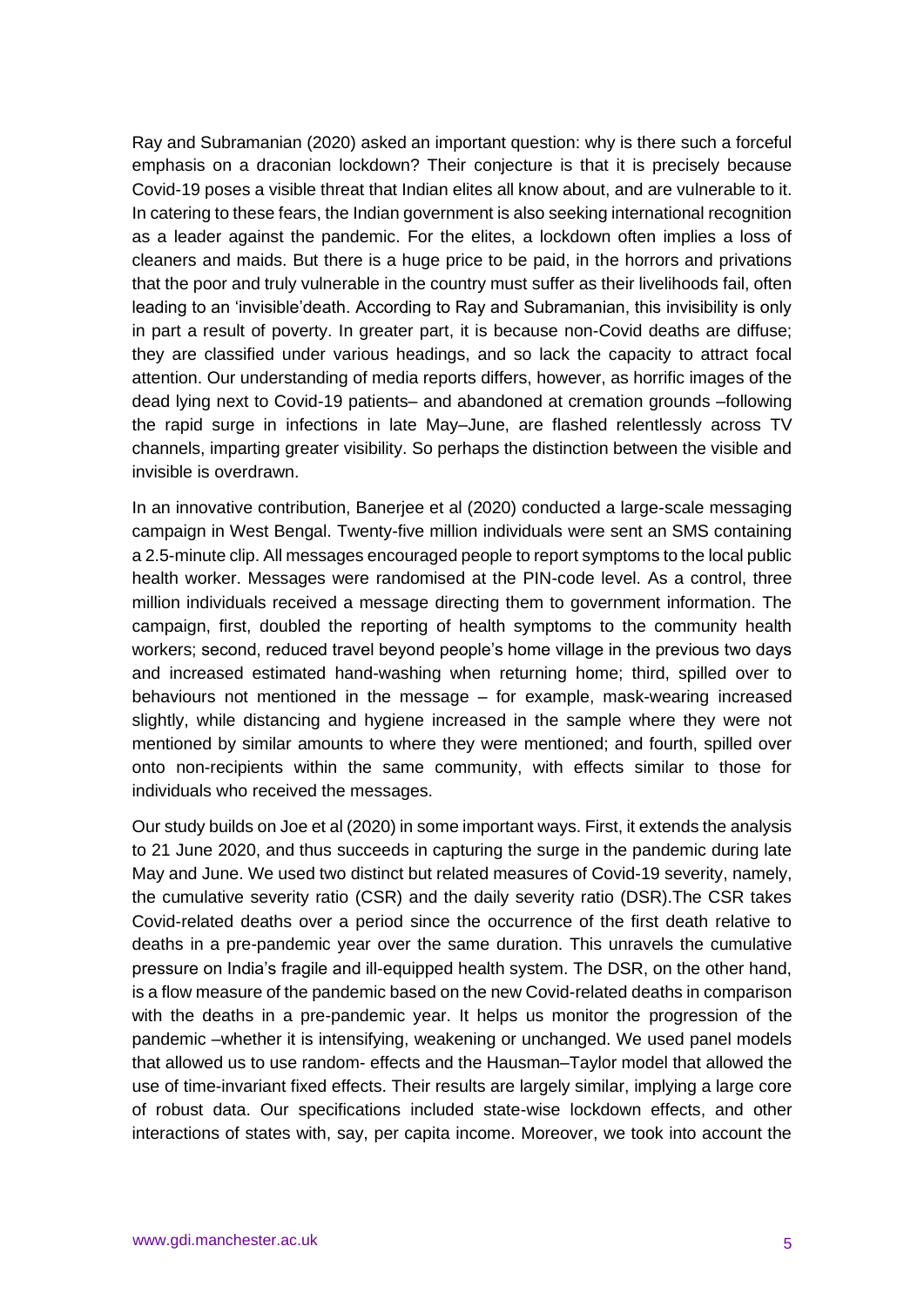association of Covid severity with temperature and rainfall. Thus, our study yields rich and robust policy insights.

## **3 Descriptive analysis**

The numbers of Covid-19 cases and linked deaths for the three states (see Figures 1, 2 and 3) suggest an unequal distribution of the impact of the pandemic, which raises the following questions. First, how unequally severe has the pandemic been so far across states over time? Second, what are the explanations behind these contrasts? These questions will be addressed by detailed econometric analyses for the three states, as well as in the panel regression analyses for 27 states.

The roman numbers in each of the figures indicate the phases of the various lockdowns imposed by the government during this period. The first lockdown spanned a period of 21 days, from 25 March to 14 April 2020, when nearly all factories and services were suspended, barring 'essential services'. The second started on 15 April 2020 and continued until 3 May, with conditional relaxations for regions where the Covid-19 spread had been contained. With additional relaxations, phase three of the lockdown ran from 4 to 17 May, while the fourth phase ran from 18 May to 21 June. Phase 5 of the lockdown (1–30 June), also known as 'Unlock 1.0' was the first phase of the reopening in stages, with an economic focus.<sup>4</sup>

<sup>4</sup>Our analyses range from the period starting 13 March 2020 (pre-lockdown) until 21 June 2020. Hence, wherever mentioned, phase 5 of the lockdown refers to the data for the first three weeks of June only. As the panel regression analyses use the daily weather data, we use the data up to 21 June 2020.

www.gdi.manchester.ac.uk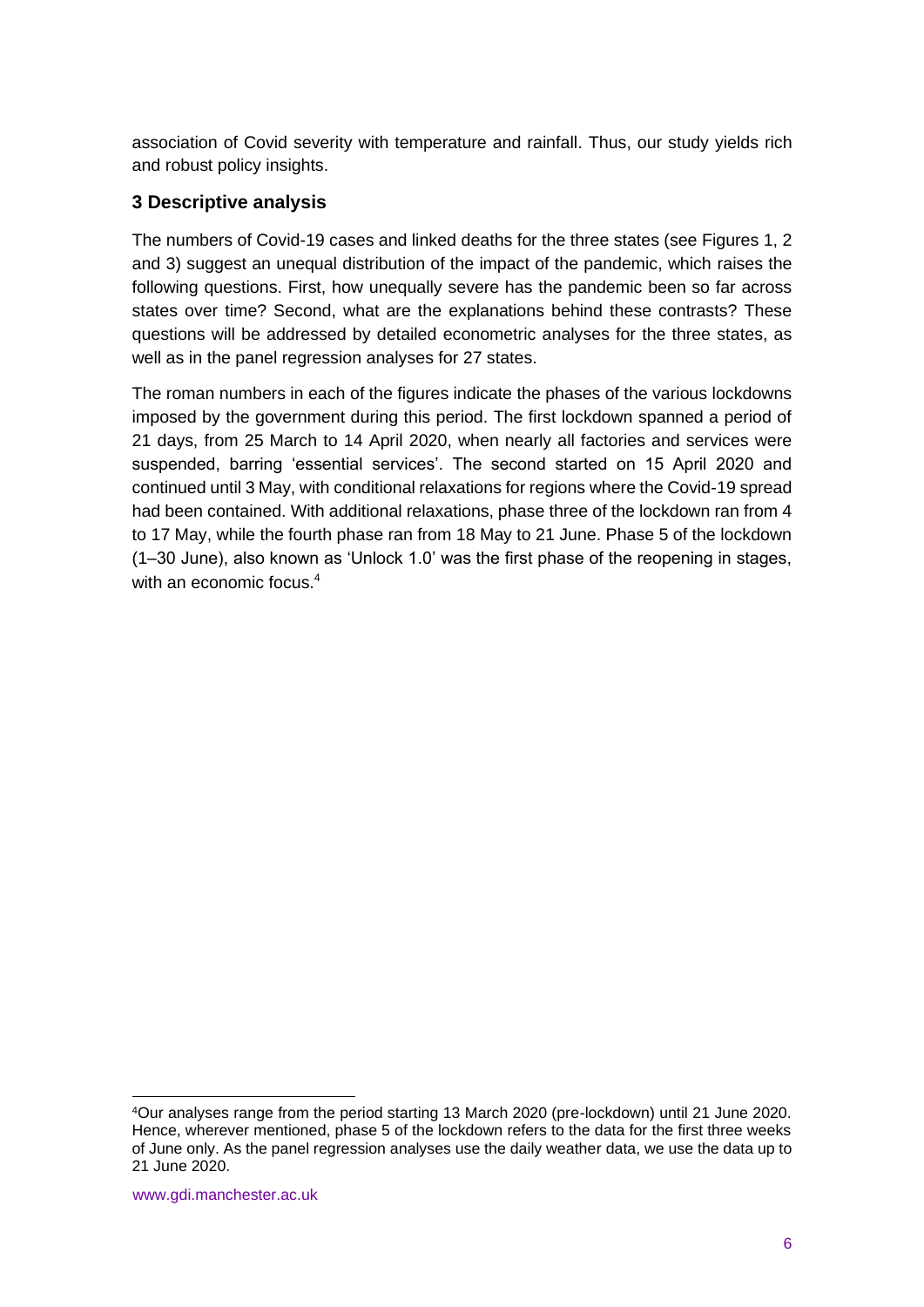

**Figure 2: Covid Cases & Deaths in Maharashtra**



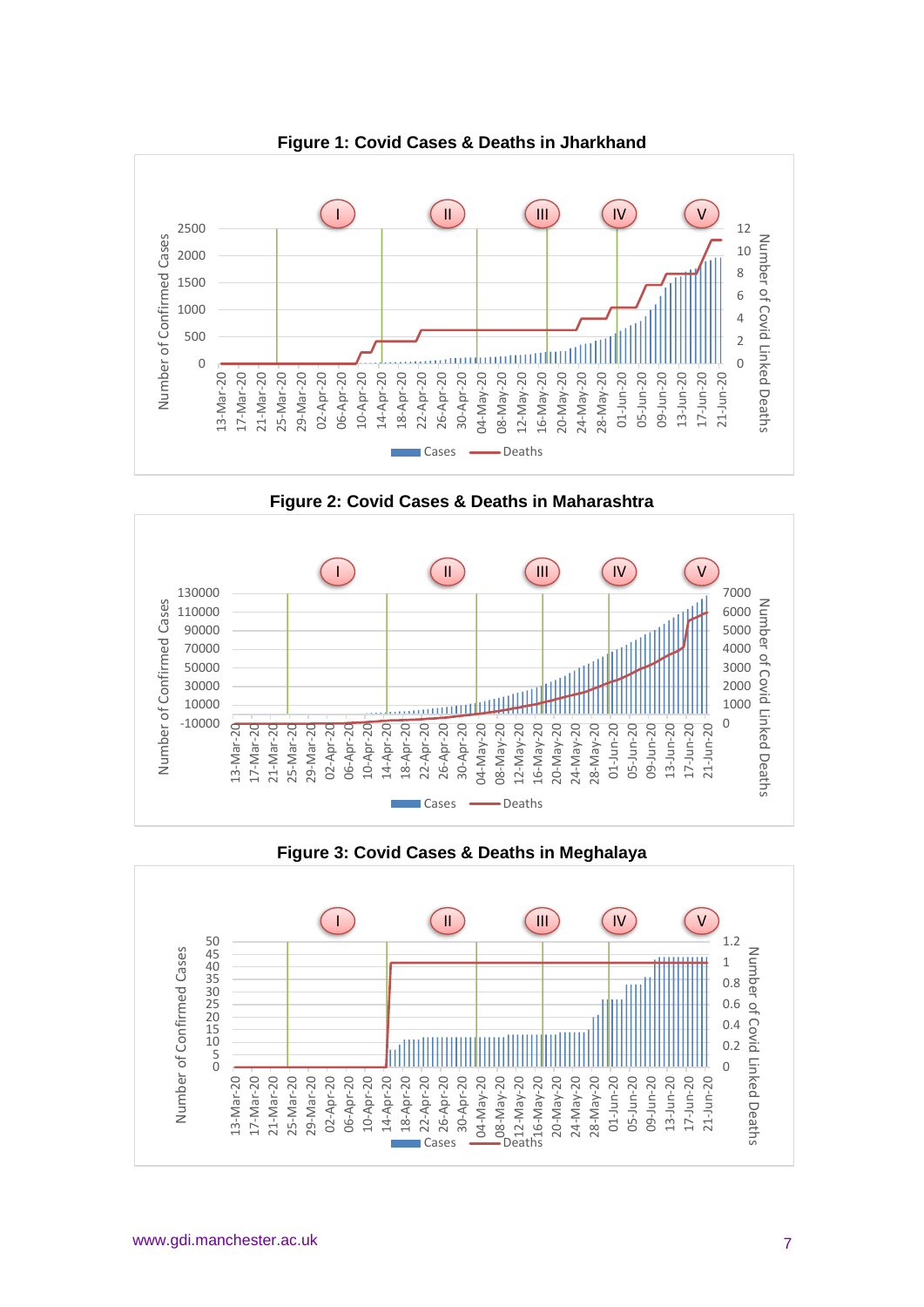#### **4 Definitions of severity ratios**

A new indicator, 'relative severity', proposed by the World Bank, is being used to illustrate the unequal distribution and progression of Covid-19 deaths across countries.<sup>5</sup> The relative severity ratio is defined as the ratio of the total deaths attributable to Covid-19 over a given period to the expected total deaths from all causes under the counterfactual assumption that the pandemic had not taken place, over a base period of the same length. Comparison with pre-pandemic mortality patterns provides a state-specific measure of the severity of the pandemic, and the excess burden on the health system. In addition to this ratio (which will be denoted CSR), a DSR is also calculated which tracks the progression of the severity of the pandemic in each region. To calculate the daily severity ratios, the number of Covid-19 deaths on a particular day are divided by the expected daily deaths under the assumption of no-pandemic, ie annual deaths divided by 365 (in a pre-Covid year).

Algebraically,

Cumulative Security Ratio<sub>t</sub> = 
$$
\frac{Cumulative\ Covid\ Deaths_t}{\frac{N0.0f\ Deaths\ in\ a\ pre\ pandemic\ year}{365} * Length\ of\ Pandemic}},
$$

where

Length of Pandemic<sub>t</sub>  $=$  No. of Days between Date of First Covid Linked Death and t in the Region

DailySevery Ratio<sub>t</sub> = 
$$
\frac{New (daily) Covid \ Deaths_t}{\frac{No. \ of \ Deaths \ in \ a \ pre \ pandemic \ year}{365}}
$$

The Covid-19 data were collated from the Ministry of Health and Family Welfare. The data on past mortality patterns are based on the 2017 state-wide number of registered deaths from the same ministry. For the purpose of the CSR, the number of reported deaths in 2017 was scaled down from annual estimates to the length of the pandemic in each state, calculated as the number of days since the first death there until the cut-off date for this analysis, ie21 June 2020. For instance, in Maharashtra, the first death was reported on 17 March 2020, implying a 97-daylength for the pandemic. The expected total deaths under the no-pandemic situation were calculated as the total number of deaths in each region in 2017 \* 97 days/365.For the DSR, the denominator used in the ratio was total number of deaths in each region in 2017/365.<sup>6</sup>

www.gdi.manchester.ac.uk

<sup>5</sup>For details, see Schellenkens and Sourrowuille (2020).

<sup>&</sup>lt;sup>6</sup>One question is whether the death numbers in 2017 can serve as a valid counterfactual. First, the national-level death rate has been fairly stable and gradually declining from 7.4 to 7.3 deaths per 1,000 population since 2012; 2017 was not an exceptional year. Second, while India has experienced frequent and widespread droughts, there was no major drought in 2017. The death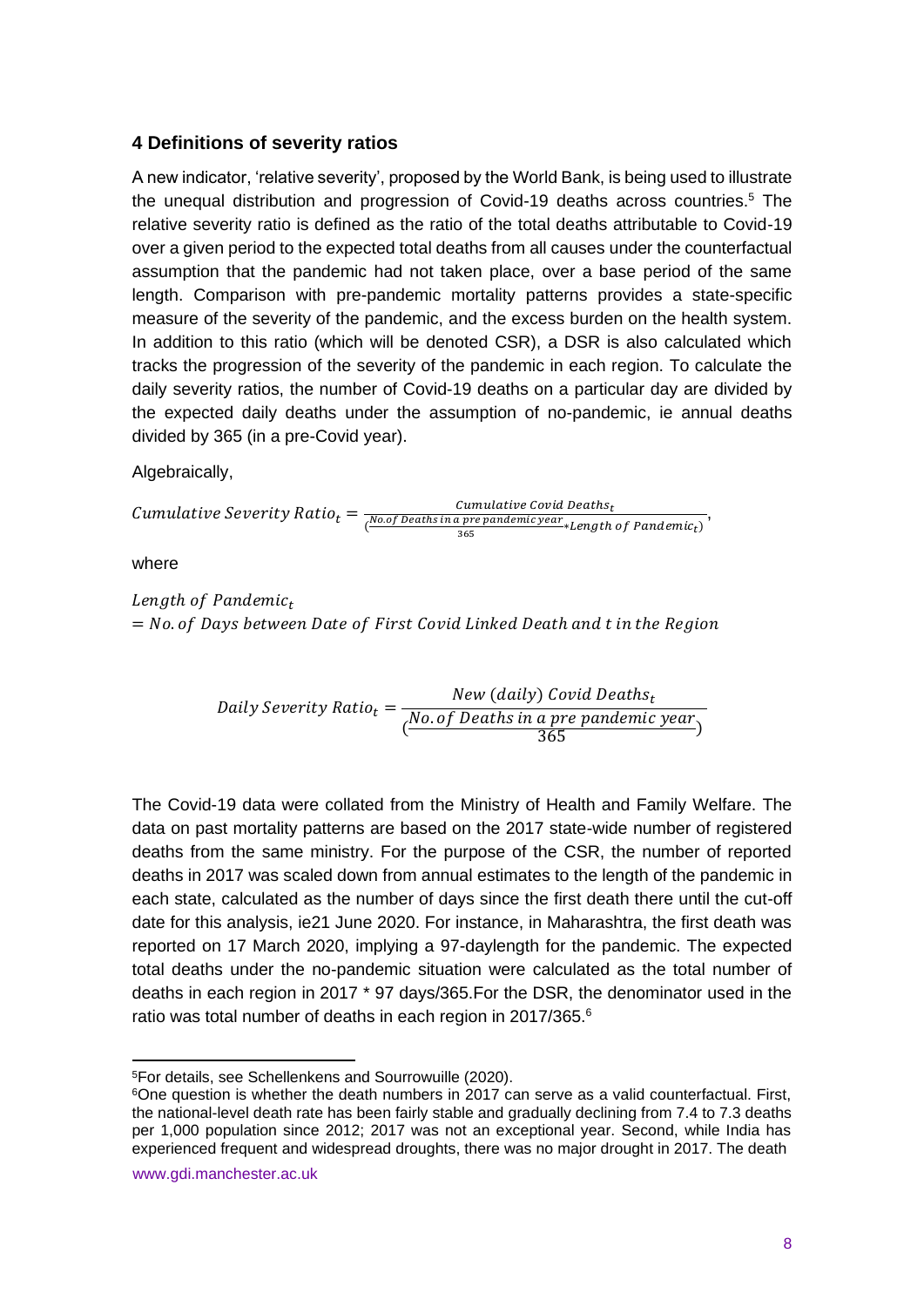#### 4.1 CSR–trends

Figure 4 shows the trend in the CSR for Jharkhand. The first Covid-19 linked death was recorded on 10 April 2020. The CSR showed a downward trend in April and May, and a rising one after the completion of the fourth lockdown. The average CSR values for Jharkhand were 0.17% during the first lockdown phase, decreasing to 0.06% during the second lockdown and stable at around 0.03% in the third and fourth lockdown phases, as well as during the first three weeks of the fifth phase (the Unlock 1.0 period).

As can be seen from Figure 5, in Maharashtra, the cumulative severity ratio rose gradually during the first two lockdown phases, and more swiftly during the third and fourth lockdowns. There was a sudden spike in the number of deaths on 17 June, as a result of which the cumulative ratio curve spiked upwards. The average CSR values for Maharashtra were 0.11% during the first lockdown phase, 0.43% during the second, 0.82% during the third, 1.33% during the fourth and 2.41% in the first three weeks of the Unlock 1.0 phase.





numbers in 2017 thus serve as a reasonable counterfactual for the present analysis of Covid-19[.https://www.indexmundi.com/,](https://www.indexmundi.com/) accessed 18 July 2020.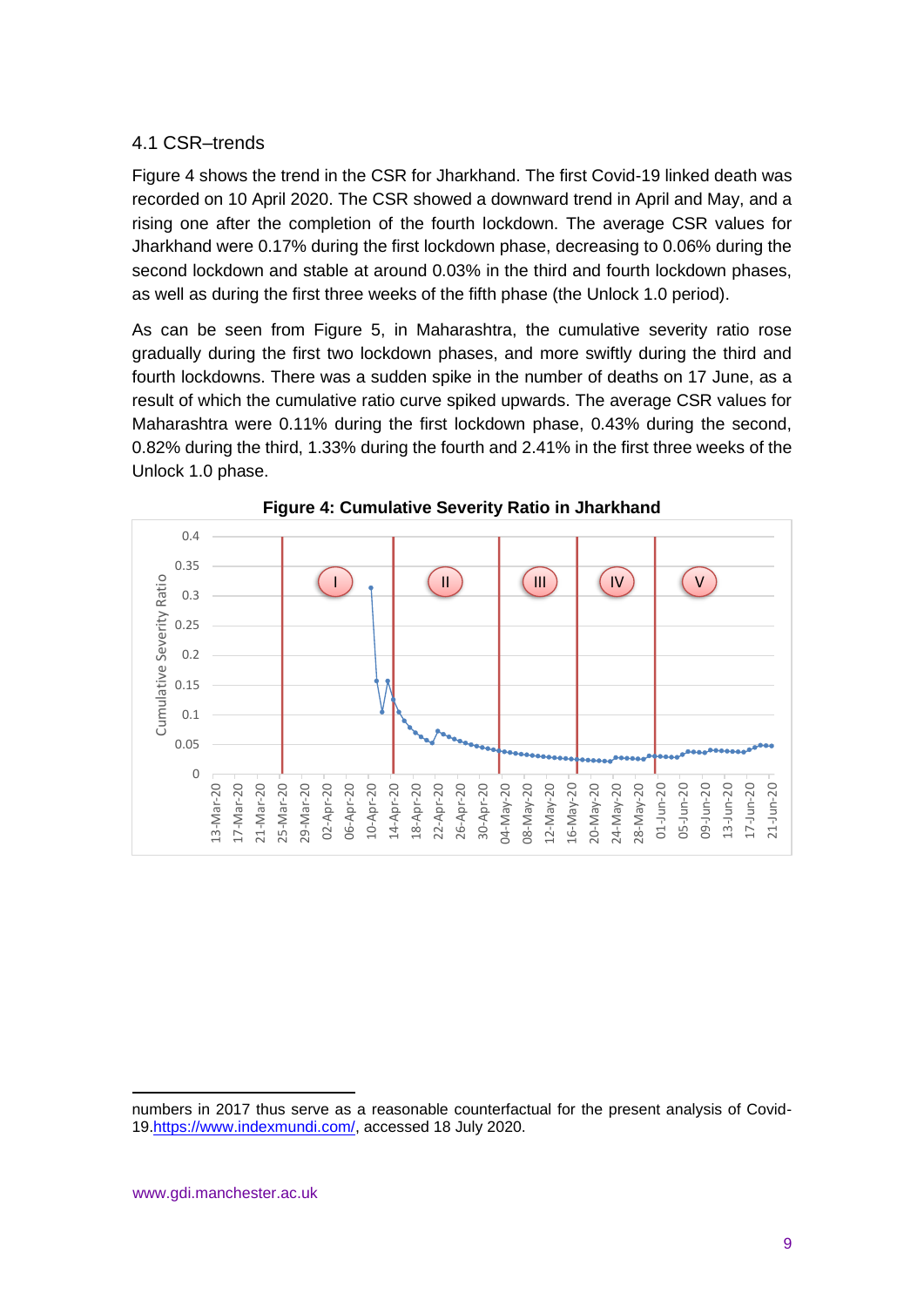

The CSR curve for Meghalaya represents a rectangular hyperbola (see Figure 6), primarily because the first and only death up to 21 June in that state took place on 17 April. Since then, as the length of the pandemic has increased, the CSR has declined because of a constant numerator (number of cumulative Covid-19-linked deaths), and a higher denominator thanks to the longer duration (number of deaths in a pre-pandemic



**Figure 6: Cumulative Severity Ratio in Meghalaya**

year in a period of the same duration).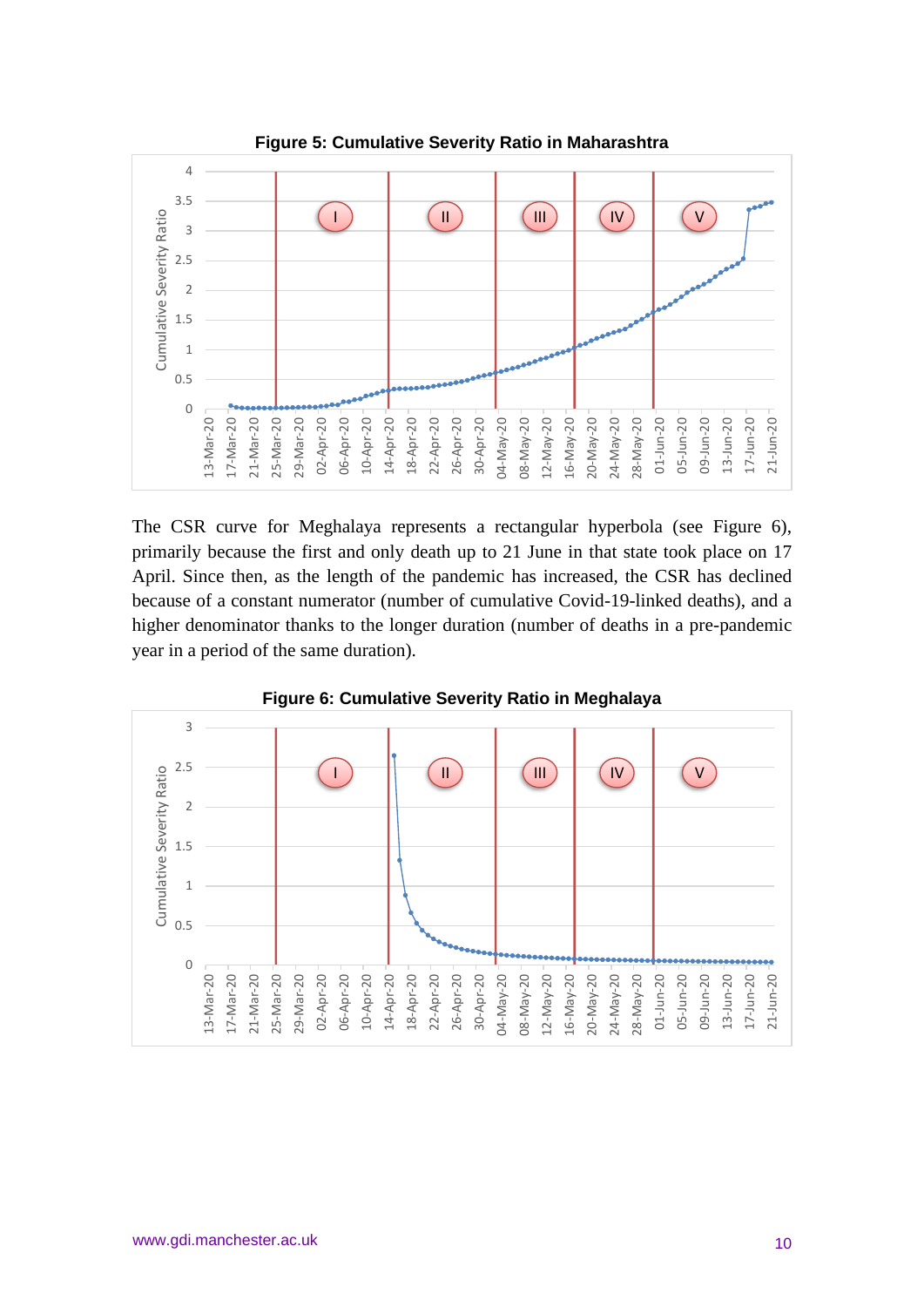#### 4.2 Progression in the DSR

Figures 7, 8 and 9 show the progression in severity ratios for the three states from the first death in each state until the cut-off date for this analysis.



**Figure 7: Daily Severity Ratio in Jharkhand**

If we look at the DSR graph for Jharkhand, we understand that only 11 deaths have been reported so far, and no more than one death has been reported on any single day.

The DSR graph for Maharashtra reveals the striking progression of the pandemic. In the first lockdown phase, the average DSR was 0.42%, it then crossed the 1% mark and reached a maximum of 1.41% during this phase. In the second to fourth lockdown phases and the fifth Unlock 1.0 phase, there was not a single day when zero deaths were reported. In fact, the new deaths reported on each day rose swiftly. In the second lockdown phase, the average DSR was 1.07% and the maximum was 2.03%. These numbers rose to 2.47% (average) and 2.78% (maximum) in the third lockdown phase, and almost doubled to 4.28% (average) and 6.54% (maximum) in the fourth phase. In the first three weeks of the fifth phase, Unlock 1.0, an explosion in the number of deaths occurred, taking the average to 10.17% and the maximum to 79.47% (truncated in the graph).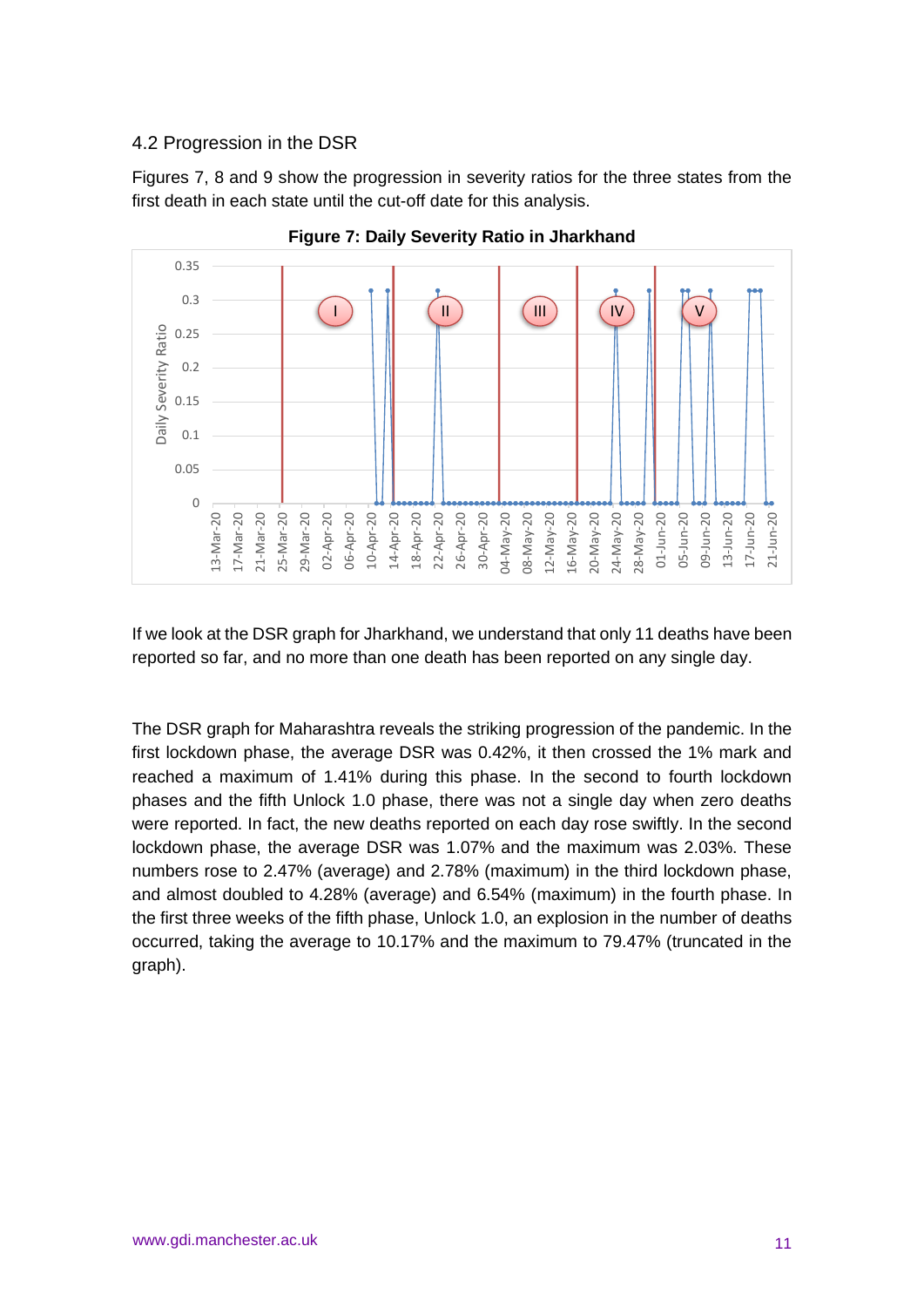

**Figure 8: Daily Severity Ratio in Maharashtra**



In Meghalaya, only one death has been reported; hence, the daily severity ratio is zero for the entire period barring the day on which the death was reported.

# **5 Regression analyses on the determinants of the severity of the Covid-19 pandemic**

#### 5.1 Model specification

To find an explanation for the regional variation in the severity of the Covid-19 pandemic, we used a panel of 27 states for which the data on various variables are available, covering the period from 13 March to 21 June 2020. The data are organised as weekly panel data, where the daily data are averaged for each week. We regressed a dependent variable, either the CSR or the DSR, on the lagged value of the confirmed Covid-19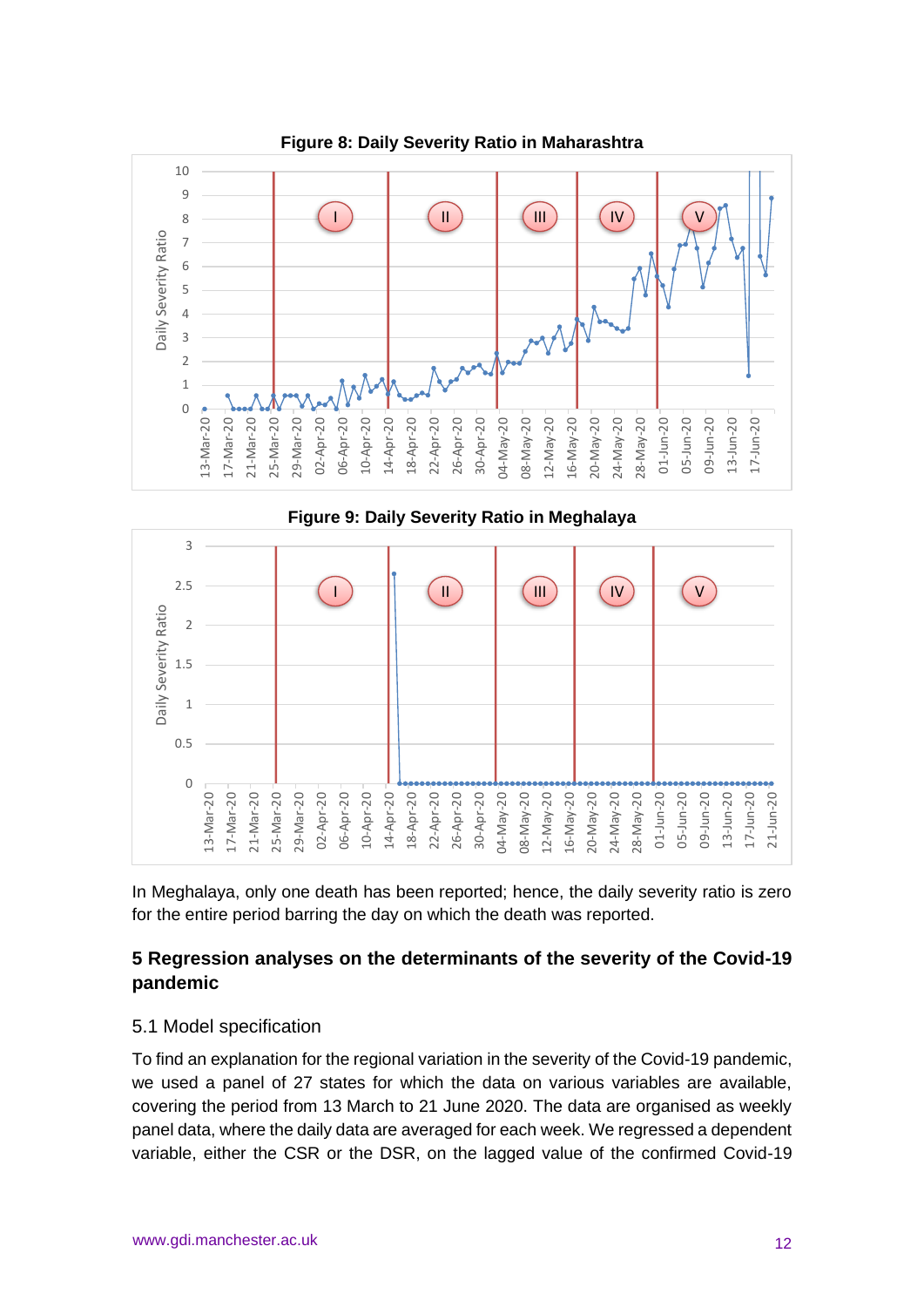cases and a set of lagged time-invariant explanatory factors such as per capita income, urbanisation, population density (a proxy for social distancing and likely contagion effects), and presence of morbidity conditions in the aged (60 years and older/state population). We used the interactions of time dummy variables (with Phases 2, 3, 4 and 5) and the dummy variables for Jharkhand and Maharashtra to compare the severity of the Covid-19 pandemic with other Indian states.<sup>7</sup>The CSR captures the overall development of the Covid-19 pandemic, while the DSR denotes how the severity progresses over time.

Methodologically, we employed random-effects and Hausman–Taylor models (Hausman &Taylor, 1981;Baltagi, 2008) since the fixed-effects model cannot have time-invariant variables as explanatory variables, as it involves the transformation of deriving a deviation from the time-series means of dependent and explanatory variables. A major advantage of using the fixed-effects model is that the unobservable individual effect (in our case, the unobservable effect specific to each state, such as cultural factors or unobservable institutional qualitiy determining the quality of political systems or health services) can be correlated with (time-variant) explanatory variables. A further advantage of a fixed-effects model is that the model allows the correlation of these factors while providing unbiased estimates. However, the fixed-effects model is not suitable for our study, as most of the explanatory variables are time-invariant. As an alternative, the random-effects model assumes that the unobservable individual effect at the state level is *uncorrelated with* explanatory variables. If this assumption does not hold, the estimated coefficients of the random-effects model are biased. A standard procedure is to choose either a fixed-effects model or a random-effects model, based on the Hausman test to compare the estimated coefficients but, if we need to include a number of timeinvariant variables in the model, we cannot rely on this test, as the comparison is made for only a subset of explanatory variables of the random-effects model.

In the context of the present study, we have estimated the Hausman–Taylor model. This model allows us to have the time-invariant variables as part of the explanatory variables, while it allows part of the explanatory variables – both time-variant and time-invariant – to be correlated with the error term or made endogenous, as in Equation (2) below. The Hausman–Taylor model draws upon both random- and fixed-effects models and applies an Instrumental Variable (IV) estimation to instrument endogenous variables by instrumental variables based on the deviations from the time-series mean of time-variant exogenous variables, or the mean of time-variant variables.

There are two advantages in applying the Hausman–Taylor model in the present context. First, it is likely that some of the explanatory variables (eg., state-level per capita income) are correlated with the unobservable state-level effect, such as cultural factors; if so, the estimated coefficients of the random-effects model, which assumes no correlation of these variables, may be biased. The Hausman–Taylor model can address this type of endogeneity in the model. Second, because the fixed-effects model cannot be used as

<sup>7</sup>Because observations of a few variables are missing, our estimation is based on 377 observations for the weekly panel (27 states x 13.96 weeks).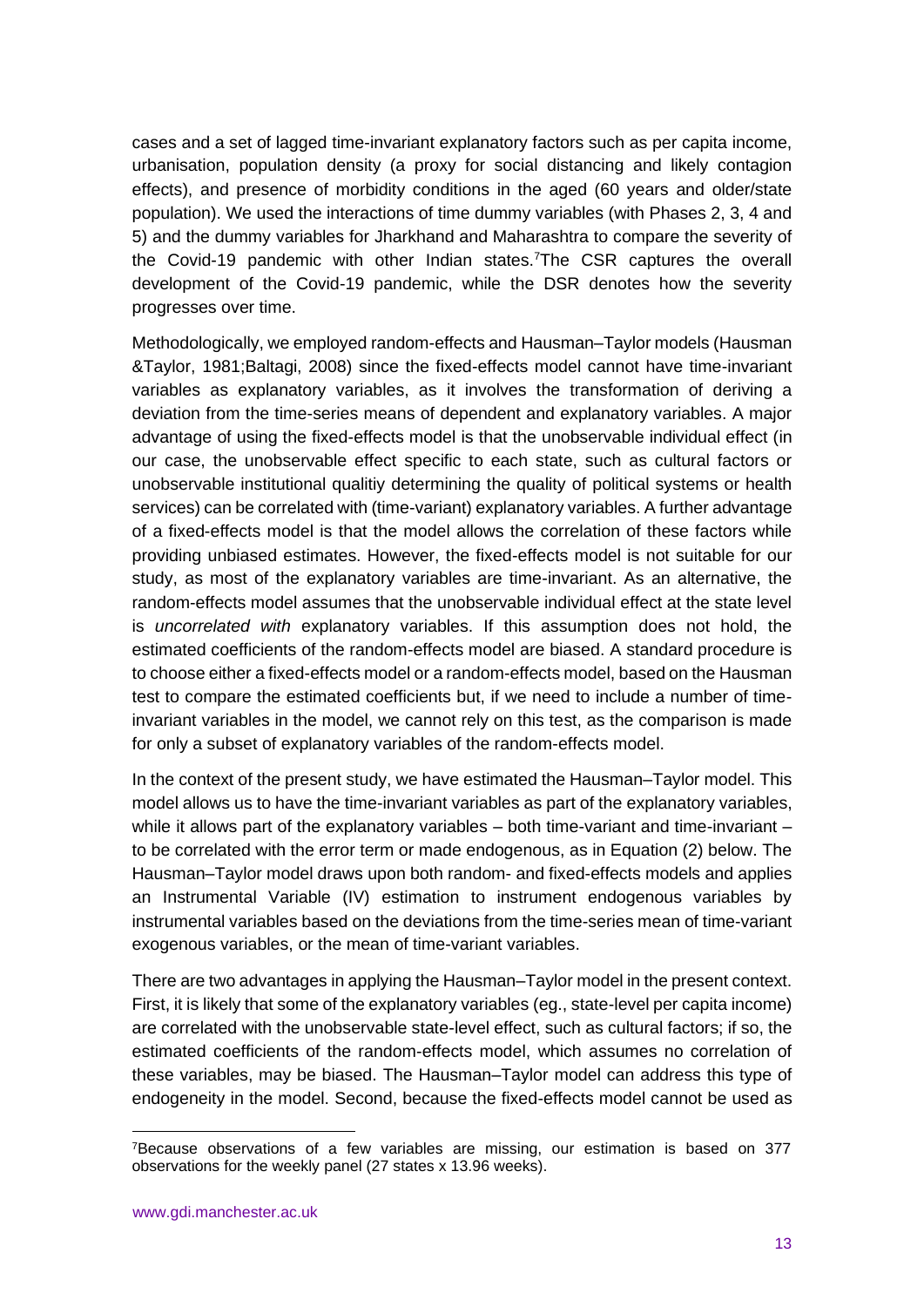a proper baseline model to be compared with the random-effects model in the presence of time-invariant variables, the Hausman–Taylor model can serve as an alternative to the fixed-effects model to decide which model is likely to yield unbiased estimators. We use the Hausman test to compare the random-effects model and the Hausman–Taylor model by hypothesising that the random-effects model is unbiased. We can then decide whether the random-effects model is likely to be unbiased if the vectors of estimated coefficients of the two models are not systematically different. In other words, the Hausman–Taylor model can serve as a robustness check of the random-effects model in the presence of time-invariant explanatory variables.

We estimate the following model by the random- effects model to estimate the logarithm of the CSR as in Equation (1) as well as that of the DSR as in Equation (2). We also take the logarithm of most of the explanatory variables to capture the relative effect, or the elasticity of each determinant.<sup>8</sup>

 $\log CSR_{it} = \beta_0 + \beta_1 \log CovidCaseS_{it-7} + \beta_2 Per Capita Income_i +$  $\beta_3[Per\; Capita\; Income_i * D_{Maharashtra}_t]+\beta_4[Per\; Capita\; Income_i * D_{Jharkhand}_t]+$  $\beta_5$  log Urban Population Density  $_i + \beta_6$  log Rate of Multi – morbility  $_i +$  $\beta_7$  log Sex Ratio  $_i + \beta_8$ Temperature<sub>it</sub> +  $\beta_9$ Rainfall<sub>it</sub> + Phase Dummies<sub>t</sub>  $\beta_{10}$  + State Dummies $_{t}$   $\beta_{11}$  + [Phase Dummies $_{t}$   $\ast$  D<sub>Maharashtra $_{t}$ ]  $\beta_{12}$  + [Phase Dummies $_{t}$   $\ast$ </sub>  $D_{\text{Jharkhand}}$   $\beta_{13}$  + [Phase Dummies<sub>t</sub> \*  $D_{\text{Meghalaya}}$ ]  $\beta_{14}$  +  $\mu_i$  +  $e_{it}$  ..........(1)

 $\log DSR_{it} = \beta_0 + \beta_1 \log CovidCaseS_{it-7} + \beta_2 Per Capita Income_i +$  $\beta_3[Per\; Capita\; Income_i * D_{Maharashtra}_t]+\beta_4[Per\; Capita\; Income_i * D_{Jharkhand}_t]+$  $\beta_5$  log Urban Population Density  $_i + \beta_6$  log Rate of Multi – morbility  $_i +$  $\beta_7 \log$  Sex Ratio  $_i + \beta_8$ Temperature $_{it} + \beta_9$ Rainfall<sub>it</sub> + Phase Dummies<sub>t</sub>  $\beta_{10}$  + State Dummies $_{t}$   $\beta_{11}$  + [Phase Dummies $_{t}$   $\ast$   $D_{Maharashtra}_{t}$ ]  $\beta_{12}$  + [Phase Dummies $_{t}$   $\ast$  $D_{\text{Jharkhand}}$   $\beta_{13}$  + [Phase Dummies<sub>t</sub> \*  $D_{\text{Meghalaya}}$ ]  $\beta_{14}$  +  $\mu_i$  +  $e_{it}$  ........ (2)

Here  $i$  stands for states (from 1 to 27 – some states were dropped because of lack of availability of a few explanatory variables) – and  $t$  for the weeks from 13 March to 21 June 2020 (from the first week to the 14th) for the weekly panel data. The choice of explanatory variables was guided by several studies in the literature. First, socioeconomic factors were identified as important determinants (see, for example, Ehlert, 2020). Second, in addition to the socioeconomic factors, weather conditions are thought likely to influence the severity of the Covid-19 pandemic (Ma et al, 2020; Tosepu et al, 2020). Third, we have considered how past Covid-19 infections dynamically influenced the development of the pandemic.

<sup>&</sup>lt;sup>8</sup> For the definitions of the variables used, see Appendix Table 1.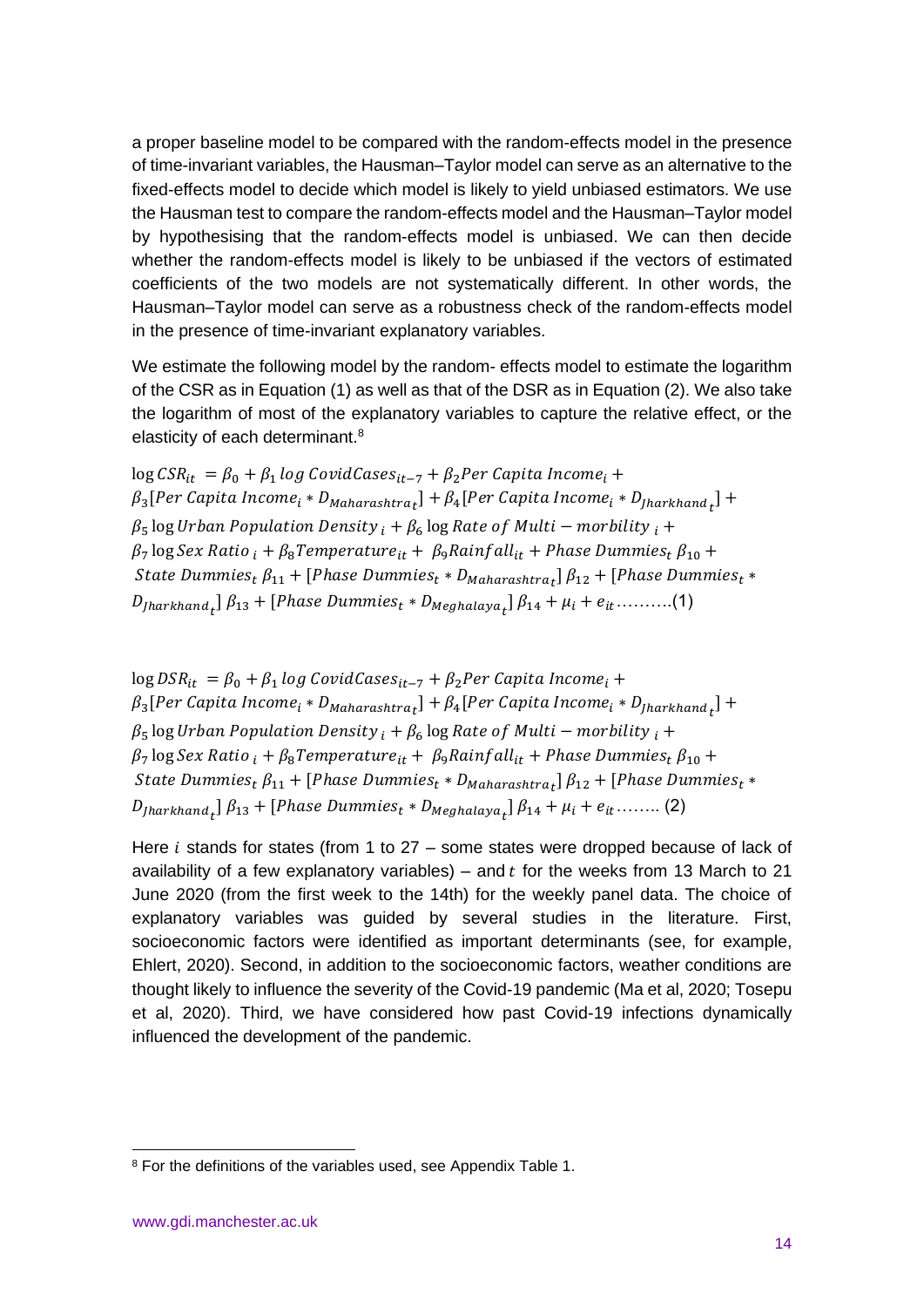In the above equations  $logCovidCaseS_{it-1}$ stands for the log of the first lag of Covid-19 infection. This is lagged by a week in order to consider the time-lag between infections and deaths.<sup>9</sup> The lag between the day when the infection was recorded and that when the death was recorded may be more than a week, but this variable broadly captures how the number of infections results in the severity of the pandemic (i.e. the CSR and DSR). In order to avoid a reduction in the number of observations, we took a lag for the weekly panel. In the Hausman–Taylor model this variable is treated as an endogenous variable to take into account the simultaneity in the occurrence of infection cases and the occurrence or the accumulation of deaths.  $Per\, Capita\, Income_i(PCI)$  denotes income at state level that is measured by per capita net state domestic product (in Rs, divided by 1,000).<sup>10</sup> PCI does not only capture overall economic development at state levels. It may also capture health infrastructure or funding at state levels – for which the data are unavailable – in response to the Covid-19 pandemic. Given our study objectives, PCI is

www.gdi.manchester.ac.uk

<sup>9</sup>The individual state estimates of daily confirmed Covid-19 Cases are taken from the official website of the Ministry of Health and Family Affairs, Government of India.

 $10$  The data on state per capita incomes were obtained from the state economic surveys, while demographic data, including population density and urban population were taken from the census estimates.Initially, PCI is not logged to insert the squared term to capture the non-linear relationship. However, we decided to include only Per Capita Income<sub>i</sub>as including both the level and squared term, or only the log of income, makes estimated coefficients difficult to interpret thanksto mild correlations with various covariates (state dummies, interactions, lagged Covid cases, multi-morbidity, urban population density). While there are potentially many more determinants of CSR and DSR, given the availability of the data, adding more variables would make the regression results suffer from a typical symptom of multi-collinearity (eg statistically insignificant or unusually highly significant estimates). The correlation matrix for the weekly panel shows that the highest pairwise correlation coefficient is 0.52 (see Appendix Table 2). The variance inflation factor (VIF) test for the pooled ordinary least squares (OLS) with state dummies shows that the highest VIF is 4.39 (weekly cases), less than 5, implying that the regressions results do not significantly suffer from the multi-collinearity problem.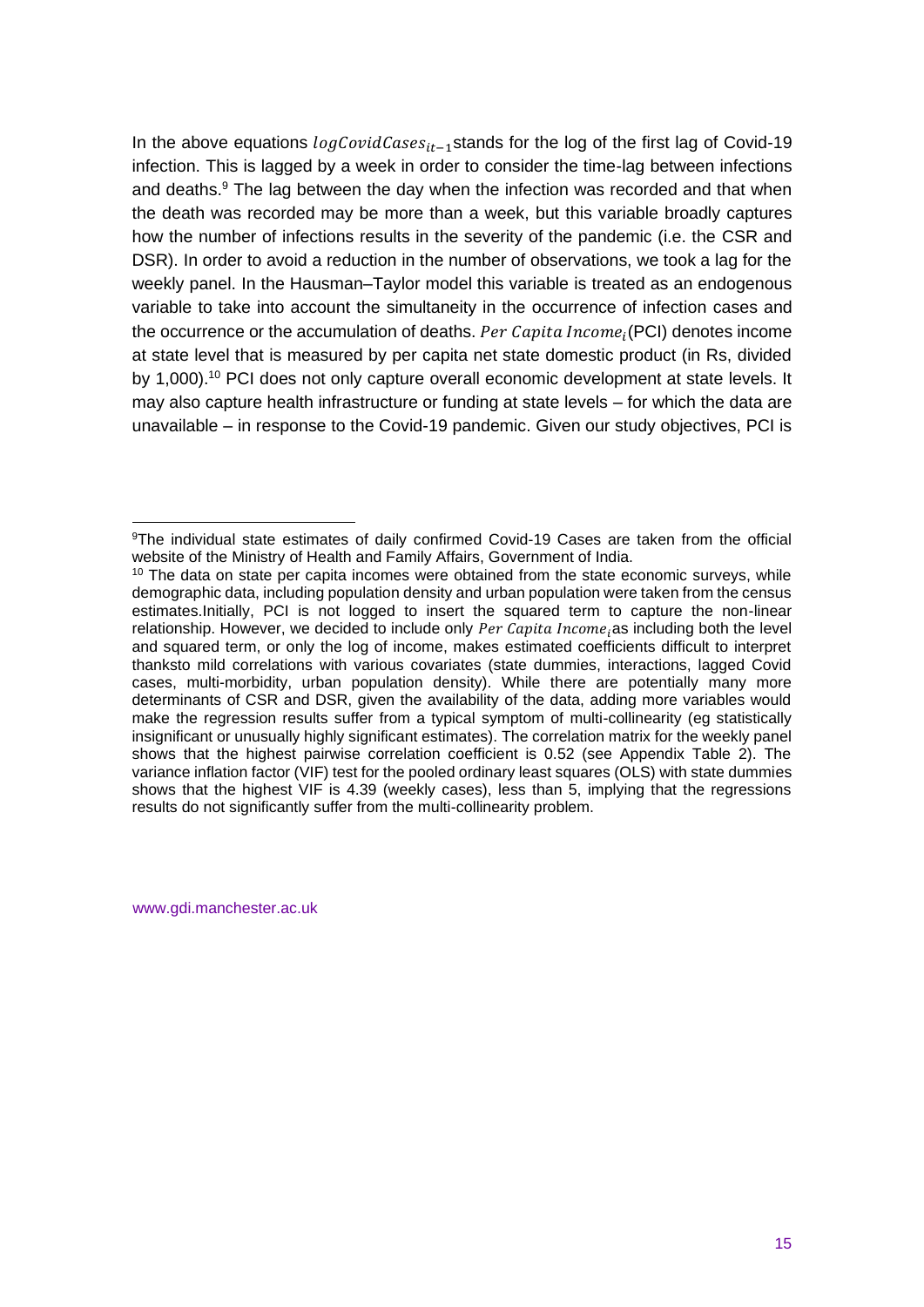interacted with a dummy variable for the state of Maharashtra, or Jharkhand, to capture the extent to which the effect of income on the pandemic is different for these states.<sup>11</sup>

To capture the population density in urban areas, we also insertedlog Urban Population Density<sub>i</sub> the log of population density (inhabitants per square kilometer) in urban areas. The idea was that a higher population density and urbanisation would increase the interactions among people and raise both the CSR and DSR.

We also included the logarithm of the rate or proportion of elderly people suffering from more than one non-communicable disease (NCD) at state levels (log proportion of Multi  $-$  morbidity). This is the proportion of population in the age group 60+ reporting more than one NCD (eg cardiovascular diseases, diabetes, hypertension, among others).<sup>12</sup> Furthermore, we have inserted  $log Sex Ratio_i$  (the number of females per thousand males), as it is well documented that, while Covid-19 infection rates are broadly similar between men and women, men have been more likely to suffer from severe illness or die as a result of Covid infections in China (Jin et al, 2020) and Europe (Gebhard et al, 2020). However, given the preference for boys over girls in many states in India, more developed states with a lower poverty rate (eg Kerala) tend to have a higher sex ratio (more girls than boys),as well as a better health system. So the effect of the sex ratio on Covid-19 may be ambiguous in India.

It is widely debated whether the weather influences Covid-19 infections or deaths. A recent study used the data on daily death numbers from Wuhan, China, in January– February 2020 and found that death counts were positively associated with temperature and negatively with relative humidity (Ma et al, 2020).Tosepu et al (2020) found a positive association between temperature and the Covid-19 pandemic in Indonesia. We collected the daily data on temperature, rainfall and relative humidity from MERRA (Modern-Era Retrospective analysis for Research and Applications – Version 2 web service). This delivers time series of temperature (at 2m), relative humidity (at 2m) and rainfall. The data source is a NASA atmospheric re-analysis of satellite data using the Goddard Earth Observing System Model (GEOS-5) and focuses on historical climate analyses for a broad range of weather and climate time scales (GMAO, 2015). Because of the high correlation between rainfall and relative humidity, we use the variables, Temperature<sub>it</sub> and  $Rainfall_{it}$ .

<sup>&</sup>lt;sup>11</sup> An interaction with a dummy variable for Meghalaya was dropped because of collinearity.

www.gdi.manchester.ac.uk <sup>12</sup> The data on this variable is based on the authors' calculations from the *The India Human Development Survey (IHDS*). IHDS is a nationally representative, multi-topic panel survey of 41,554 households in 1503 villages and 971 urban neighbourhoods across India. The first round of interviews was completed in 2004–05; a second round re-interviewed most of these households in 2011–12. IHDS is jointly organised by researchers from the University of Maryland and the National Council of Applied Economic Research (NCAER), New Delhi.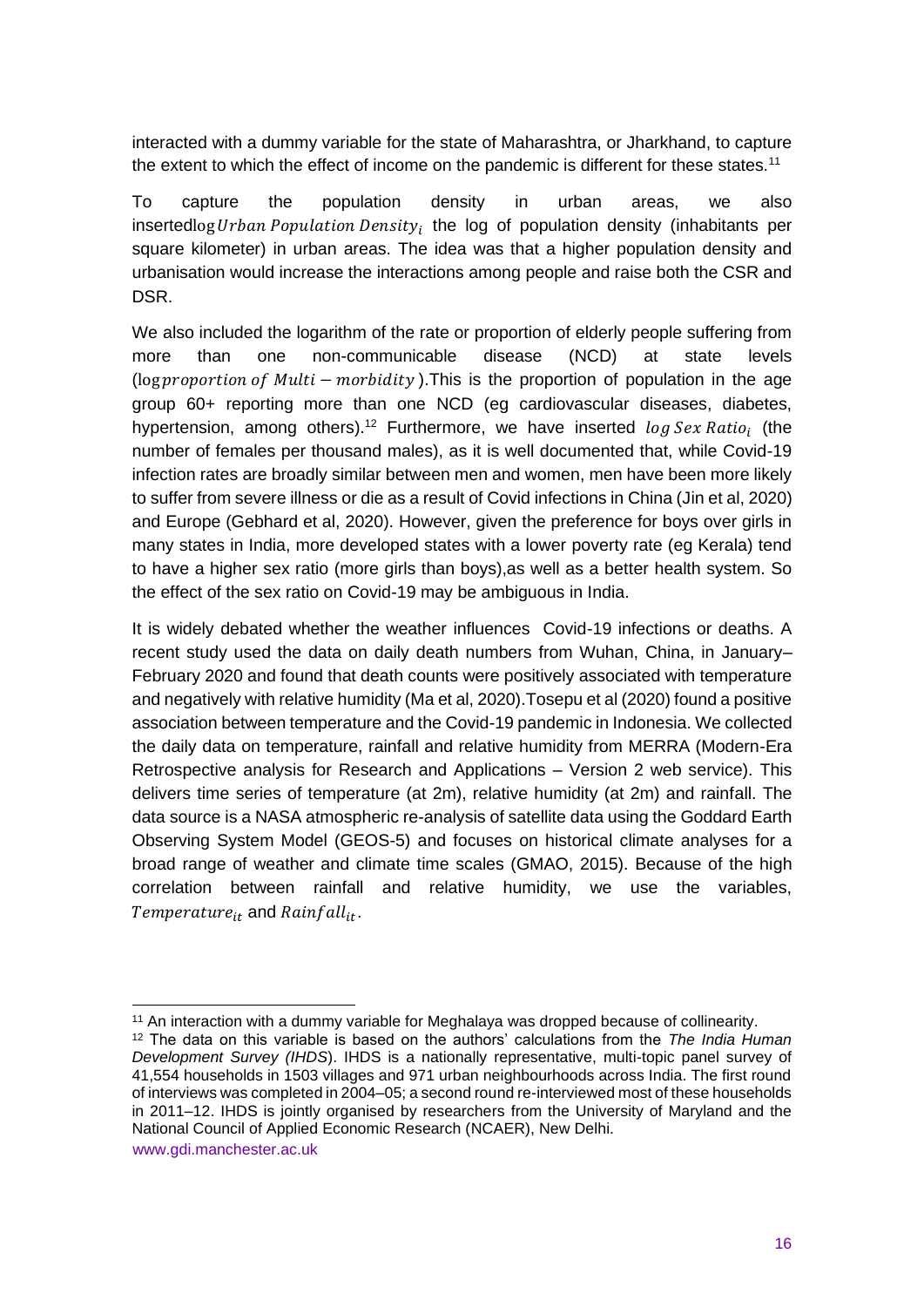To capture the time and policy effects, the model also has four sets of dummy variables for phase 2, phase 3, phase 4 and phase 5 of the lockdowns announced by the Indian government. A vector of the phase dummy variables is interacted with a vector of dummy variables for Maharashtra, Jharkhand and Meghalaya to capture the effect of phases in these states.  $\mu_i$  is an unobservable state effect and  $e_{it}$  is an independent identically distributed error term. While we estimated both fixed-effects and random-effects models, we present only the results of the random-effects model as the fixed-effects model cannot include time-invariant variables.<sup>13</sup>

We have averaged the daily panel for each week and have constructed the weekly panel data. This is free from daily fluctuations in infection and death cases or in other timeinvariant variables, such as temperature or rainfall.

So equations (1), and (2) are estimated by using the weekly panel data for 27 states and 12 weeks. As we discussed earlier, we estimate equations (1) and (2) by using the random-effects model. As a robustness check, the study also employs the Hausman– Taylor model. Equation (1), for example, can be rewritten by grouping the covariates into the four vectors, time-variant and exogenous variables  $(X_{it}^1)$  (egTemperature<sub>it</sub>and  $Rainfall_{it}$ , phase dummies and their interactions with state dummies), time-variant and endogenous variables ( $X_{it}^2$ ) (eg(log CovidCases<sub>it-1</sub>, interactions of Per Capita Income<sub>i</sub> and state dummies), time-invariant and exogenous variables  $(Z_i^1)$  (eg state dummies,  $\log$  Sex Ratio;  $\ln$ and time-invariant and endogenous variables  $\binom{2}{i}$  $(eqPer Capita Income<sub>i</sub>)$ ,  $\qquad \qquad$  log Urban Population Density  $_i$ , log Prevalence of Multi – morbility <sub>i</sub>).

Here equation (1) is written as:

# $\log CSR_{it} = \gamma_0 + X_{it}^1 \gamma_1 + X_{it}^2 \gamma_2 + Z_i^1 \gamma_3 + Z_i^2 \gamma_4 + \mu_i + e_{it} \dots \dots (3)$

Here it is assumed that, unlike the random-effects model, the individual effect can be correlated with endogenous variables  $(E(\mu_i|X_{it}^2, Z_i^2) \neq)$  and it is uncorrelated with exogenous variables  $(E(\mu_i|X_{it}^1,Z_i^1)=0$ . Hausman and Taylor (1981) suggest an instrumental variable (IV) estimator which pre-multiplies equation (2) by  $Ω^{-1/2}$ , where  $Ω$ is the variance covariance term of the error component,  $\mu_i + e_{it}$ , and performs 2SLS using instruments  $[Q, X_{it}^1, Z_i^1]$  in which Q is the transformation matrix (ie based on demeaning transformation) with  $\tilde{y} = Qy$  having a typical element  $\tilde{y} = y_{it-} \overline{y}_t$ , and  $\overline{y}_t$  is the individual mean (where  $y_{it}$  is log  $CSR_{it}$ in our case) (Baltagi et al, 2003, p 363). This is

<sup>&</sup>lt;sup>13</sup> A statistically insignificant test statistic in the Hausman test implies that there is no significant difference in parameter estimates between random- and fixed-effects models, implying that the assumption for the random-effects model that there is no correlation between the error term  $(e_{it})$ and the state-level individual term  $(\mu_i)$  is likely to hold, that is, the test favours the random-effects model in all the cases (Table 1 and Appendix Table 3). The Breusch–Pagan Lagrange multiplier test for random effects is insignificant, which suggests that in a choice between OLS and the random-effects model, the latter should win.

www.gdi.manchester.ac.uk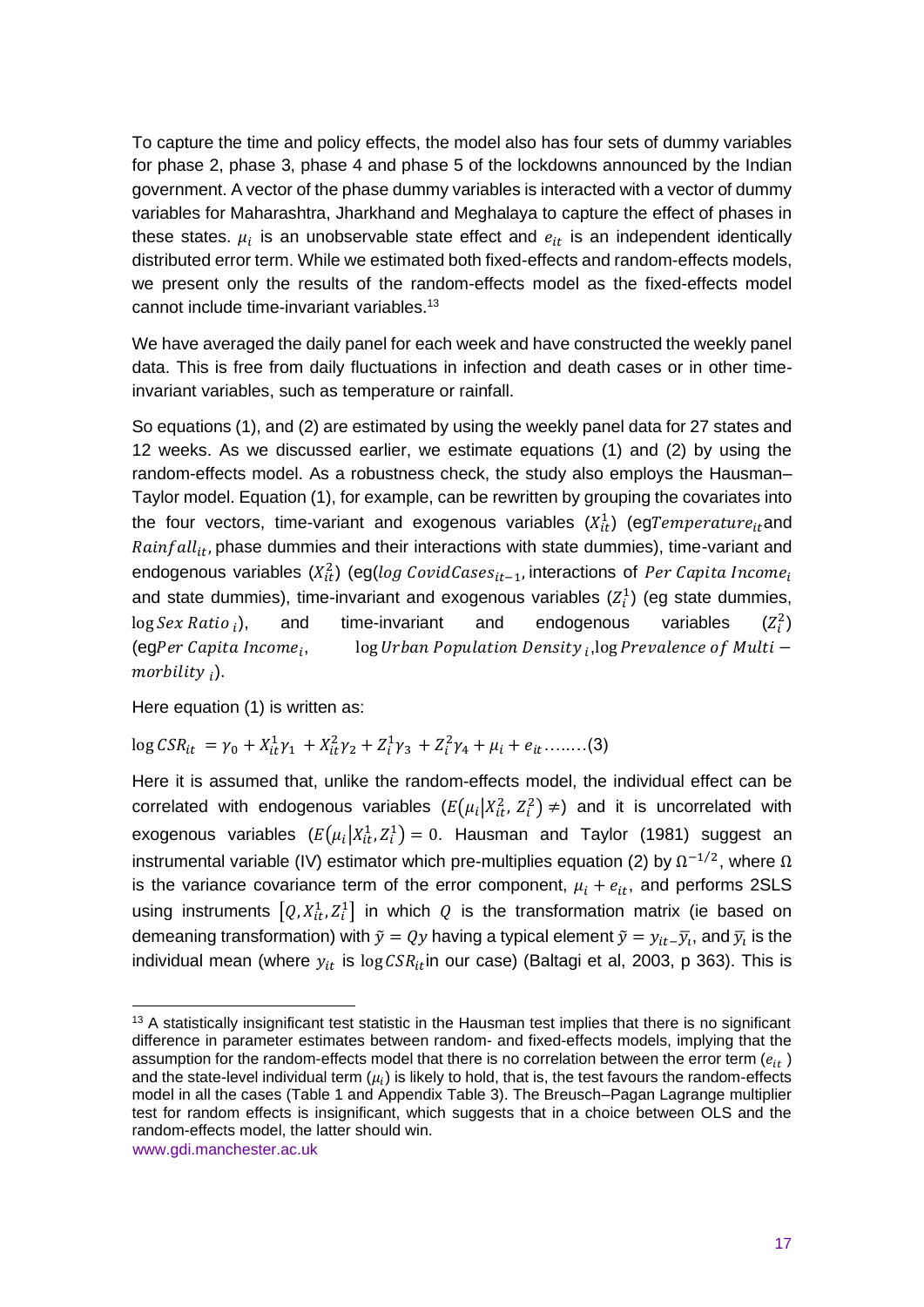equivalent to applying 2SLS to the random-effects model where the vector of timeinvariant endogenous regressors, $Z_i^2$ , is instrumented by deviations from the means of time-variant regressors, the mean of exogenous time-variant regressors and exogenous time-invariant regressors  $\left[\widetilde{X^1_{tt}},\widetilde{X^2_{tt}},\overline{X^1_t}Z^1_t\right]$ . Equation (1) is identified in our case because the number of regressors in  $X_{it}^1$ is much larger than that in  $Z_i^2$  (Baltagi et al, 2003). Our use of weather variables (part of  $X_{it}^1$ ) is crucial for identifications in this context. This makes sense empirically as (1) fluctuations in weather occur outside the model of determinations of Covid-19 infections and deaths; and (2) in developing countries such as India fluctuations in weather influence macro-level income (where the share of agricultural income is more than moderate).

#### **6 Results**

We show the results of our regression analyses in Table 1 (based on the weekly panel data).

| Dependent variable                      |                            | Log CSR |            |            | Log DSR        |      |            |     |  |  |
|-----------------------------------------|----------------------------|---------|------------|------------|----------------|------|------------|-----|--|--|
|                                         | Hausman-<br>Random effects |         |            |            | Random effects |      | Hausman-   |     |  |  |
|                                         |                            |         | Taylor     |            |                |      | Taylor     |     |  |  |
|                                         | Est. Coef.                 |         | Est. Coef. |            | Est. Coef.     |      | Est. Coef. |     |  |  |
|                                         | (z value)                  |         | (z value)  |            | (z value)      |      | (z value)  |     |  |  |
| <b>Explanatory variables</b>            |                            |         |            |            |                |      |            |     |  |  |
| log Covidcases $\dagger$ * <sup>1</sup> |                            |         |            |            |                |      |            |     |  |  |
| L1.                                     | 0.116                      |         | 0.116      |            | $-0.043$       |      | $-0.043$   |     |  |  |
| $*2, 3$                                 | (1.76)                     | $\ast$  | (1.76)     | $\ast$     | (0.66)         |      | (0.66)     |     |  |  |
| capita income/ $1000$<br>Per            | 0.038                      |         | $-0.001$   |            | 0.049          |      | $-0.017$   |     |  |  |
| $(PCI)$ †                               | (8.12)                     | ***     | (0.25)     |            | (11.52)        | ***  | (3.57)     | *** |  |  |
| PCI* D Maharashtra †                    | $-0.006$                   |         | 0.018      |            | $-0.003$       |      | 0.032      |     |  |  |
|                                         | (1.93)                     | $\ast$  | (5.50)     | ***        | (0.86)         |      | (8.57)     | *** |  |  |
| PCI* D Jharkhand †                      | 0.038                      |         | 0.008      |            | 0.033          |      | $-0.01$    |     |  |  |
|                                         | (3.77)                     | ***     | (0.62)     |            | (2.96)         | ***  | (0.70)     |     |  |  |
| Population<br>Urban<br>log              | 5.869                      |         | 0.236      |            | 7.596          |      | 0.189      |     |  |  |
| Density †                               | (10.77)                    | ***     | (9.71)     | ***        | (12.26)        | ***  | (6.34)     | *** |  |  |
| log Multi-morbidity †                   | 0.882                      |         | 1.751      |            | 0.415          |      | 1.58       |     |  |  |
|                                         | (5.40)                     | ***     | (15.05)    | ***        | (2.08)         | $**$ | (10.95)    | *** |  |  |
| log Sex Ratio †                         | 26.63                      |         |            |            | 65.278         |      |            |     |  |  |
|                                         | (3.64)                     | ***     |            |            | (7.71)         | ***  |            |     |  |  |
| Temperature                             | 0.118                      |         | 0.118      |            | 0.19           |      | 0.19       |     |  |  |
|                                         | (1.39)                     |         | (1.39)     |            | (2.77)         | ***  | (2.77)     | *** |  |  |
| Rainfall                                | $-0.014$                   |         | $-0.014$   |            | $-0.033$       |      | $-0.033$   |     |  |  |
|                                         | (0.94)                     |         | (0.94)     |            | (1.51)         |      | (1.51)     |     |  |  |
| D Phase2 <sup>*4</sup>                  | 0.812                      |         | 0.812      |            | 1.129          |      | 1.129      |     |  |  |
|                                         | (2.38)                     | $**$    | (2.38)     | $\ast\ast$ | (2.79)         | ***  | (2.79)     | *** |  |  |
| D Phase3                                | 0.979                      |         | 0.979      |            | 1.99           |      | 1.99       |     |  |  |
|                                         | (2.41)                     | $**$    | (2.41)     | $\ast\ast$ | (3.37)         | ***  | (3.37)     | *** |  |  |
| D Phase4                                | 0.959                      |         | 0.959      |            | 2.082          |      | 2.082      |     |  |  |
|                                         | (2.23)                     | **      | (2.23)     | $**$       | (3.40)         | ***  | (3.40)     | *** |  |  |
| D Phase5                                | 1.924                      |         | 1.924      |            | 4.017          |      | 4.017      |     |  |  |

**Table 1: Determinants of CSR and DSR (weekly panel regression)**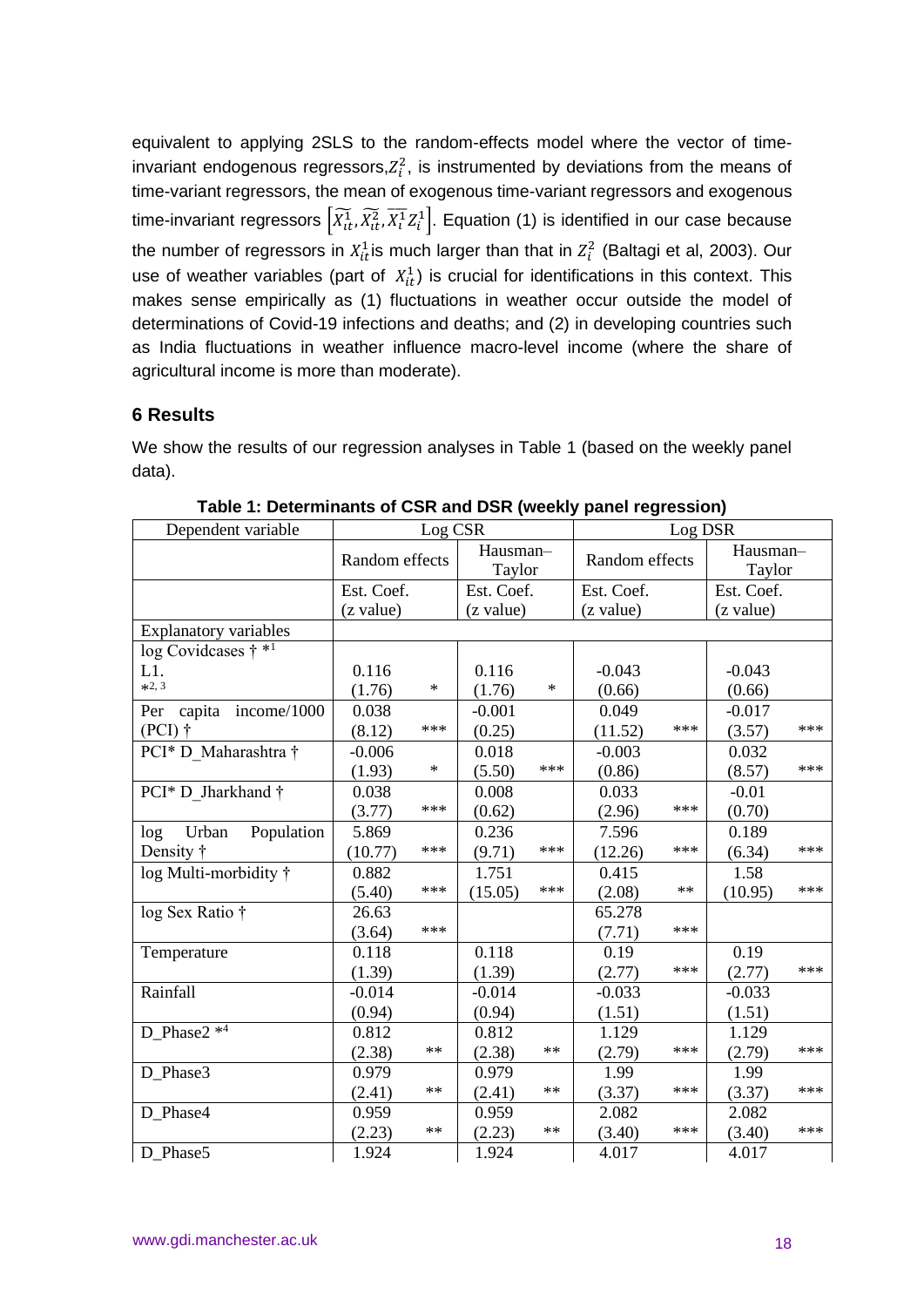| Dependent variable    |          | Log CSR |          |        | Log DSR  |     |          |        |
|-----------------------|----------|---------|----------|--------|----------|-----|----------|--------|
|                       | (3.06)   | ***     | (3.06)   | ***    | (5.89)   | *** | (5.89)   | ***    |
| D Jharkhand *5        | 9.192    |         | 3.095    |        | 12.772   |     | 2.643    |        |
|                       | (5.62)   | ***     | (1.84)   | ∗      | (9.99)   | *** | (1.96)   | $\ast$ |
| D_Maharashtra *5      | 6.748    |         | 1.876    |        | 9.227    |     | 2.011    |        |
|                       | (11.39)  | ***     | (10.94)  | ***    | (13.78)  | *** | (15.37)  | ***    |
| $D_M$ eghalaya *5     | $-4.167$ |         | $-4.629$ |        | $-4.615$ |     | $-4.251$ |        |
|                       | (5.62)   | ***     | (7.88)   | ***    | (5.96)   | *** | (6.90)   | ***    |
| D Jharkhand* D Phase2 | 3.507    |         | 3.507    |        | $-0.726$ |     | $-0.726$ |        |
|                       | (5.43)   | ***     | (5.43)   | ***    | (1.14)   |     | (1.14)   |        |
| D Jharkhand* D Phase3 | 1.724    |         | 1.724    |        | $-2.788$ |     | $-2.788$ |        |
|                       | (2.74)   | ***     | (2.74)   | ***    | (3.59)   | *** | (3.59)   | ***    |
| D Jharkhand* D Phase4 | 1.258    |         | 1.258    |        | $-2.501$ |     | $-2.501$ |        |
|                       | (1.91)   | $\ast$  | (1.91)   | ∗      | (3.29)   | *** | (3.29)   | ***    |
| D Jharkhand* D Phase5 | 1.344    |         | 1.344    |        | $-1.053$ |     | $-1.053$ |        |
|                       | (1.90)   | ∗       | (1.90)   | $\ast$ | (1.17)   |     | (1.17)   |        |

| Dependent variable           |                                      | Log CSR |            |        | Log DSR          |      |                    |     |  |  |
|------------------------------|--------------------------------------|---------|------------|--------|------------------|------|--------------------|-----|--|--|
|                              | Hausman-<br>Random effects<br>Taylor |         |            |        | Random effects   |      | Hausman-<br>Taylor |     |  |  |
|                              | Est. Coef.                           |         | Est. Coef. |        | Est. Coef.       |      | Est. Coef.         |     |  |  |
|                              | (z value)                            |         | (z value)  |        | (z value)        |      | (z value)          |     |  |  |
| <b>Explanatory variables</b> |                                      |         |            |        |                  |      |                    |     |  |  |
| D Maharashtra*               | 0.87                                 |         | 0.87       |        | 2.58             |      | 2.58               |     |  |  |
| D Phase2                     | (2.33)                               | $**$    | (2.33)     | $**$   | (7.09)           | ***  | (7.09)             | *** |  |  |
| D Maharashtra*               | 1.075                                |         | 1.075      |        | 2.487            |      | 2.487              |     |  |  |
| D Phase3                     | (2.76)                               | ***     | (2.76)     | ***    | (4.56)           | ***  | (4.56)             | *** |  |  |
| D Maharashtra*               | 1.457                                |         | 1.457      |        | 2.957            |      | 2.957              |     |  |  |
| D Phase4                     | (3.87)                               | ***     | (3.87)     | ***    | (5.37)           | ***  | (5.37)             | *** |  |  |
| D Maharashtra*               | 1.52                                 |         | 1.52       |        | 2.464            |      | 2.464              |     |  |  |
| D Phase5                     | (3.15)                               | ***     | (3.15)     | ***    | (3.84)           | ***  | (3.84)             | *** |  |  |
| D_Meghalaya* D_Phase2        | 6.187                                |         |            |        | $-0.82$          |      | $-0.82$            |     |  |  |
|                              | ***<br>(11.77)                       |         | (11.77)    | ***    | (1.57)           |      | (1.57)             |     |  |  |
| D_Meghalaya* D_Phase3        | 3.972                                |         | 3.972      |        | $-2.148$         |      | $-2.148$           |     |  |  |
|                              | (5.88)                               | ***     | (5.88)     | ***    | (2.53)           | $**$ | (2.53)             | **  |  |  |
| D_Meghalaya* D_Phase4        | 4.069                                |         | 4.069      |        | $-1.522$         |      | $-1.522$           |     |  |  |
|                              | (5.80)                               | ***     | (5.80)     | ***    | (1.51)           |      | (1.51)             |     |  |  |
| D_Meghalaya* D_Phase5        | 2.346                                |         | 2.346      |        | $-3.791$         |      | $-3.791$           |     |  |  |
|                              | (3.31)                               | ***     | (3.31)     | ***    | (4.19)           | ***  | (4.19)             | *** |  |  |
| State dummies*5              | Yes                                  |         | Yes        |        | Yes              |      | Yes                |     |  |  |
| Constant                     | $-277.85$                            |         | $-45.77$   |        | $-580.354$       |      | $-66.669$          |     |  |  |
|                              | (6.12)                               |         | (1.77)     | $\ast$ | (10.95)          |      | (3.20)             |     |  |  |
|                              |                                      |         |            |        |                  |      |                    |     |  |  |
| No of observations(N)        | 377                                  |         | 377        |        | 377              |      | 377                |     |  |  |
| No of states $(n)$           | 27                                   |         | 27         |        | 27               |      | 27                 |     |  |  |
| No of days(T)                | 14                                   |         | 14         |        | 14               |      | 14                 |     |  |  |
| chi <sub>2</sub>             |                                      |         | 77.944     | ***    |                  |      | 291.303            | *** |  |  |
| R squared within             | 0.5088                               |         |            |        | 0.5298           |      |                    |     |  |  |
| R squared between            |                                      |         |            |        |                  |      |                    |     |  |  |
| R squared overall            | 0.8335                               |         |            |        | 0.8254           |      |                    |     |  |  |
| Breush and Pagan test        | $\boldsymbol{0}$                     |         |            |        | $\boldsymbol{0}$ |      |                    |     |  |  |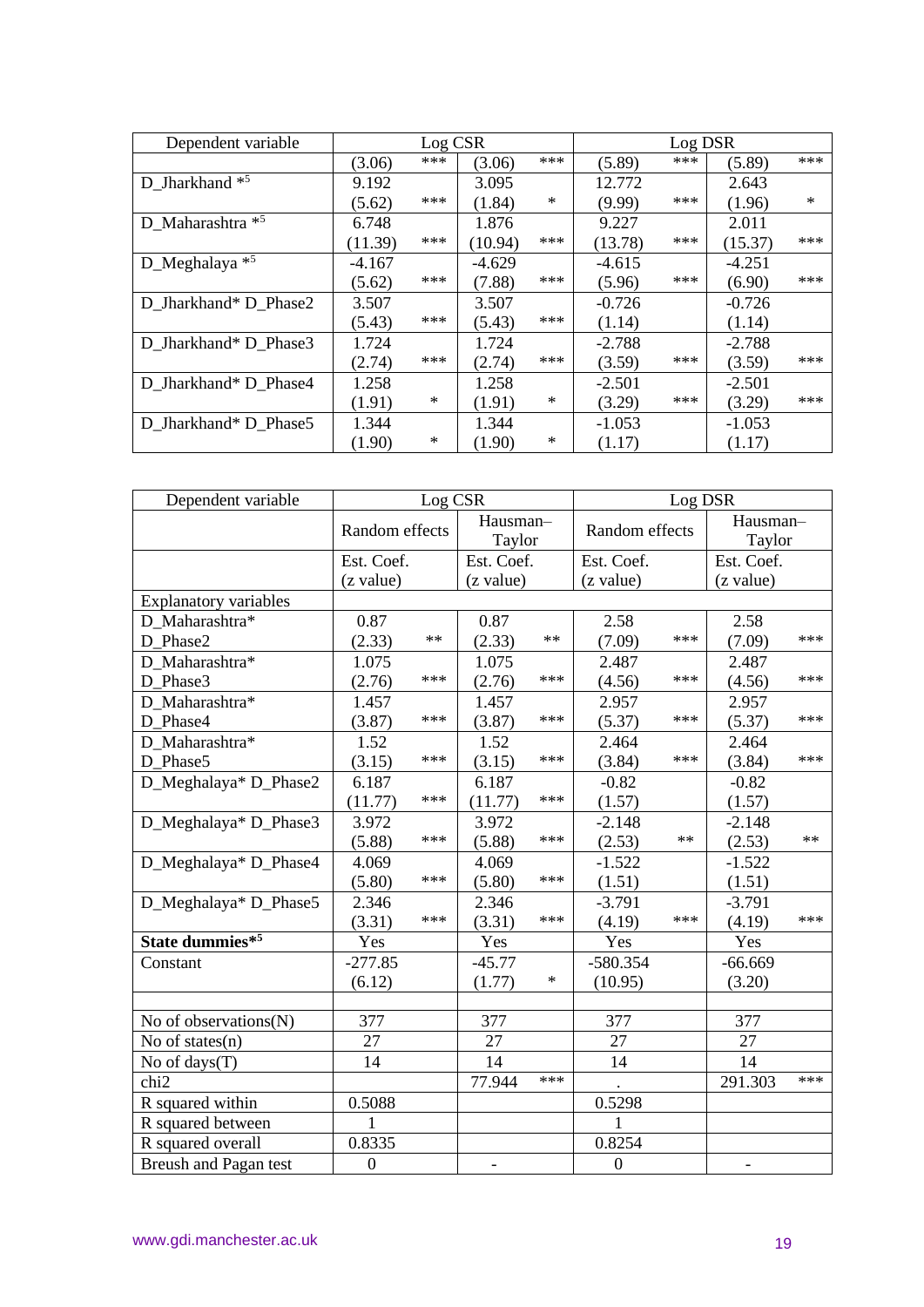| Dependent variable | Log CSR    |            | Log DSR    |            |
|--------------------|------------|------------|------------|------------|
| (p value)          | 1.00.      | -          | 1.00)      | -          |
| Hausman Test *7    |            |            |            |            |
| (p value)          | $(0.00)$ . | $(0.00)$ . | $(0.00)$ . | $(0.00)$ . |

*Notes: <sup>1</sup>Variables marked by † are treated as endogenous.* 

*2 \*\*\* = significant at 1% level. \*\* = significant at 5% level. \* = significant at 10.5% level.*

*<sup>3</sup> The numbers in brackets show z values. They are based on robust standard errors.*

*<sup>4</sup> State dummies for all the states have been included in the regressions. However, the results are shown only for Jharkhand and Maharashtra.*

*<sup>5</sup> D\_ stands for a dummy variable (taking 1 or 0).*

*<sup>6</sup> Statistically significant cases are highlighted in bold.*

*<sup>7</sup> Hausman tests were carried out between FE and RE (the first and the third columns) and RE and Hausman-Taylor (the second and the fourth).*

The key results are summarised as follows. The estimated coefficients of random-effects models are similar to those of the Hausman–Taylor model (as confirmed by the statistically insignificant statistics of the Hausman test). On the other hand, the Hausman test between the random-effects and fixed-effects models favours the former, with the caveat that the comparison is made only for time-variant covariates. Overall, these results suggest that the estimated coefficients of the random-effects model are likely to be unbiased, that is, the assumption of no correlation between explanatory variables and state-level individual effects is not necessarily unrealistic. Therefore, while commenting on the results of the Hausman–Taylor model, we will mainly focus on those of the random-effects model in our summary of the results.<sup>14</sup>

- The coefficient with respect to the confirmed number of Covid infection cases with a weekly lag was positive and statistically significant for the CSR in the weekly case (the first two columns of Table 2) in both the random-effects and Hausman–Taylor models. This is because the Covid-infection cases had an impact on deaths a week later in the CSR, which captures how many deaths have occurred as a result of Covid-19 cumulatively relative to the counterfactuals. In terms of the magnitude, a 1% increase in Covid cases a week before was associated with a 0.11–0.12% increase in the CSR. This is not significant for the DSR, suggesting that there is no clear correlation between Covid cases and the severity ratios.
- The relationship of CSR and DSR with respect to income was positive and significant (in random-effects models).This suggests that states with a higher income tend to be more vulnerable to the risk of people dying than those with low incomes. This was

<sup>&</sup>lt;sup>14</sup>Another important observation is that the results based on daily panel data are broadly similar to those based on weekly panel data and serve as an additional robustness check of the results presented in this paper. The results based on the daily panel maybe provided upon request.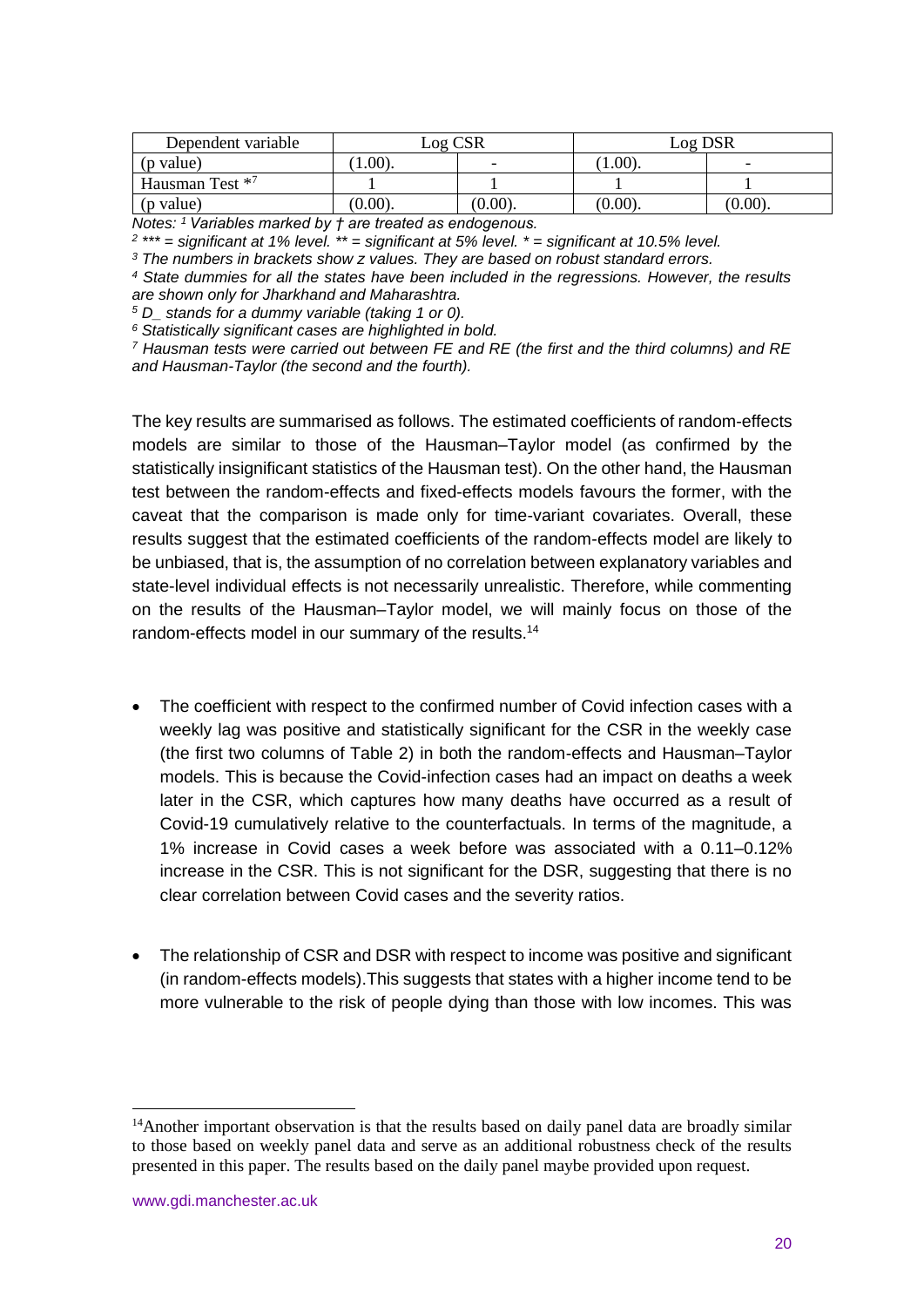after controlling for state fixed effects. The Hausman–Taylor Model yields a negative and significant coefficient estimate for DSR.<sup>15</sup>

- The effect of income on the CSR was much higher in Jharkhand and slightly lower in Maharashtra than the overall conditional average effect of income on the CSR (the first column of Table 1).If we rely on the results based on the Hausman–Taylor model, the effect of income on the CSR and DSR was higher in Maharashtra than in the other states.
- A positive and strong association between the CSR (as well as the DSR) and urban population density was observed. This suggests that Covid severity is higher in states with a higher urban population density, possibly because of greater social intermixing. We avoid commenting on the relative size of the effect, as the estimated coefficient is much larger with the random-effects model than with the Hausman– Taylor model. It should be noted that urban population density is instrumented in the latter, which may explain the difference in the size of coefficient estimates.
- The ratio of females to males (sex ratio) is positive and significant for the CSR and DSR in the weekly cases. That is, in the states where there are more women than men, there were relatively more Covid-linked deaths on a cumulative basis. Although our results are not directly comparable with Joe et al (2020), our finding is consistent with their results.<sup>16</sup> This is in sharp contrast to the evidence from outside India (eg China, European countries), where men have been more likely to die as a result of Covid-19, while infection rates are broadly similar between men and women across different age groups (Jin et al, 2020; Gebhardet al, 2020). It is conjectured that the relative vulnerability of women, in particular older women, compared with men is higher in India than elsewhere and thus women in India tend to suffer more than men.
- A higher temperature is associated with a higher severity of Covid-19 for the DSR after controlling for the state fixed effects. This is consistent with recent evidence from China (Ma et al, 2020). It is likely in the Indian context that more deaths tend to occur in hot weather, as this is likely to worsen other illnesses. Rainfall (or relative humidity) is not associated with the CSR or DSR. This is an important result, as little is known about the association between weather and Covid-19 death cases (Ma et al, 2020).

<sup>15</sup> Differences in the results for the random-effects and Hausman–Taylor models arise partly because different sets of states dummies were dropped automatically as a result of collinearity among different covariates. It should also be noted that income is treated as an endogenous variable in the Hausman–Taylor model.

www.gdi.manchester.ac.uk <sup>16</sup>Although an important early contribution, Joe et al (2020) is based on a different dataset that only ran up to 20 May 2020. Besides, it is short on methodological details.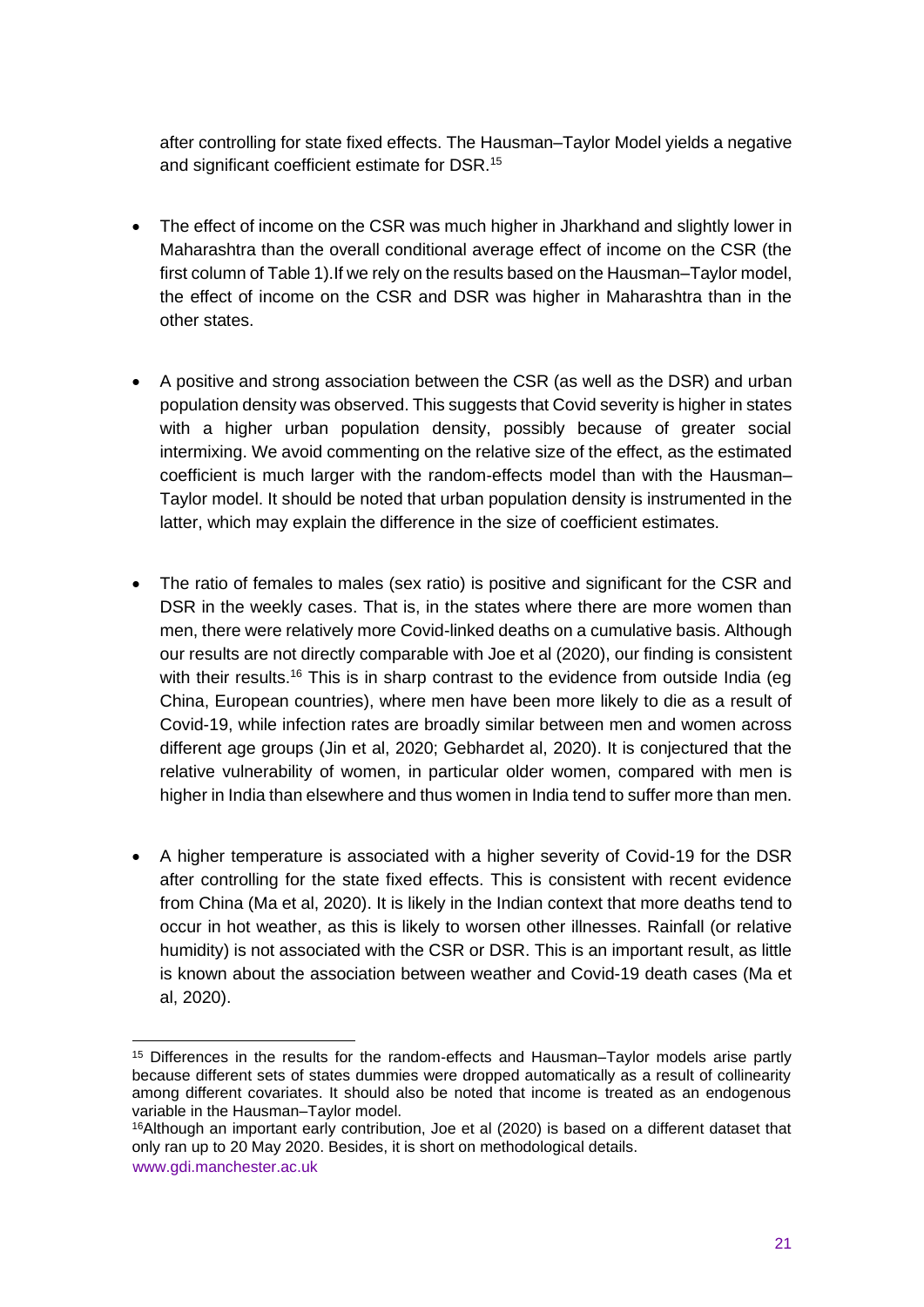- We also used a different specification, in which we inserted the interaction terms between weather variables (ie temperature and rainfall) and state dummy variables for Maharashtra and Jharkhand, and dropped the interaction terms between income and these state dummies to avoid collinearity. The results are given in Appendix Table 3. Based on the weekly panel data, we found that the effect of temperature on the CSR and DSR in Maharashtra and Jharkhand were significantly higher than in other states, as the interaction terms are positive and statistically significant. The difference is larger for Maharashtra (ie the effect of temperature is larger). In Maharashtra (Jharkhand): a one degree increase in temperature would lead to a 0.66% (0.56%) increase in the CSR on average, other factors being unchanged (based on the random-effects model and the weekly panel). On the other hand, the results for the interaction terms between rainfall and these two state dummies imply that a higher level of rainfall increases both the CSR and DSR in Jharkhand, but only the DSR in Maharashtra. A 1 mm increase in rainfall would lead to a 0.025% (0.016%) increase in the CSR (DSR) in Jharkhand and a 0.012% increase in the DSR in Maharashtra. Given that we controlled for phase effects at state levels, the statistically significant effects of temperature on the Covid-19 pandemic in these states warrants policymakers' immediate attention.
- The presence of more than one underlying condition or NCD among the elderly population (above 60 years) was positively associated with the CSR and DSR. This holds regardless of which econometric model or what type of measure of severity was used. It is well known that patients suffering from diabetes and cardiovascular disease are more vulnerable to dying from Covid-19 (Joe et al, 2020). A related reason is that, with the upsurge of infections and large-scale diversion of healthcare resources to Covid-19 patients, those suffering from these chronic conditions have been neglected and left to die.
- In addition to the above, we used indicator variables for the five phases of the lockdown and opening of the lockdown (the first four phases of the lockdown plus Unlock 1.0). They are highly significant and the estimated coefficients suggest an increase in the CSR as time progressed.
- The results of state dummies imply that, after controlling for all other factors (eq income, urban population density), both the CSR and DSR are much higher in Maharashtra and Jharkhand than in other states, while much lower in Meghalaya. On the other hand, the estimated coefficients of the interaction between the phase dummies and the state dummies for Jharkhand suggest that, while the CSR remained higher than in other states in phases 2 to 5, with the difference from the average effect becoming smaller, the DSR remained relatively low and decreased in phases 3 and 4 in Jharkhand. In Maharashtra, DSR continued to be significantly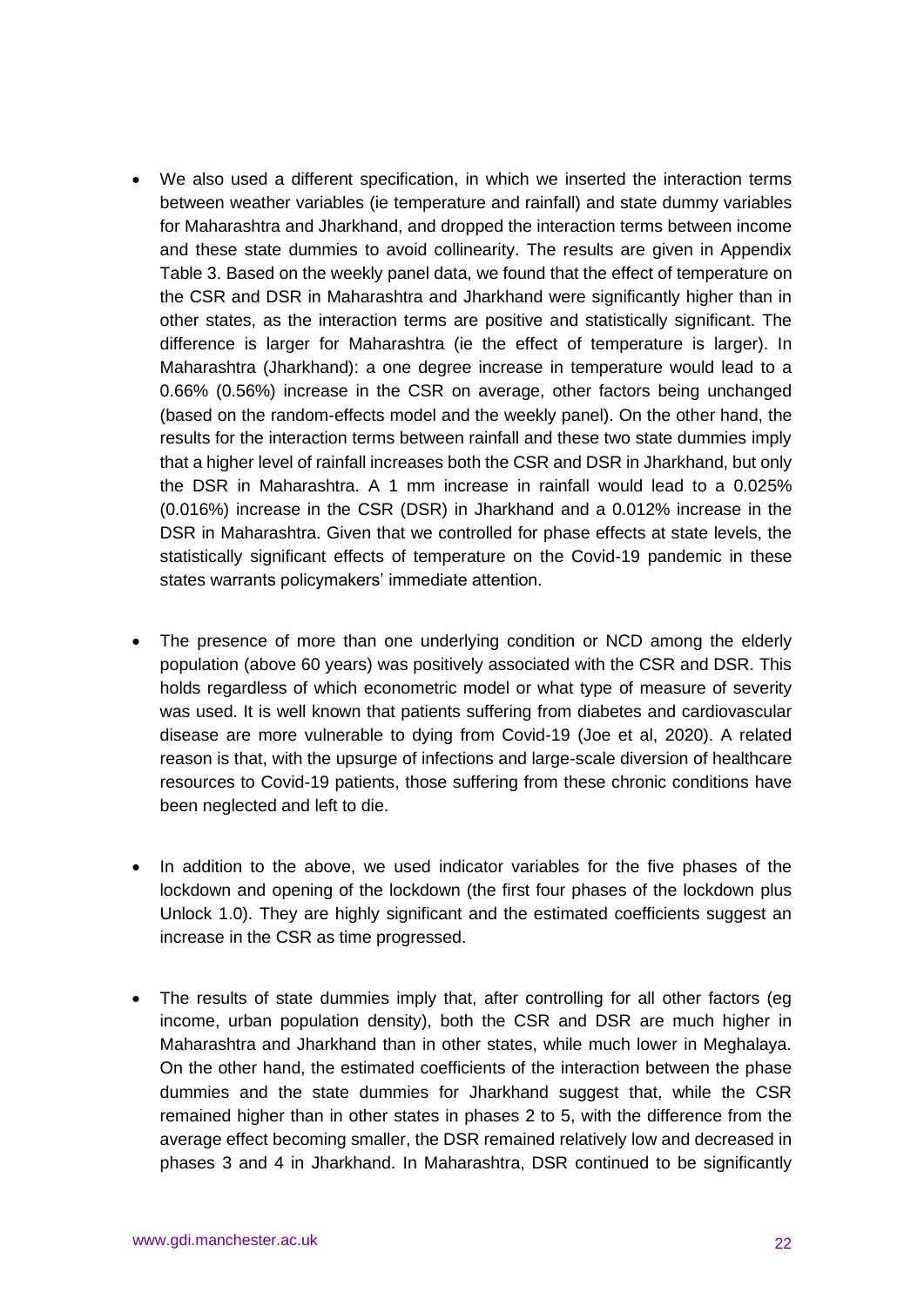higher in phases 2–5, which resulted in the CSR becoming relatively higher from phase 2 to phase 4. The DSR in Meghalaya remained relatively low (phases 2–5), while the CSR became relatively high, in particular, in phases 2–4. It should be noted that these results do not exactly match the earlier graphical analyses, as we have taken into account various factors (state-level income, etc) in the regression analyses.

# **7 Discussion**

Here we focus on the significance of our analysis. To the best of our knowledge, this is the first econometric analysis of the severity of the Covid-19 pandemic measured using two related but distinct measures of mortality – the CSR and DSR – up to 21 June 2020. As emphasised earlier, the CSR measures the additional pressure on India's fragile and ill-equipped healthcare system, while the DSR helps monitor the progression of fatalities. Another important contribution of this analysis is the use of rigorous econometric methodology, namely, the random-effects and Hausman–Taylor models. Although the rationales vary, they yield a large core of robust results. The specifications are rich and comprehensive, despite heavy data constraints. The factors associated with the CSR and DSR include (lagged) Covid-19 cases, income, age, gender, multi-morbidity, urban population density, lockdown phases and their interactions with two states, Maharashtra and Jharkhand, and temperature and rainfall and their interactions with the two state dummies. Given the paucity of rigorous econometric analyses, our study yields policy insights of considerable significance.

Although the robust relationship between the severity measures and (lagged) Covid-19 cases is not surprising, it has policy significance as it underlines the urgent need for speedier and more comprehensive testing. While testing has considerably accelerated, large segments of the population –especially in rural and remote areas – remain untested. There is still considerable fear, which has acted as a barrier to more voluntary testing and subsequent quarantining. If Banerjee et al (2020) are right, messaging from sources more credible than official agencies could make a difference.

Another important result is the positive association between the severity measures and per capita income. Although this relationship was observed only in the random-effects specification, it holds for both the CSR and DSR, implying that higher incomes are associated with higher mortality. The underlying mechanisms for this include greater economic activity, more travel and intermixing and, consequently, higher exposure to the infection and a higher risk of dying if denied medical assistance. However, the effect of income on the CSR was much higher in Jharkhand and lower in Maharashtra than the overall conditional average effect of income on the CSR. If there are income thresholds between which the rise in severity varies (not investigated here), these results are plausible.

A not-so-surprising result is the positive association between the CSR (or DSR), and urban population density. Although there has been a large-scale *reverse* migration from urban areas to villages, the indications are that large segments of the population have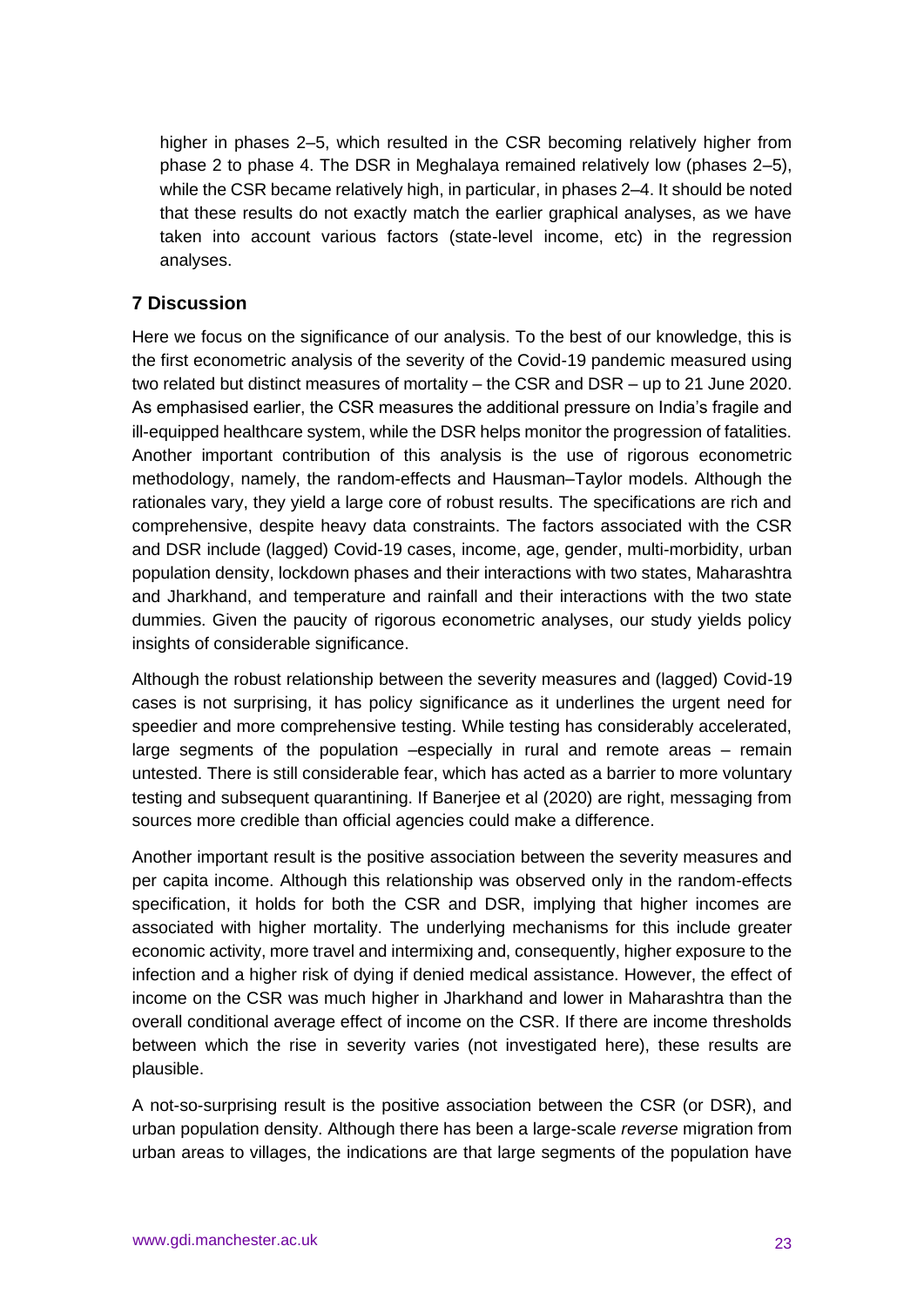been forced to return to small towns and cities with only flickering signs of economic revival. In that case, the risks of dying from the pandemic may escalate. Exactly how a balance can be struck between economic revival, expansion of livelihoods and containment of the pandemic is still in the realm of speculation. A related risk of worsening sanitation and hygiene – especially in the slums –is daunting but preventable.

The positive association of both the CSR and DSR with the sex ratio, the number of women per 1000 men, has been controversial. As Joe et al (2020) observe, preliminary evidence from various countries suggests that men are at greater risk of both infections and deaths, but these inferences should not be taken at face value. As of May 2020, the incidence of Covid-19 cases and deaths in India was suggesting that males were at a greater disadvantage than females, with a CFR of 3.3% and 2.9%, respectively. However, it is not evident whether men experience a higher risk of mortality throughout the age spectrum or whether there are sex-differentials in survival risk. It has been argued that pre-existing conditions, behavioural risk factors (smoking) and biological factors all elevate the risk of mortality among males, but these patterns need to be verified with new and emerging information on the Covid-19 outbreak in India. In a statisticalc analysis, Joe et al.(2020) shows that the CFR among males is usually higher than among females in most age groups. Male and female CFRs also have distinct patterns, with lower survival rates in under-five males as well as in older age groups. Females have a higher risk of mortality in the age group 40–49 years; this leads to a marginally higher overall risk of Covid-19 mortality for females. The difference is found to be statistically significant for three age groups (5–19 years, 30–39 years and 40–49 years). Our study corroborates the finding that women are more vulnerable to the risk of dying from Covid-19 through rigorous panel models not used so far. One missing link in both Joe et al (2020) and the present analysis is whether infected women are less likely to receive medical care than infected men. As Amartya Sen (2001) has argued emphatically in several important essays:

Female mortality rates are very significantly higher than what could be expected given the mortality patterns of men (in the respective age groups). This type of gender inequality need not entail any conscious homicide, and it would be a mistake to try to explain this large phenomenon by invoking the occasional cases of female infanticide that are reported from China or India; these are truly dreadful events when they occur, but they are relatively rare. Rather, the mortality disadvantage of women works mainly through a widespread neglect of health, nutrition and other interests of women that influence survival.

Several studies, including Joe et al (2020), have reported greater vulnerability among the old (60 years or more) to the risks of Covid-19 infection and fatality, but few take into account the vulnerabilities of the multi-morbid aged (ie those elderly people suffering from more than one NCD, such as diabetes, cardiovascular disease or hypertension). Our analysis corroborates the finding that the multi-morbid aged are more vulnerable to dying from Covid-19. While it is well-known that those suffering from diabetes and cardiovascular disease are more likely to die from the virus, it is not so well-known that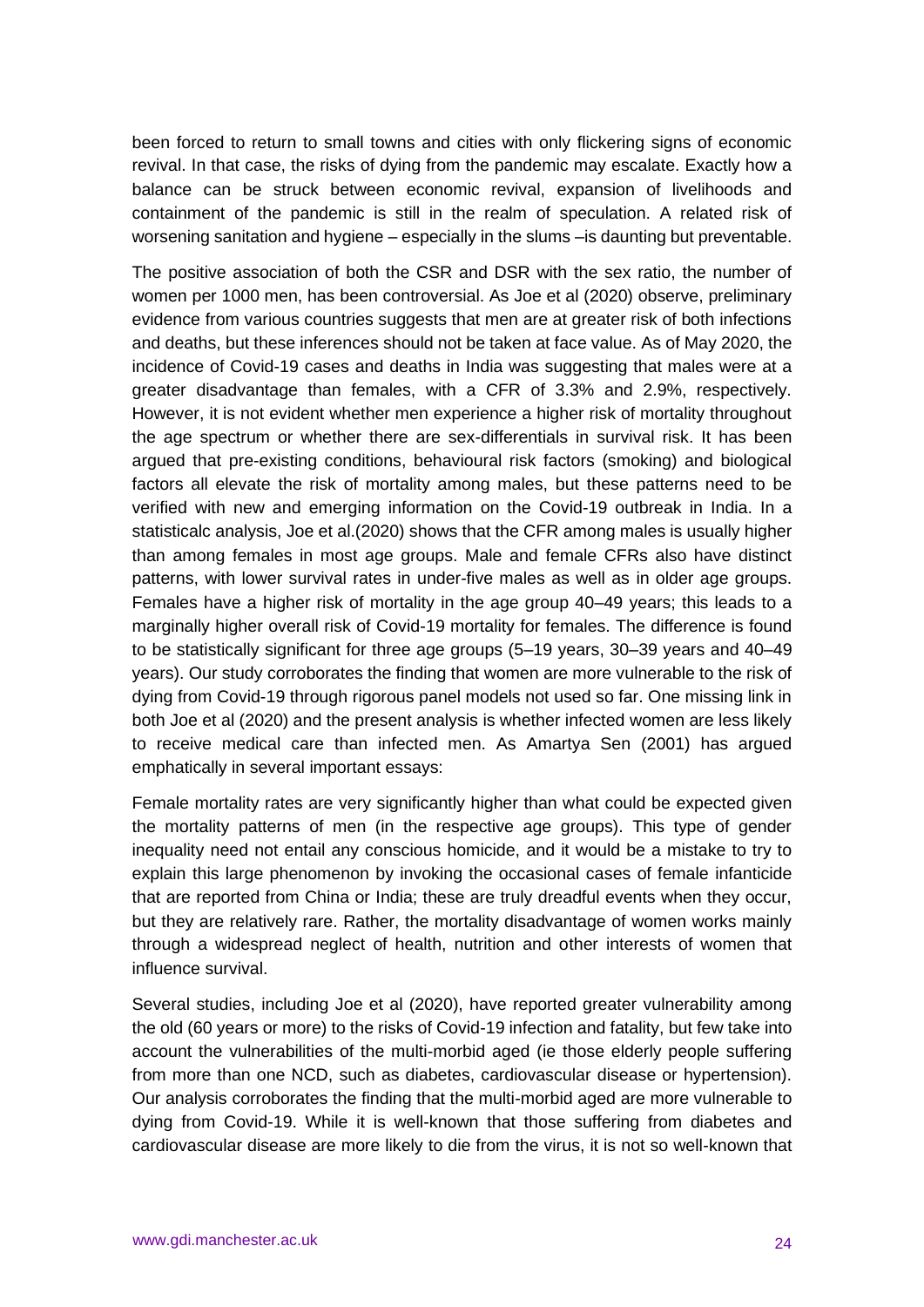the pandemic caught both policy makers and the health system unprepared. Limited healthcare resources were diverted to the testing and treatment of Covid-19 cases and there was neglect of the elderly with near fatal chronic conditions (Kulkarni & Gaiha, 2020). This further aggravated the healthcare crisis. So, short of a substantial expansion of healthcare resources, their rationing must assign a high priority to elderly people with multi-morbid conditions.

Few studies have established the importance of weather conditions (temperature and rainfall) in explaining the severity of Covid-19 (a notable exception being Ma et al, 2020). Epidemiologists remain divided on this issue. Using alternative specifications, we have found that both high temperature and high rainfall are associated with high severity of Covid-19. Focusing on Jharkhand and Maharashtra, we found that the associations of temperature with the CSR and DSR were significantly higher in those two states than in other states. The difference is larger for Maharashtra. In this state (Jharkhand): a one degree increase in temperature was associated with a 0.66% (0.56%) increase on average, other factors held constant. In contrast, the interaction of rainfall and these two state dummies show that a higher level of rainfall is associated with increases in both the CSR and the DSR in Jharkhand, but only with the DSR in Maharashtra. A 1 mm increase in rainfall was associated with a 0.025% (0.016%) increase in the CSR(DSR) in Jharkhand and a 0.012% increase in the DSR in Maharashtra. These results are particularly important in the present context, as, at the time of writing, the monsoon season is underway and record spikes in Covid-19 cases in recent weeks warrant a quick and substantial step-up in the prevention strategy.

Whether the stringent lockdowns – with huge livelihood losses among migrant labourers and a sharp contraction of the economy from late March to the end of May2020 –were avoidable continues to be debated. Specifically, whether the prevention of deaths through containment of the Covid pandemic justified such a contraction and loss of livelihoods is a dilemma that is far from resolved.<sup>17</sup>Our analysis sheds light on whether the severity of Covid-19 varied in different lockdowns – especially in Jharkhand and Maharashtra. Using indicator variables for the five phases, the estimated coefficients suggest an increase in CSR as time progressed. The results of state dummies imply that, after controlling for all other factors (eg income, urban population density, sex ratio, weather), both the CSR and DSR are much higher in Maharashtra and Jharkhand than in other states, while much lower in Meghalaya. However, the estimated coefficients of the interaction between phase dummies and state dummy for Jharkhand suggest that,

www.gdi.manchester.ac.uk <sup>17</sup>As Nayyar (2020) has eloquently observed: "The lockdown has shut down almost two-thirds of the economy and the collateral damage is enormous. It stranded 25–30 million migrants in cities far away from their homes, deprived of their work and dignity, at the mercy of shelters for food provided by state governments or charities, often hungry and homeless. Manufacturing, mining, construction, trade, hotels and restaurants, and transport, which account for more than 40 per cent of both output and employment, were shut down completely. Thus,150 million people, as much as one-third of our workforce, who are casual labourers on daily wages or workers in informal employment without any social protection, were deprived of their livelihoods."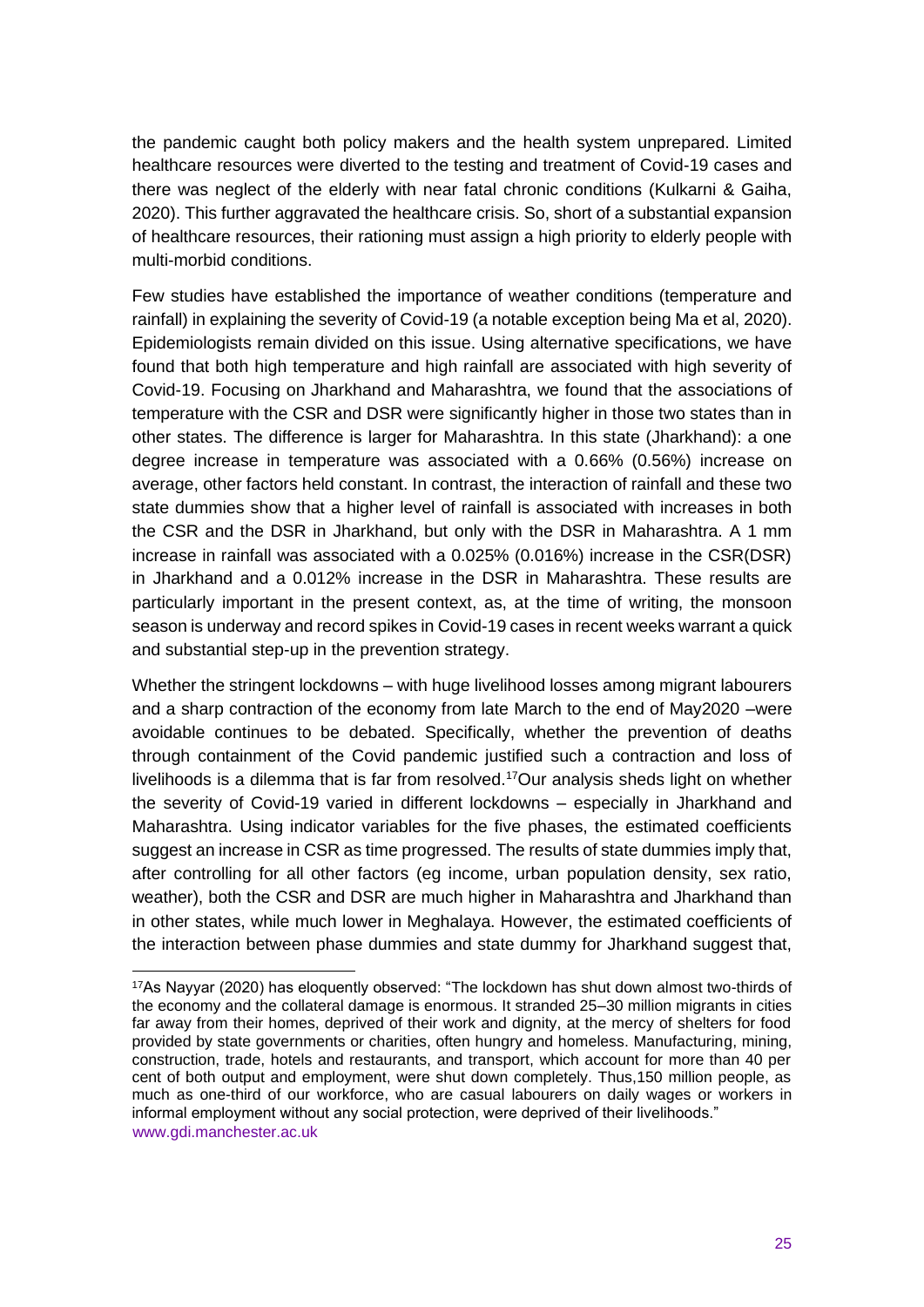while the CSR remained higher than in other states in phases 2 to 5, the difference from the average effect became smaller. The DSR remained relatively low and decreased in phases 3 and 4 in Jharkhand. In Maharashtra, the DSR continued to be significantly higher in phases 2–5 and, associated with it, the CSR rose during phases 2–4. In Meghalaya, a special case, the DSR remained relatively low (phases 2–5), while the CSR became relatively high, particularly during phases 2–4. Therefore serious doubts persist about the efficacy of lockdowns in containing the severity of the Covid pandemic.

A few limitations are briefly noted. One is that the analysis lacks household data. Instead, the state has been the unit of analysis. As there is considerable variation in Covid-19 fatalities within states, we were unable to capture this variation. Another limitation is the lack of data on health capacity and infrastructure for measuring the response to the Covid-19 pandemic. A third limitation is that we have been unable to assess the impact of return migration on the villages and small towns to which people were returning. Nevertheless, while our preferred specification is the random-effects model and there are a few differences between its results and those obtained from the Hausman–Taylor specifications, there is a large core of robust results.

# 8 **Policy challenges**

A video that went viral depicts corpses wrapped in plastic left in a Covid ward full of patients, because of the lack of space in a hospital morgue. Hospital staff have protested strongly against personal assaults and unsafe conditions, poor equipment and long working hours. In Delhi, some 600 health workers have tested positive for Covid-19, including 329 at the prestigious All-India institute of Medical Sciences. As the virus has spread like wildfire, from cities to rural states such as Jharkhand, where there is just one doctor for every 6,000 people, the quality of healthcare has deteriorated alarmingly. No less chilling is finding places in morgues, cemeteries and crematoria often with abandoned corpses wrapped in white. Delhi has relaxed a ban on traditional funeral pyres made of wood, instituted to reduce pollution, because there are too few gas-fired ovens to meet the spurt in demand.<sup>18</sup>

The first priority must therefore be to increase substantially funding for the health sector. Including the private sector, [total health expenditure in India as a percentage of GDP is](https://mohfw.gov.in/newshighlights/national-health-accounts-estimates-india-2014-15)  [estimated at 3.9%.](https://mohfw.gov.in/newshighlights/national-health-accounts-estimates-india-2014-15) Out of this total expenditure, effectively about one-third (30%) is contributed by the public sector. This contribution is [low compared with other developing](http://164.100.47.190/loksabhaquestions/annex/9/AU2201.pdf)  [and developed countries](http://164.100.47.190/loksabhaquestions/annex/9/AU2201.pdf) (Rao, 2018). But more important than the amount is the quality of health care, for which a prerequisite is drastic reforms in the provision of healthcare services. One option is to engage with the private sector on a larger scale. Views differ, ranging from scepticism and caution to support for the strong complementarities. One view is that there is a need for more caution but recognition of potential opportunities when engaging with the private sector, and for greater clarity on how the government, the private sector and civil society interact. Another important issue is how to manage multi-sectoral governance and cooperation in health, taking advantage of insights from

<sup>18</sup>Adapted from 'Deadly Tide'.*The Economist,* 6 June 2020.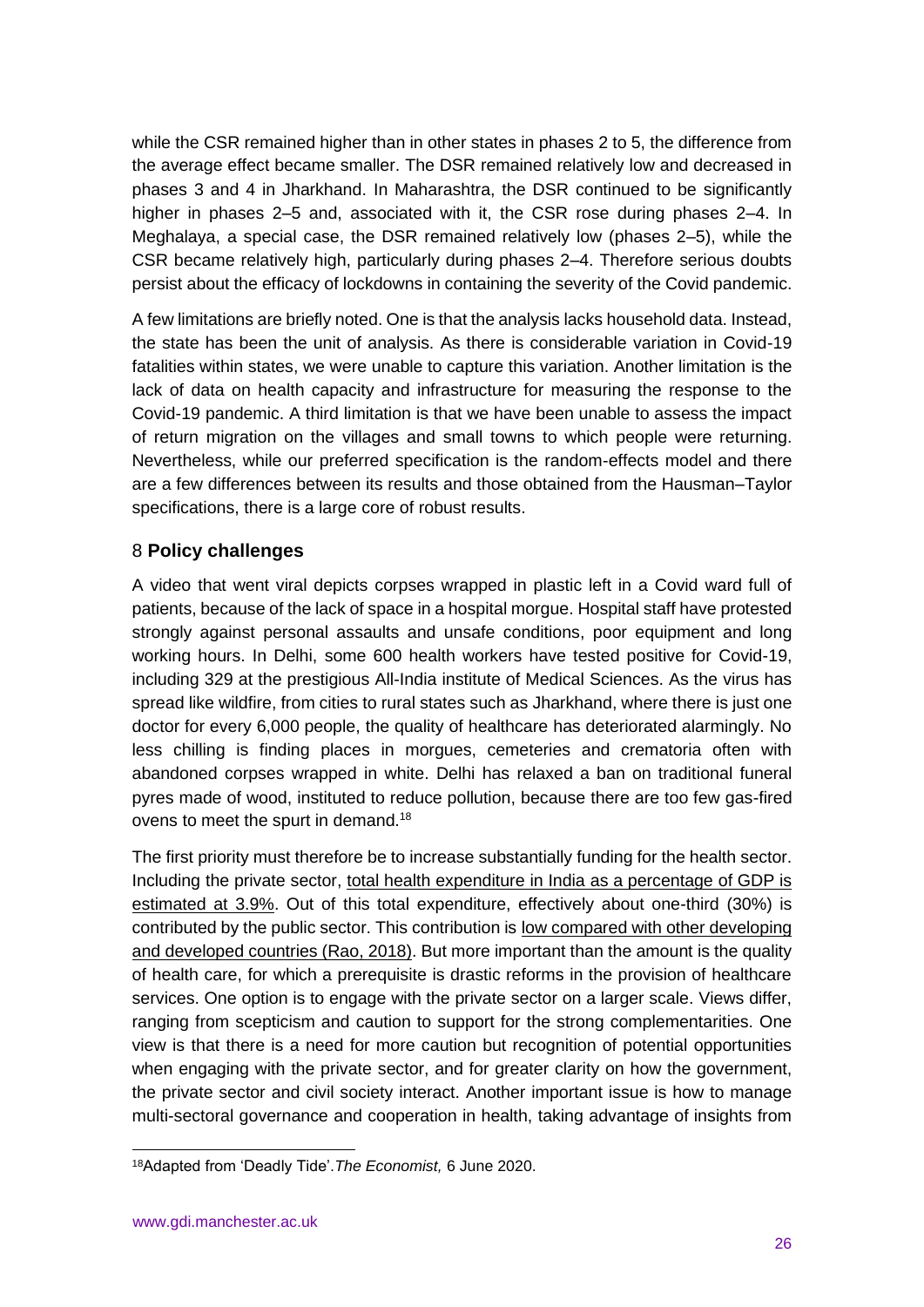political, behavioural and organisational sciences.<sup>19</sup> Although there is merit in this view, it is not particularly helpful in the context of the Covid pandemic. A contrary but more convincing and elaborately constructed view is that countries that have had a policybased strategic relationship with the private sector seem to have performed better in controlling the pandemic. Rather than 'arm twisting' the private sector, it is necessary to formulate a stable policy-based strategy to engage with it.<sup>20</sup> Key elements of this engagement are highlighted through different scenarios.

One scenario is a mobile sample-collection and testing facility operated by a private entity in high-density clusters; this could also be used as a fever clinic. This arrangement could operate under the hub–spoke principle. The cost of tests, key performance indicators and a payment system should be worked out in the purchase contract. Hospitalisation of Covid-19 cases cannot be restricted to hospitals in major cities alone. Improving the infrastructure and capacity in tier II and III cities in collaboration with the private sector is critical.

The government could refer patients to empanelled private Covid-19 hospitals, at a fixed package rate. This kind of strategic purchasing or insurance reimbursement (say, under the Pradhan Mantri Jan Arogya Yojana) requires clear policy directions, a robust referral system, agreement on tariffs and a swift reimbursement mechanism. The current government tariffs are far from attractive for the private sector.

The growing scarcity of test kits, ventilators and other biomedical supplies cannot be met by current manufacturers or supply chain sources. Alternative indigenous sources could be explored. A plethora of innovations and prototypes need government laboratories to test them rapidly, approve them and grant a licence for production thatincludes patenting.

In a nuanced and coherent proposal, in the context of the vulnerability of elderly people with NCDs to the high risk of dying from Covid-19, a case could be made for developing a fully integrated population-based healthcare system bringing together the public and private sectors and the allopathic and indigenous systems. The system should be well coordinated at different levels of service delivery platform – primary, secondary and tertiary. It should address acute and chronic healthcare needs, offer accessible, good quality healthcare choices, and be cashless at the point of service delivery. The primary healthcare provider should be a strengthened public care system with a clearly defined role for the private sector, especially in specialised services (Patel et al, 2015).

While the potential benefits of public–private partnerships as delineated here seem high, much will depend not just on the speed of approval of contracts and their effective enforcement but also on effective regulation, with the well-known paradox of who regulates the regulators.

While there is a need for more comprehensive monitoring and surveillance of at-risk individuals (eg those with influenza-like symptoms, people who have had contact with an

<sup>19</sup>For details, see Healthier Societies for Healthy Populations Group (2020). 20Yellapa&Venkatraman (2020).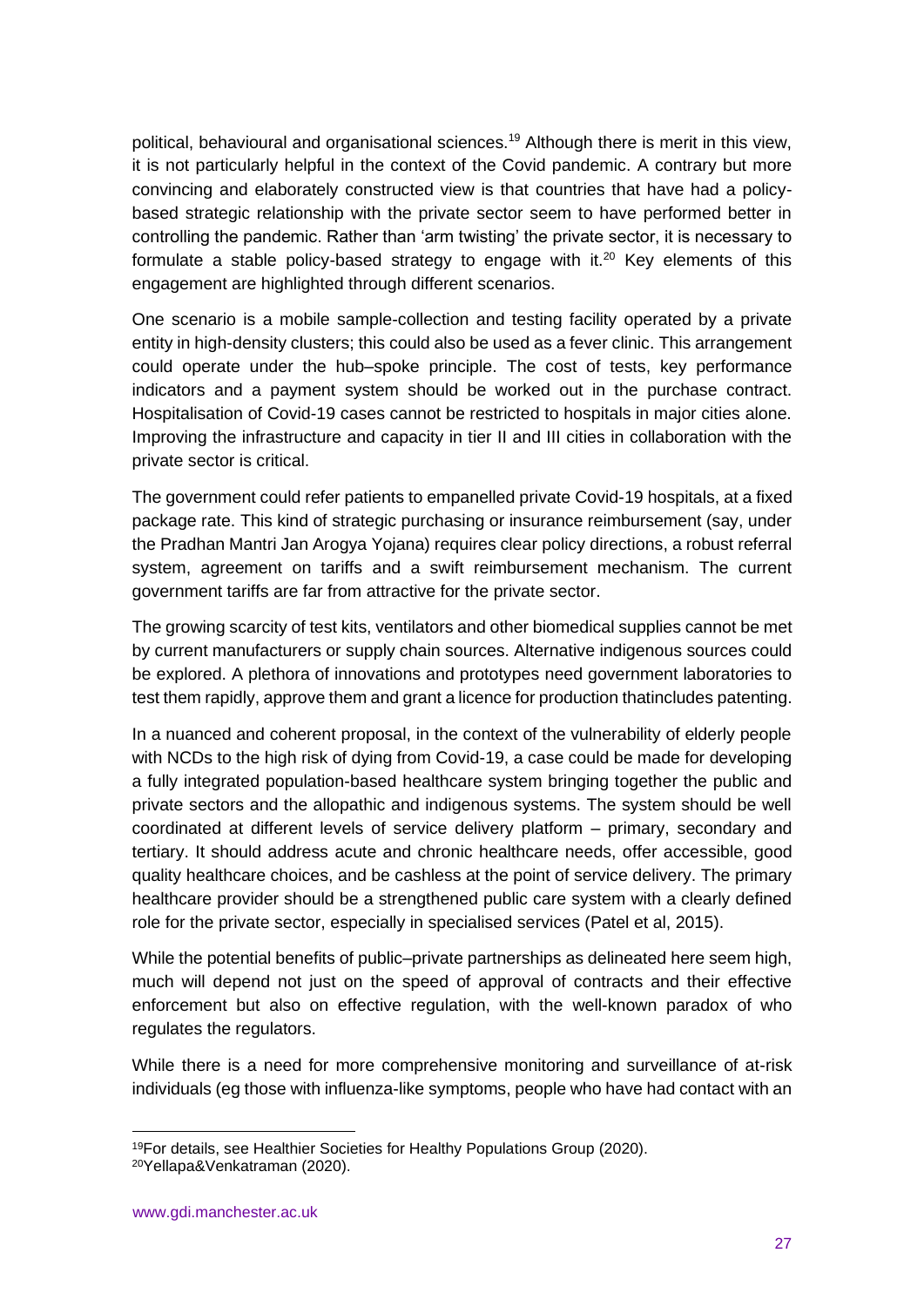individual testing positive for Covid-19, or those with a travel history to an affected region), this does not provide an accurate estimate of how many persons are infected in the population. The point is that at-risk individuals are not representative of the general population. Establishing this value, as emphasised by Joe et al (2020), is vital to assessing Covid-19-related morbidity and mortality, as India cannot absorb the economic and health impact of the pandemic.

Another major concern is that the response to Covid-19 infection depends on individuals'immune systems. Specifically, individuals with poor nutritional status are likely to have a weak immune system. A significant proportion of women in the age-group 15–49 years are undernourished, for example, and this makes them more vulnerable to Covid-19 morbidity and mortality. As the risks of chronic diseases accumulate over a life span, the old tend to be more vulnerable to diabetes and cardiovascular diseases, which expose them to higher risks of Covid-19 morbidity and mortality. Amid elevated risks to lives and livelihoods, there has also been a surge in hunger and food deprivation in both rural and urban areas. Further, disruption of healthcare services is inimical to nutritional health (Joe et al, 2020). So food security is a major policy challenge.

Taking our scrutiny further, an important point is that Covid-19's most significant effect will be on national food security via its effects on food supply chains (FSCs), as 92% of the food consumed in India is bought from FSCs (Reardon et al,2020). Most of these effects will be on the post-farmgate FSC – the firms and workers in the midstream wholesale, processing and logistics segments, and downstream in retail and food service – and much less on farms and farm workers. The main reasons are: (1) 60% of the FSC and, thus, the formation of food prices and FSC employment come from post-farmgate activities;(2) post-farmgate activities tend to be clustered in peri-urban areas, towns and secondary cities in areas close to farmland;as Covid-19 is transmitted via human contact, greater population densities tend to facilitate its spread; and (3) post-farmgate activities are dominated by large numbers of SMEs that tend to operate in de facto, spontaneous clusters or in dense enclosed areas such as *mandis*, while farms, by comparison, are spread out.

The direct effect of Covid-19 on farms is likely to be limited. Because farms are relatively spread out, the human density aspect of its spread will be lower than in the cities. However, the indirect effect of Covid-19 on farms is likely to be substantial. First, the virus's main effect on farmers will be through deficient effective demand from consumers via the constraints on the midstream and downstream of the FSC and because of a reduction in consumers' real incomes in the crisis. The effect will be strongest on perishable products such as milk, fruit and vegetables, and fish and chicken, which require more handling and are more income-elastic in demand. Second, its effects on the midstream of input supply chains such as fertiliser and seed will hurt farmers.

Contrary to a widely held view of universalising access to Public Distribution System (PDS)-which provides subsidised food- a recent study offers a caveat (Reardon et al, 2020). Of the enormous volume of food consumed, the Indian government directly supplied barely 4% of it. So even if the government doubles its sales or even transfers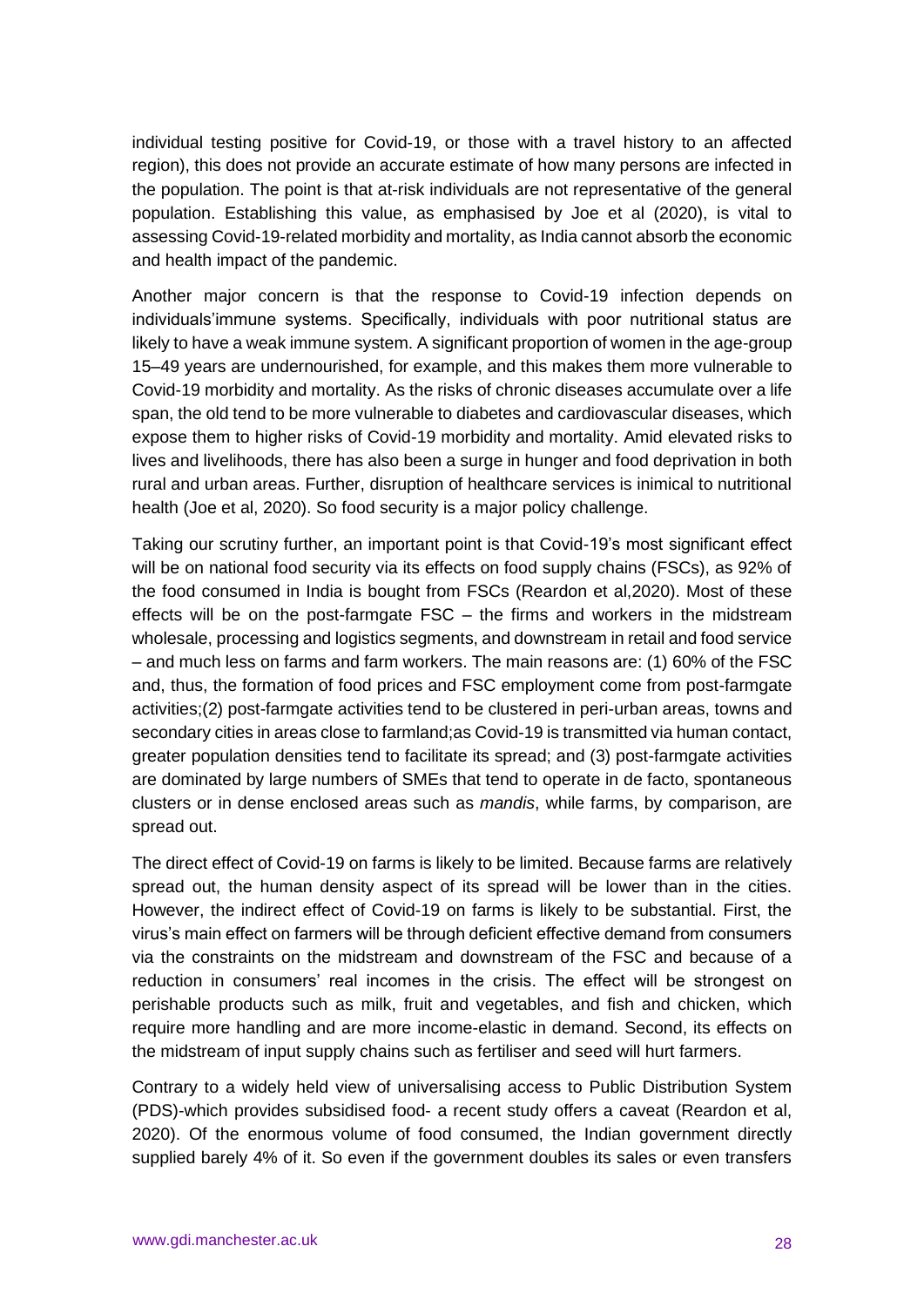of food, it would cover 8%, or just one month, of the food market. As Covid-19 disruption of the food economy is likely to persist for several months, a much greater reliance on strengthening food supply chains (FSCs) is likely to have a greater pay-off in terms of food security.

As our analysis confirms robustly, the lockdown and subsequent unlocks have not been effective in curbing Covid-19 morbidity and mortality. There are two key issues. One is revival of the economy – especially of SMEs – through an expansionary fiscal policy, as they are the backbone of the economy and the fate of millions of workers is inextricably tied to them. So an effective fiscal stimulus imperative, something which has been announced more often than implemented.

Behavioural changes evolve over time. A glaring example is sex-selective discrimination in which girls are deprived of food and health care from the womb to adulthood. Thus, not only do they lack immunity against Covid-19, when they succumb to it, they are more often than not denied access to medical care and hence are more likely to die from Covid-19 than men, as confirmed in our analysis. As a vaccine against Covid-19 is months away, apart from strengthening a fragile and collapsing health system, the second key issue is accelerating behavioural changes such as hand-washing, maintaining a safe physical distance from others, eating nourishing food and sharing it equitably within the household. Although official agencies emphasise the imperative of such behavioural changes *ad nauseam*, judging by the continuing spikes in Covid-19 morbidity and mortality, official campaigns have had little effect on or, worse, have failed miserably tocontain the pandemic.

From this perspective, the insights offered in Banerjee et al (2020) merit serious consideration. As noted already, the SMSes to millions in West Bengal produced some remarkable insights. The campaign first doubled the reporting of health symptoms to the community health workers; second, reduced travel beyond one's village in the previous two days and increased estimated hand-washing when returning home; third, spilled over to behaviours not mentioned in the message – for example, mask-wearing –which increased slightly, while distancing and hygiene both increased in the sample where they were not mentioned by similar amounts towhere they were mentioned; and fourth, spilled over onto non-recipients within the same community, with effects similar to those for individuals who received the messages.

All this is fine but replicability across different states remains a challenge.

A somewhat baffling result is that higher incomes are associated with a higher severity of Covid-19. If we juxtapose this finding with the positive association of urban density, a missing link is whether higher income growth is driven by greater urbanisation. As evidence of the growing importance of urbanisation in the growth process has accumulated, there are two conjectures. One is, of course, the different thresholds of income that affect Covid-19 severity, which we have not established. Another is lifestyles and associated NCD incidence. As obesity tends to be higher in urban areas, mainly because of sedentary lifestyles and rich diets (eg eating out, fast food) and consequently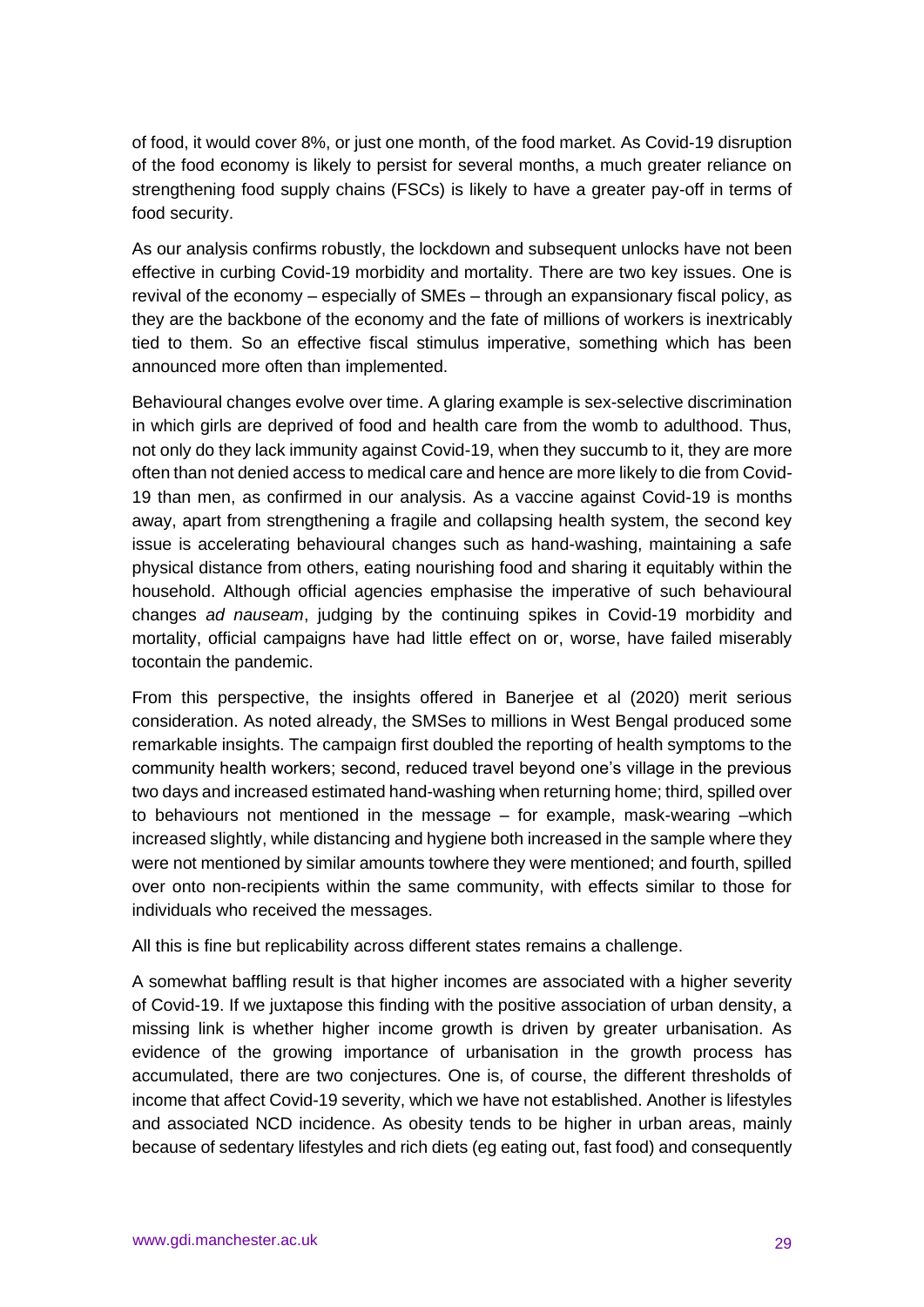the incidence of NCDs and the severity of Covid-19 are also higher, effective solutions must be found to address these concerns. As tax policies (eg higher taxes on cigarettes and alcohol) may have limited impact, placing greater emphasis on recruiting credible sources may induce behavioural changes. A study co-authored by one of the present authors points to the important role of mass media and social networks in influencing behavioural responses (Kulkarni & Gaiha, 2020).

Finally, looking beyond the current pandemic, a perceptive comment by Horton (2020) merits serious consideration. If we are able to diagnose new infections more rapidly, there is hope of exiting lockdown faster and more safely. For example, self-isolation when there are early signs of muscle pain, fatigue, headache, diarrhoea and rashes may lead to every possibility of avoiding a second wave. Another important observation is that prolonged lockdowns are not the answer to future waves of Covid-19. School closures are not sustainable, nor can the economy be refrigerated again. What matters most is a mix of prevention measures that include hand-washing, respiratory hygiene, maskwearing, physical distancing and avoiding mass gatherings.

In brief, the tidal wave of the corona pandemic calls for extraordinary measures. While some are identified here, their implementation is daunting.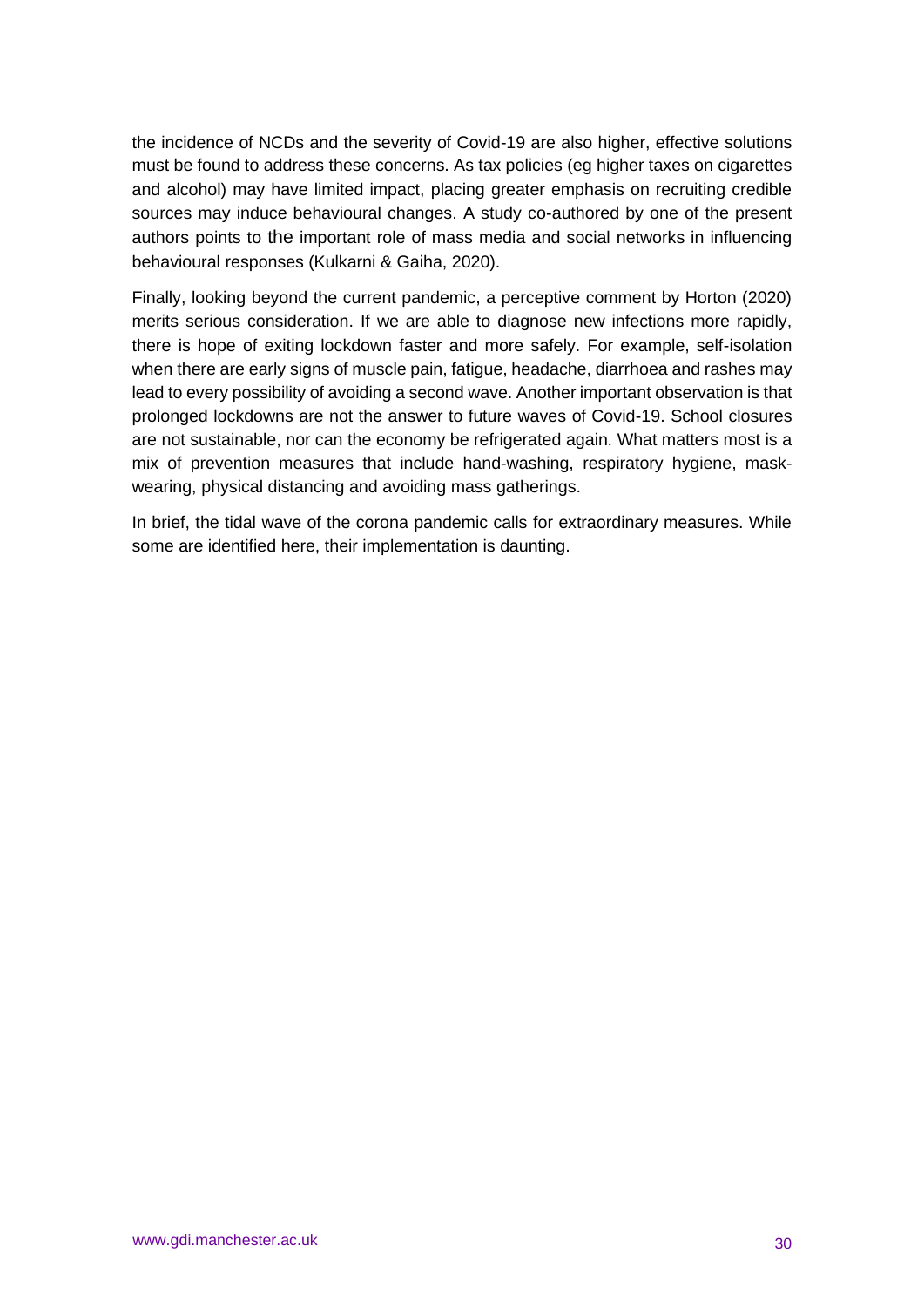#### **References**

- Baltagi, B.H. (2008).*Econometric Analysis of Panel Data*. 3rd edn.Chichester: John Wiley.
- Baltagi, B.H., Bresson, G. andPirotte, A. (2003). 'Fixed effects, random effects or Hausman–Taylor? A pretest estimator'.*Economics Letters79*, 361– 369.
- Banerjee, A., Alsan, M.,Breza, E., Chandrasekhar, A.G., Chowdhury, A.,Duflo, E. and Goldsmith-Pinkham, P. (2020).*Messages on Covid-19 Prevention in India, Increased Symptoms Reporting and Adherence to Preventive Behaviour among 25 Million Recipients with Similar Effects on Nonrecipient Members of their Communities*. National Bureau of Economic Research Working Paper 27496. Cambridge MA: NBER.
- Brown, C.S., Ravallion, M. and Van de Walle, D. (2020).*Can the World's Poor protect themselves from the New Corona Virus?*. NBER Working Paper 27200. Cambridge MA: NBER.
- Ehlert, A. (2020). 'The socioeconomic determinants of COVID-19: a spatial analysis of German county level data'. *medRxiv*(pre-peer review print).
- Gebhard, C., Regitz-Zagrosek, V., Neuhauser, H.K., Morgan, R. and Klein, S.L. (2020). 'Impact of sex and gender on COVID-19 outcomes in Europe'. *Biology of Sex Differences11*, 1–13.
- Global Modeling and Assimilation Office (GMAO) (2015). MERRA-2 tavg1\_2d\_slv\_Nx: 2d,1-Hourly,Time-Averaged,Single-Level,Assimilation,Single-Level Diagnostics V5.12.4. Greenbelt MD: Goddard Earth Sciences Data and Information Services Center. doi:10.5067/VJAFPLI1CSIV.
- Hausman, J.A. and Taylor, W.E. (1981). 'Panel data and unobservable individual effects'. *Econometrica49*, 1377–1398.
- Healthier Societies for Healthy Populations Group (2020).'Healthier societies for healthy populations.'*Lancet395*, 6 June,1747-1749.
- Horton,R. (2020). 'Offline: the second wave.'*Lancet 395*,27 June,1960.
- IMF (2020).'A crisis like no other'.*World Economic Outlook Update*. Washington DC: IMF.
- Jin, J.M., Bai, P., He, W., Wu, F., Liu, X.F., Han, D.M., Liu, S. and Yang, J.K. (2020). 'Gender differences in patients with COVID-19: focus on severity and mortality'. *Frontiers in Public Health8*, 152, 1-6.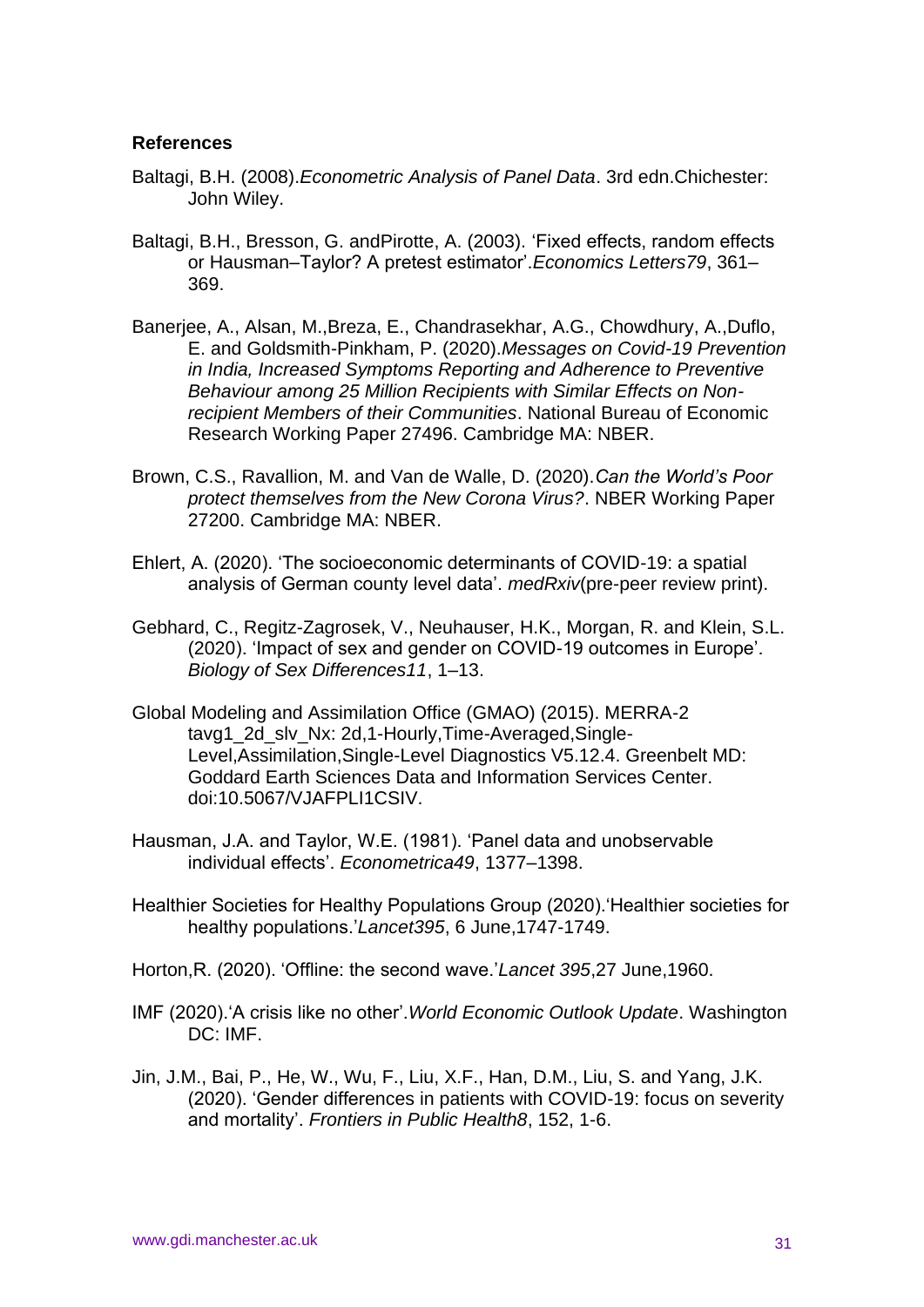- Joe, W., Kumar, A., Rajpal, S., Mishra, U.S. and Subramanian, S.V.(2020). 'Equal risk, unequal burden? Gender differentials in COVID-19 mortality in India'. *Journal of Global Health Science*[.https://doi.org/10.35500/jghs.2020.2.e17.](https://doi.org/10.35500/jghs.2020.2.e17)
- Jorda, O., Singh, S.R. and Taylor, A.M. (2020).'The long economic hangover of pandemics'.*Finance and Development,* June, 12-18.
- Kulkarni, V.S. andGaiha, R. (2020).'Tragic choices in health care during Covid'.*Business Standard*, 19 May [available a[thttps://www.business](https://www.business-standard.com/article/opinion/tragic-choices-in-health-care-during-covid-120051901758_1.html)[standard.com/article/opinion/tragic-choices-in-health-care-during-covid-](https://www.business-standard.com/article/opinion/tragic-choices-in-health-care-during-covid-120051901758_1.html)[120051901758\\_1.html\]](https://www.business-standard.com/article/opinion/tragic-choices-in-health-care-during-covid-120051901758_1.html).
- Ma, Y., Zhao, Y., Liu, J., He, X., Wang, B., Fu, S., Yan, J., Niu, J., Zhou, J. and Luo, B. (2020). 'Effects of temperature variation and humidity on the death of COVID-19 in Wuhan, China'. *Science of The Total Environment724*[.https://doi.org/10.1016/j.scitotenv.2020.138226.](https://doi.org/10.1016/j.scitotenv.2020.138226)
- Nayyar,D, (2020).'Let there be light'.*Open*, 25May [available at [https://openthemagazine.com/essay/let-there-be-light-2/\]](https://openthemagazine.com/essay/let-there-be-light-2/).
- Oldekop, J.A., Horner, R., Hulme, D., Adhikari, R., Agarwal, B., Alford, M., Bakewell, O., Banks, N., Barrientos, S., Bastia, T. and Bebbington, A.J. (2020).'COVID-19 and the case for global development'. *World Development*[.https://doi.org/10.1016/j.worlddev.2020.105044.](https://doi.org/10.1016/j.worlddev.2020.105044)
- Patel, V., Parikh, R., Nandraj, S.,Balasubramaniam, P., Narayan, K., Paul, V.K., Shiva Kumar, A.K., Chatterjee, M. and Srinath Reddy, K. (2015).'Assuring health coverage for all in India'. *Lancet 386*, 2422– 2435.
- Rao, N. (2018).'Healthcare financing: who is paying?'.*The Wire*, April 14.
- Ray, D. and Subramanian, S. (2020). 'India's lockdown: an interim report'. Mimeo.
- Reardon, T., Mishra, A.,Nuthalappati, C.S.R., Bellemare, M.F. and Zilberman, D. (2020).'Covid-19's disruption of India's transformed food supply chains'.*Economic and Political Weekly*, 2 May.
- Sen, A.K. (2001).'Many faces of gender inequality'. *Mainstream*, Volume 18 Issue 22, Oct. 27 - Nov. 09.
- Schellenkens, P. andSourrowuille, D. (2020).'*Covid-19 Mortality in Rich and Poor Countries: A Tale of Two Pandemics*. Policy Research Working Paper 9260. Washington DC: World Bank.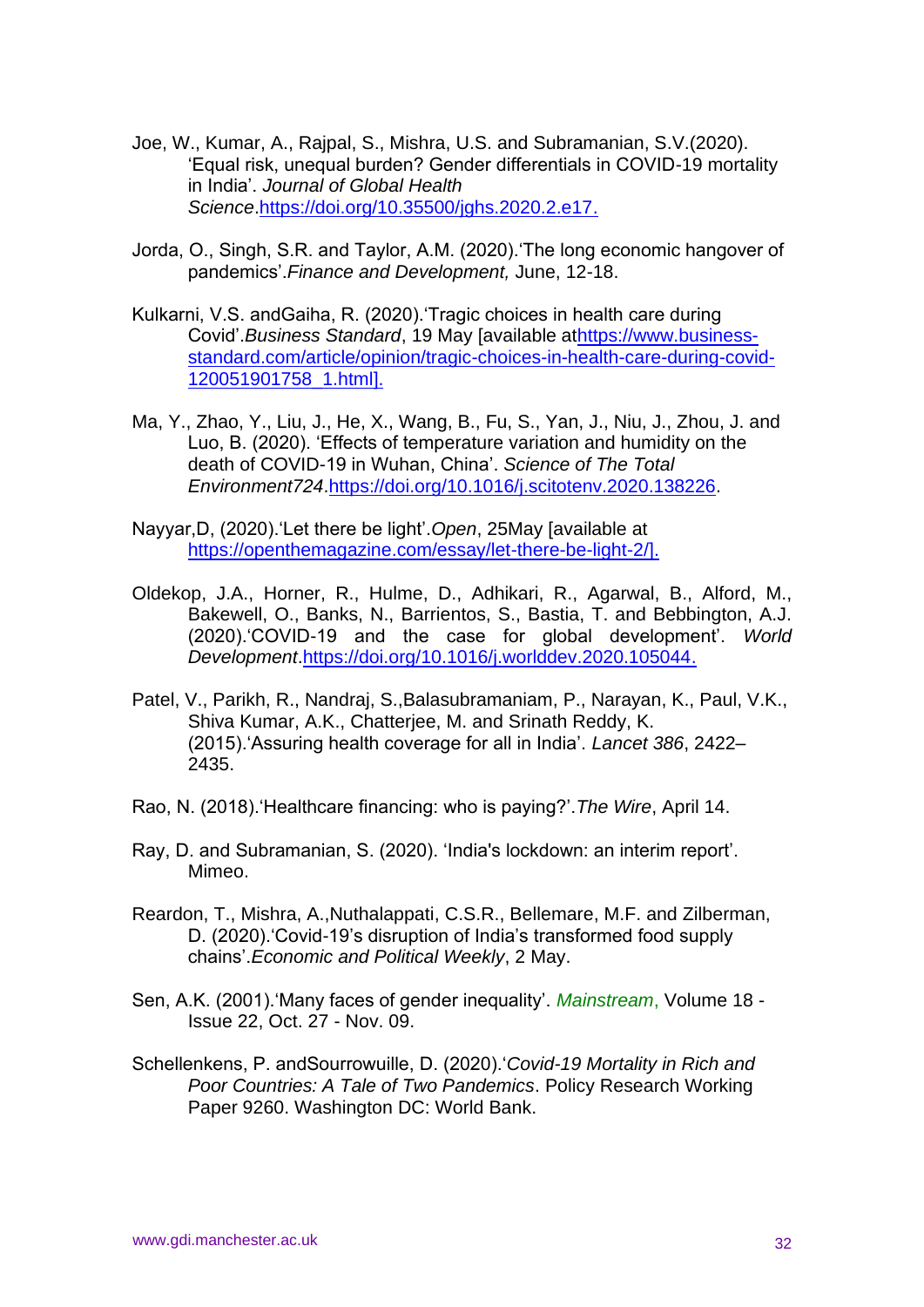- Sen, K. (2020).*Covid-19 and Socio-economic Impact in Asia: The Case of India*.Working Paper 1/2020.Helsinki: WIDER.
- Tosepu, R., Gunawan, J., Effendy, D.S., Lestari, H., Bahar, H. andAsfian, P. (2020). ",Correlation between weather and Covid-19 pandemic in Jakarta, Indonesia ". *Science of The Total Environment725*. [https://doi.org/10.1016/j.scitotenv.2020.138436.](https://doi.org/10.1016/j.scitotenv.2020.138436)
- Vadlamannati, K.C., Cooray, A. and de Soya, I. (2020). *Healthcare Equity and Covid-19*. Working Paper 2020/89. Helsinki: WIDER.
- Yellapa, V. and Venkatraman, A.S. (2020) "Paging the private sector in the COVID fight" *The Hindu*, 8 June.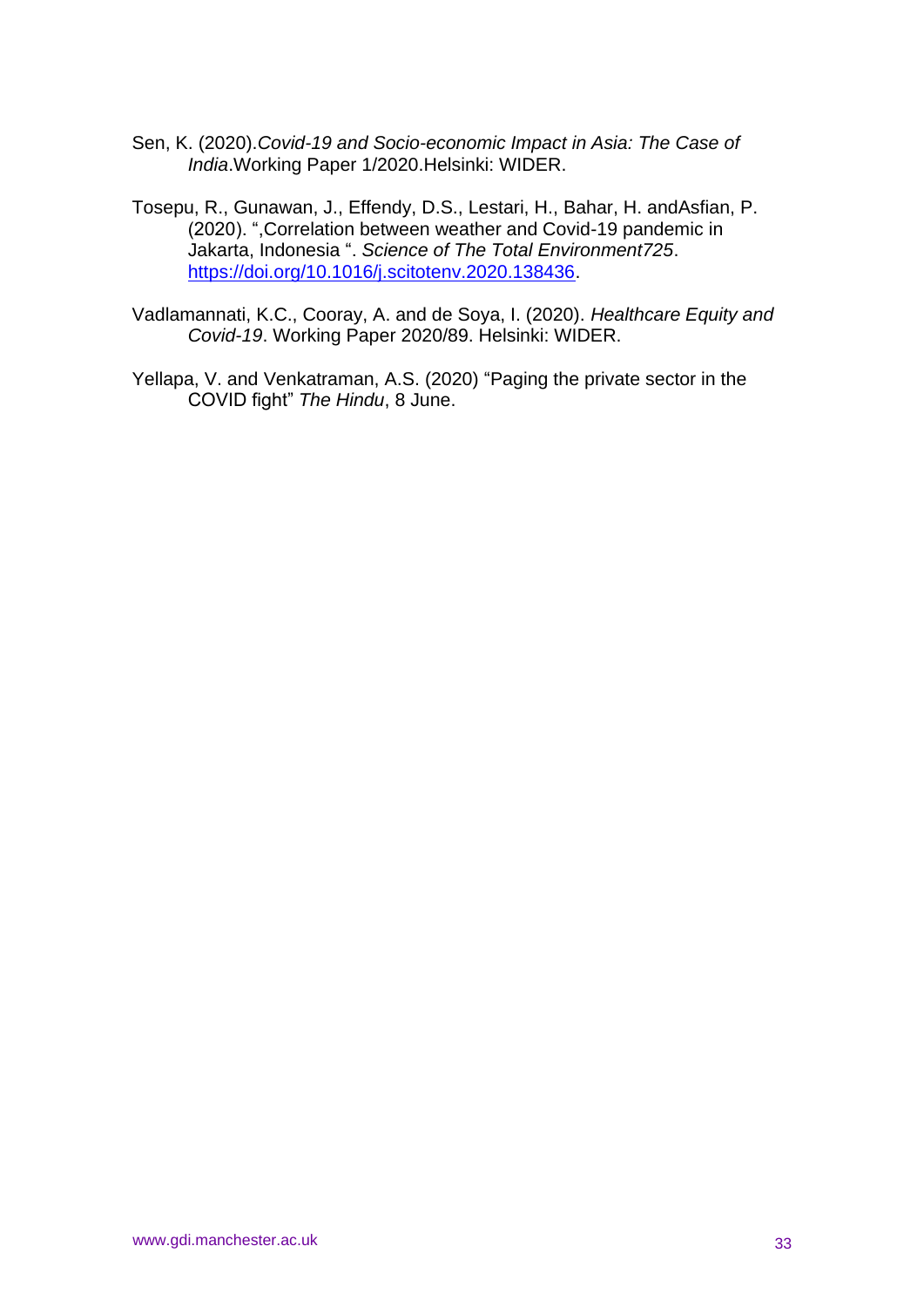| Variable               |         | Mean    | Std. dev. | Min      | Max     | Obs.          |
|------------------------|---------|---------|-----------|----------|---------|---------------|
| log CSR                | overall | $-5.19$ | 3.47      | $-9.21$  | 1.24    | $N = 481$     |
|                        | between |         | 2.67      | $-9.21$  | $-1.11$ | $n = 33$      |
|                        | within  |         | 2.31      | $-12.86$ | 1.44    | $T = 14.575$  |
| log DSR                | overall | $-6.77$ | 3.36      | $-9.21$  | 2.35    | $N = 481$     |
|                        | between |         | 2.58      | $-9.21$  | $-0.65$ | $n = 33$      |
|                        | within  |         | 2.19      | $-14.60$ | 0.03    | $T = 14.575$  |
| log Covidcases         | overall | 3.76    | 5.00      | $-9.21$  | 11.73   | $N = 480$     |
|                        | between |         | 3.25      | $-5.64$  | 8.73    | $n = 32$      |
|                        | within  |         | 3.85      | $-12.18$ | 13.64   | $T = 15$      |
| Per capita income(PCI) | overall | 120     | 71.75     | 30.62    | 396.94  | $N = 480$     |
|                        | between |         | 72.82     | 30.62    | 396.94  | $n = 32$      |
|                        | within  |         | 0.00      | 119.75   | 119.75  | $T = 15$      |
| PCI* D_Maharashtra     | overall | 4.80    | 26.77     | 0.00     | 153.72  | $N = 480$     |
|                        | between |         | 27.17     | 0.00     | 153.72  | $n = 32$      |
|                        | within  |         | 0.00      | 4.80     | 4.80    | $T = 15$      |
| PCI* D_Jharkhand       | overall | 1.79    | 9.96      | 0.00     | 57.16   | $N = 480$     |
|                        | between |         | 10.10     | 0.00     | 57.16   | $n = 32$      |
|                        | within  |         | 0.00      | 1.79     | 1.79    | $T = 15$      |
| log Urban Population   |         |         |           |          |         |               |
| Density                | overall | 7.06    | 4.09      | $-9.21$  | 9.15    | $N = 478$     |
|                        | between |         | 4.28      | $-9.21$  | 9.15    | $n = 32$      |
|                        | within  |         | 0.00      | 7.06     | 7.06    | $T = 14.9375$ |
| log Multi-morbidity *  | overall | 1.74    | 0.59      | 0.46     | 3.56    | $N = 420$     |
|                        | between |         | 0.60      | 0.46     | 3.56    | $n = 28$      |
|                        | within  |         | 0.00      | 1.74     | 1.74    | $T = 15$      |
| log Sex Ratio +        | overall | 6.85    | 0.05      | 6.71     | 6.99    | $N = 465$     |
|                        | between |         | 0.06      | 6.71     | 6.99    | $n = 31$      |
|                        | within  |         | 0.00      | 6.85     | 6.85    | $T = 15$      |
| log Temperature        | overall | 300     | 6.17      | 275.16   | 311.13  | $N = 480$     |
|                        | between |         | 5.47      | 282.78   | 305.84  | $n = 32$      |
|                        | within  |         | 2.99      | 289.35   | 309.09  | $T = 15$      |
| log Rainfall           | overall | 4.03    | 6.46      | 0.00     | 45.86   | $N = 480$     |
|                        | between |         | 2.86      | 0.35     | 13.23   | $n = 32$      |
|                        | within  |         | 5.82      | $-8.28$  | 44.88   | $T = 15$      |

# **Appendix Table 1: Descriptive statistics**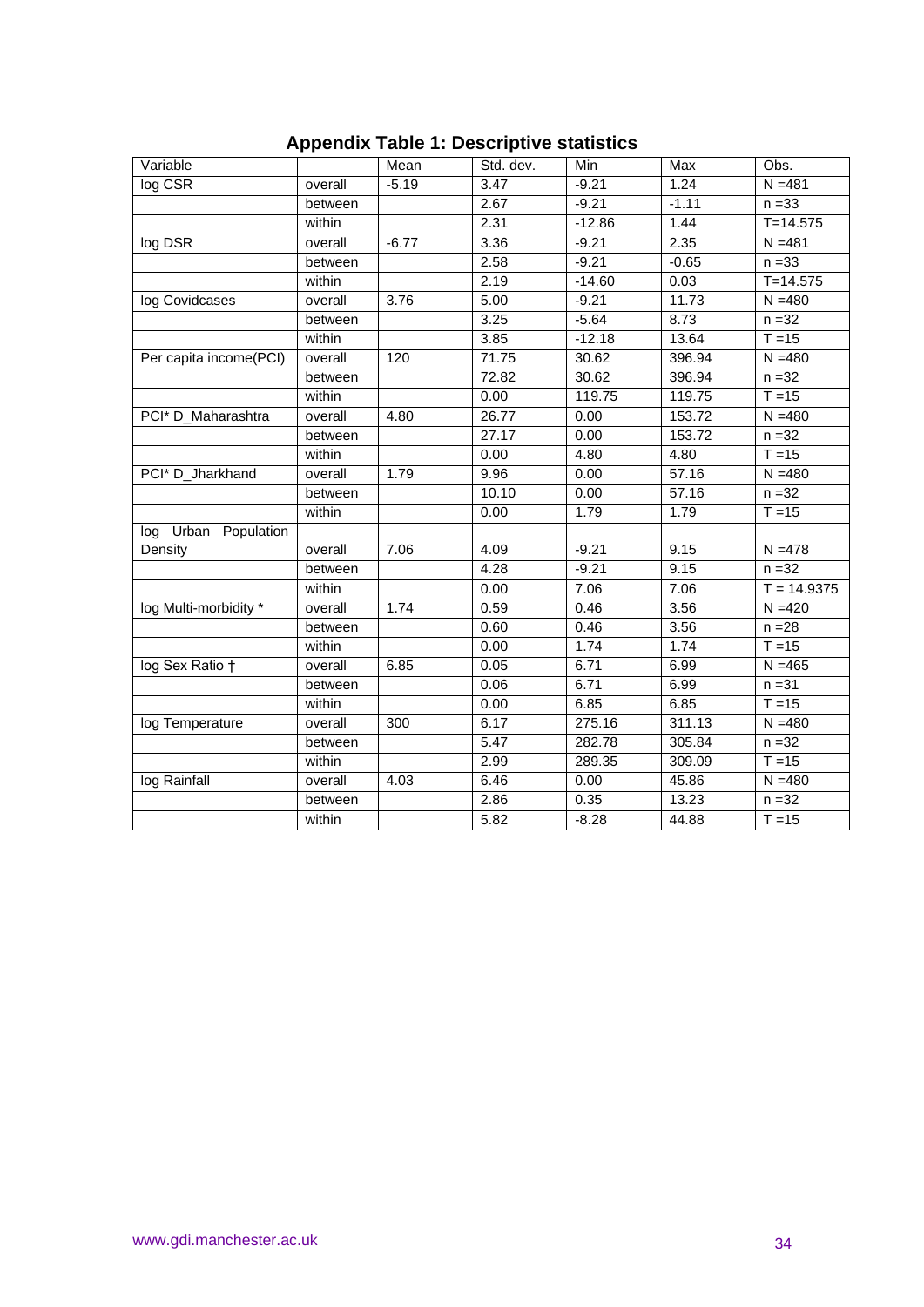# **Appendix Table 2: Correlation matrix**

|                         | Covidcases<br>$\overline{g}$ | income<br>Per capita<br>(PCI) | <b>Maharashtra</b><br>$\overline{5}$ or | Jharkhand<br>ן הָ<br>ב | Temperature    | Rainfall | Phase        | Phase3         | Phase4         | Phase5  | Jharkhand<br>Phase2<br>`ם `ם | Jharkhand<br>Phase3<br>ם ם | Jharkhand*<br>Phase4<br>മ് മ | <b>Jharkhand</b><br>Phase5<br>മ് മ് | -Maharashtra*<br>Phase2<br>മ് മ് | '_Maharashtra*<br>'_Phase3<br>മ് മ് | Maharashtra*<br>Phase4<br>മ് മ് | )_Maharashtra*<br>∩_Phase5<br>മ് മ് | Meghalaya*<br>Phase2<br>മ് മ് | ្លុ<br>Meghalay.<br>Phase3<br>മ് മ | D_Meghalaya*<br>D_Phase4<br>Phase4 | D_Meghalaya*<br>D_Phase5 |
|-------------------------|------------------------------|-------------------------------|-----------------------------------------|------------------------|----------------|----------|--------------|----------------|----------------|---------|------------------------------|----------------------------|------------------------------|-------------------------------------|----------------------------------|-------------------------------------|---------------------------------|-------------------------------------|-------------------------------|------------------------------------|------------------------------------|--------------------------|
| log Covidcases          |                              |                               |                                         |                        |                |          |              |                |                |         |                              |                            |                              |                                     |                                  |                                     |                                 |                                     |                               |                                    |                                    |                          |
| Per capita income(PCI)  | $-0.08$                      |                               |                                         |                        |                |          |              |                |                |         |                              |                            |                              |                                     |                                  |                                     |                                 |                                     |                               |                                    |                                    |                          |
| PCI* D_Maharashtra      | 0.18                         | 0.09                          | $\mathbf{1}$                            |                        |                |          |              |                |                |         |                              |                            |                              |                                     |                                  |                                     |                                 |                                     |                               |                                    |                                    |                          |
| PCI* D_Jharkhand        | $-0.05$                      | $-0.16$                       | $-0.03$                                 | $\mathbf{1}$           |                |          |              |                |                |         |                              |                            |                              |                                     |                                  |                                     |                                 |                                     |                               |                                    |                                    |                          |
| Temperature             | 0.5                          | $-0.02$                       | 0.09                                    | 0.03                   | $\overline{1}$ |          |              |                |                |         |                              |                            |                              |                                     |                                  |                                     |                                 |                                     |                               |                                    |                                    |                          |
| Rainfall                | 0.08                         | 0.03                          | $-0.03$                                 | $-0.01$                | $-0.26$        |          |              |                |                |         |                              |                            |                              |                                     |                                  |                                     |                                 |                                     |                               |                                    |                                    |                          |
| Phase2                  | $\Omega$                     | $\mathbf 0$                   | $\Omega$                                | $\Omega$               | $-0.04$        | $-0.13$  | $\mathbf{1}$ |                |                |         |                              |                            |                              |                                     |                                  |                                     |                                 |                                     |                               |                                    |                                    |                          |
| Phase3                  | 0.1                          | $\mathbf 0$                   | $\Omega$                                | 0                      | 0.08           | $-0.11$  | $-0.1$       | $\overline{1}$ |                |         |                              |                            |                              |                                     |                                  |                                     |                                 |                                     |                               |                                    |                                    |                          |
| Phase4                  | 0.17                         | $\mathbf 0$                   | $\Omega$                                | $\mathbf 0$            | 0.15           | 0.08     | $-0.27$      | $-0.03$        | $\overline{1}$ |         |                              |                            |                              |                                     |                                  |                                     |                                 |                                     |                               |                                    |                                    |                          |
| Phase5                  | 0.41                         | $\mathbf 0$                   | $\mathbf 0$                             | $\mathbf 0$            | 0.09           | 0.45     | $-0.34$      | $-0.3$         | $-0.15$        |         |                              |                            |                              |                                     |                                  |                                     |                                 |                                     |                               |                                    |                                    |                          |
| D_Jharkhand* D_Phase2   | 0                            | $-0.07$                       | $-0.02$                                 | 0.48                   | 0.01           | $-0.05$  | 0.16         | $-0.02$        | $-0.04$        | $-0.05$ |                              |                            |                              |                                     |                                  |                                     |                                 |                                     |                               |                                    |                                    |                          |
| D_Jharkhand* D_Phase3   | 0.02                         | $-0.07$                       | $-0.01$                                 | 0.43                   | 0.03           | $-0.05$  | $-0.02$      | 0.16           | $-0.01$        | $-0.05$ | 0.13                         |                            |                              |                                     |                                  |                                     |                                 |                                     |                               |                                    |                                    |                          |
| D_Jharkhand* D_Phase4   | 0.03                         | $-0.07$                       | $-0.01$                                 | 0.43                   | 0.05           | $-0.04$  | $-0.04$      | $-0.01$        | 0.16           | $-0.02$ | $-0.01$                      | 0.16                       |                              |                                     |                                  |                                     |                                 |                                     |                               |                                    |                                    |                          |
| D_Jharkhand* D_Phase5   | 0.06                         | $-0.08$                       | $-0.02$                                 | 0.52                   | 0.01           | 0.13     | $-0.05$      | $-0.04$        | $-0.02$        | 0.15    | $-0.01$                      | $-0.01$                    | 0.1                          | $\mathbf{1}$                        |                                  |                                     |                                 |                                     |                               |                                    |                                    |                          |
| D_Maharashtra* D_Phase2 | 0.08                         | 0.04                          | 0.48                                    | $-0.02$                | 0.06           | $-0.05$  | 0.16         | $-0.02$        | $-0.04$        | $-0.05$ | $-0.01$                      | $-0.01$                    | $-0.01$                      | $-0.01$                             | -1                               |                                     |                                 |                                     |                               |                                    |                                    |                          |
| D_Maharashtra* D_Phase3 | 0.09                         | 0.04                          | 0.43                                    | $-0.01$                | 0.05           | $-0.05$  | $-0.02$      | 0.16           | $-0.01$        | $-0.05$ | $-0.01$                      | $-0.01$                    | $-0.01$                      | $-0.01$                             | 0.13                             | $\overline{1}$                      |                                 |                                     |                               |                                    |                                    |                          |
| D_Maharashtra* D_Phase4 | 0.11                         | 0.04                          | 0.43                                    | $-0.01$                | 0.05           | $-0.01$  | $-0.04$      | $-0.01$        | 0.16           | $-0.02$ | $-0.01$                      | $-0.01$                    | $-0.01$                      | $-0.01$                             | $-0.01$                          | 0.16                                |                                 |                                     |                               |                                    |                                    |                          |
| D_Maharashtra* D_Phase5 | 0.14                         | 0.04                          | 0.52                                    | $-0.02$                | 0.02           | 0.07     | $-0.05$      | $-0.04$        | $-0.02$        | 0.15    | $-0.01$                      | $-0.01$                    | $-0.01$                      | $-0.01$                             | $-0.01$                          | $-0.01$                             | 0.1                             |                                     |                               |                                    |                                    |                          |
| D_Meghalaya* D_Phase2   | $-0.08$                      | $-0.06$                       | $-0.02$                                 | $-0.02$                | $-0.11$        | $-0.01$  | 0.16         | $-0.02$        | $-0.04$        | $-0.05$ | $-0.01$                      | $-0.01$                    | $-0.01$                      | $-0.01$                             | $-0.01$                          | $-0.01$                             | $-0.01$                         | $-0.01$                             | $\overline{1}$                |                                    |                                    |                          |
| D_Meghalaya* D_Phase3   | $-0.02$                      | $-0.06$                       | $-0.01$                                 | $-0.01$                | $-0.08$        | 0.03     | $-0.02$      | 0.16           | $-0.01$        | $-0.05$ | $-0.01$                      | $-0.01$                    | $-0.01$                      | $-0.01$                             | $-0.01$                          | $-0.01$                             | $-0.01$                         | $-0.01$                             | 0.13                          | $\mathbf{1}$                       |                                    |                          |
| D_Meghalaya* D_Phase4   | $-0.01$                      | $-0.06$                       | $-0.01$                                 | $-0.01$                | $-0.07$        | 0.22     | $-0.04$      | $-0.01$        | 0.16           | $-0.02$ | $-0.01$                      | $-0.01$                    | $-0.01$                      | $-0.01$                             | $-0.01$                          | $-0.01$                             | $-0.01$                         | $-0.01$                             | $-0.01$                       | 0.16                               | $\mathbf{1}$                       |                          |
| D_Meghalaya* D_Phase5   |                              | $-0.07$                       | $-0.02$                                 | $-0.02$                | $-0.07$        | 0.25     | $-0.05$      | $-0.04$        | $-0.02$        | 0.15    | $-0.01$                      | $-0.01$                    | $-0.01$                      | $-0.01$                             | $-0.01$                          | $-0.01$                             | $-0.01$                         | $-0.01$                             | $-0.01$                       | $-0.01$                            | 0.10                               |                          |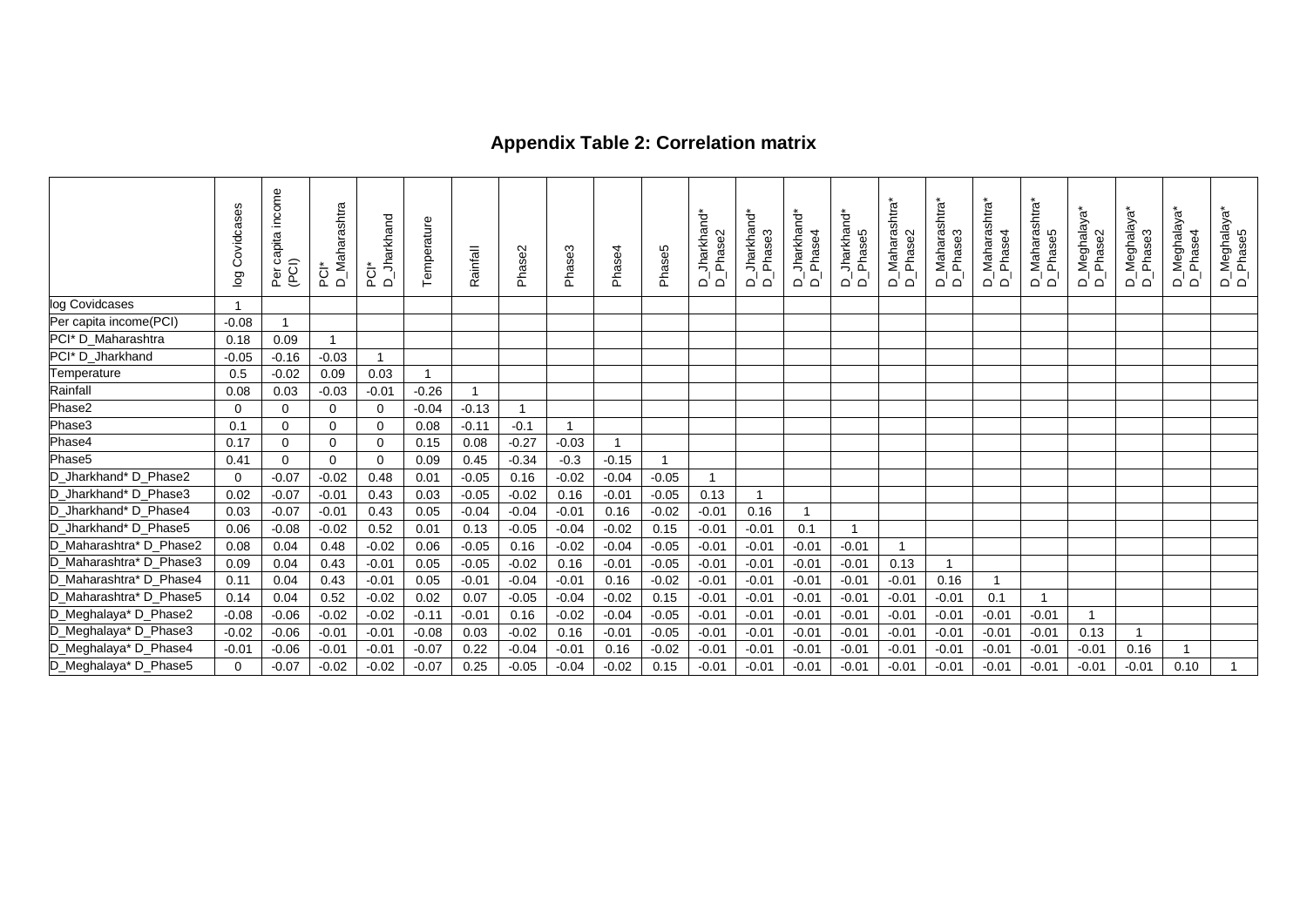| Dependent variable           |                | Log CSR        | Log DSR        |                |  |  |  |
|------------------------------|----------------|----------------|----------------|----------------|--|--|--|
|                              |                |                |                |                |  |  |  |
|                              | Random         | Hausman-       | Random         | Hausman-       |  |  |  |
|                              | effects        | Taylor         | effects        | Taylor         |  |  |  |
| <b>Explanatory variables</b> | Est Coeff (z   | Est Coeff (z   | Est Coeff (z   | Est Coeff (z   |  |  |  |
|                              | Value)         | Value)         | Value)         | Value)         |  |  |  |
| log Covidcases +*1           | 0.112          | 0.112          | $-0.046$       | $-0.046$       |  |  |  |
| $L1.*2,3$                    | $(-1.71)$ *    | $(-1.71)$ *    | $(-0.69)$      | $(-0.69)$      |  |  |  |
| Per capita income/1000       | 0.038          | $-0.002$       | 0.049          | $-0.018$       |  |  |  |
| $(PCI)$ †                    | $(-8.12)$ ***  | $(-0.37)$      | $(-11.48)$ *** | $(-3.66)$ ***  |  |  |  |
| log Urban Population         | 5.918          | 0.239          | 7.627          | 0.191          |  |  |  |
| Density +                    | $(-10.92)$ *** | $(-9.79)$ ***  | $(-12.12)$ *** | $(-6.21)$ ***  |  |  |  |
| log Multi-morbidity *        | 0.899          | 1.776          | 0.457          | 1.628          |  |  |  |
|                              | $(-5.19)$ ***  | $(-13.71)$ *** | $(-2.1)$ **    | $(-9.83)$ ***  |  |  |  |
| log Sex Ratio +              | 27.525         |                | 66.042         |                |  |  |  |
|                              | $(-3.76)$ ***  |                | $(-7.64)$ ***  |                |  |  |  |
| Temperature                  | 0.11           | 0.11           | 0.179          | 0.179          |  |  |  |
|                              | $(-1.27)$      | $(-1.27)$      | $(-2.61)$ **   | $(-2.61)$ **   |  |  |  |
| Temperature*                 | 0.546          | 0.546          | 1.738          | 1.738          |  |  |  |
| D_Maharashtra                | $(-7.03)$ ***  | $(-7.03)$ ***  | $(-23.06)$ *** | $(-23.06)$ *** |  |  |  |
| Temperature*                 | 0.447          | 0.447          | 0.299          | 0.299          |  |  |  |
| D_Jharkhand                  | $(-5.64)$ ***  | $(-5.64)$ ***  | $(-3.64)$ ***  | $(-3.64)$ ***  |  |  |  |
|                              | $-0.018$       | $-0.018$       | $-0.04$        | $-0.04$        |  |  |  |
| Rainfall                     | $(-1.05)$      | $(-1.05)$      | $(-1.59)$      | $(-1.59)$      |  |  |  |
| Rainfall* D Maharashtra      | 0.009          | 0.009          | 0.052          | 0.052          |  |  |  |
|                              | $(-0.55)$      | $(-0.55)$      | $(-2.07)$ **   | $(-2.07)$ **   |  |  |  |
|                              | 0.043          | 0.043          | 0.056          | 0.056          |  |  |  |
| Rainfall* D_Jharkhand        | $(-2.39)$ **   | $(-2.39)$ **   | $(-2.09)$ **   | $(-2.09)$ **   |  |  |  |
|                              | 0.859          | 0.859          | 1.181          | 1.181          |  |  |  |
| D_Phase2 *4                  | $(-2.56)$ **   | $(-2.56)$ **   | $(-2.9)$ ***   | $(-2.9)$ ***   |  |  |  |
|                              | 1.038          | 1.038          | 2.054          | 2.054          |  |  |  |
| D_Phase3                     | $(-2.59)$ **   | $(-2.59)$ **   | $(-3.46)$ ***  | $(-3.46)$ ***  |  |  |  |
|                              | 1.04           | 1.04           | 2.179          | 2.179          |  |  |  |
| D_Phase4                     | $(-2.43)$ **   | $(-2.43)$ **   | $(-3.55)$ ***  | $(-3.55)$ ***  |  |  |  |
|                              | 2.015          | 2.015          | 4.131          | 4.131          |  |  |  |
| D_Phase5                     | $(-3.19)$ ***  | $(-3.19)$ ***  | $(-5.99)$ ***  | $(-5.99)$ ***  |  |  |  |
|                              | 9.123          | 2.929          | 12.634         | 2.429          |  |  |  |
| D_Jharkhandd *5              | $(-5.54)$ ***  | $(-1.72)$ $*$  | $(-9.99)$ ***  | $(-1.8)$ *     |  |  |  |
|                              | 6.836          | 1.905          | 9.318          | 2.06           |  |  |  |
| D_Maharashtra *5             | $(-11.54)$ *** | $(-10.66)$ *** | $(-13.68)$ *** | $(-14.84)$ *** |  |  |  |
|                              | $-4.261$       | -4.705         | -4.709         | -4.327         |  |  |  |
| D_Meghalaya *5               | $(-5.7)$ ***   | $(-7.95)$ ***  | $(-5.97)$ ***  | (-6.89) ***    |  |  |  |
|                              | 2.392          | 2.392          | -1.496         | $-1.496$       |  |  |  |
| D Jharkhand* D_Phase2        | $(-4.26)$ ***  | $(-4.26)$ ***  | $(-2.8)$ ***   | (-2.8) ***     |  |  |  |
|                              | 0.157          | 0.157          | $-3.854$       | $-3.854$       |  |  |  |
| D_Jharkhand* D_Phase3        | $(-0.31)$      | $(-0.31)$      | $(-5.58)$ ***  | $(-5.58)$ ***  |  |  |  |
|                              | $-1.401$       | $-1.401$       | -4.251         | -4.251         |  |  |  |
| D_Jharkhand* D_Phase4        | $(-2.9)$ ***   | $(-2.9)$ ***   | $(-7.03)$ ***  | $(-7.03)$ ***  |  |  |  |
|                              | $-0.179$       | $-0.179$       | -2.446         | -2.446         |  |  |  |
| D_Jharkhand* D_Phase5        | $(-0.28)$      | $(-0.28)$      | $(-3.28)$ ***  | $(-3.28)$ ***  |  |  |  |
| D Maharashtra*               | $-0.237$       | $-0.237$       | $-0.92$        | $-0.92$        |  |  |  |
| D_Phase2                     | $(-0.76)$      | $(-0.76)$      | $(-2.58)$ **   | $(-2.58)$ **   |  |  |  |
|                              | $-0.02$        | $-0.02$        | $-0.956$       | $-0.956$       |  |  |  |
| D_Maharashtra*D_Phase3       | $(-0.06)$      | $(-0.06)$      | $(-1.69)$ *    | $(-1.69)$ *    |  |  |  |

# **Appendix Table 3: Results with the interaction terms between weather and state dummies (weekly panel)**